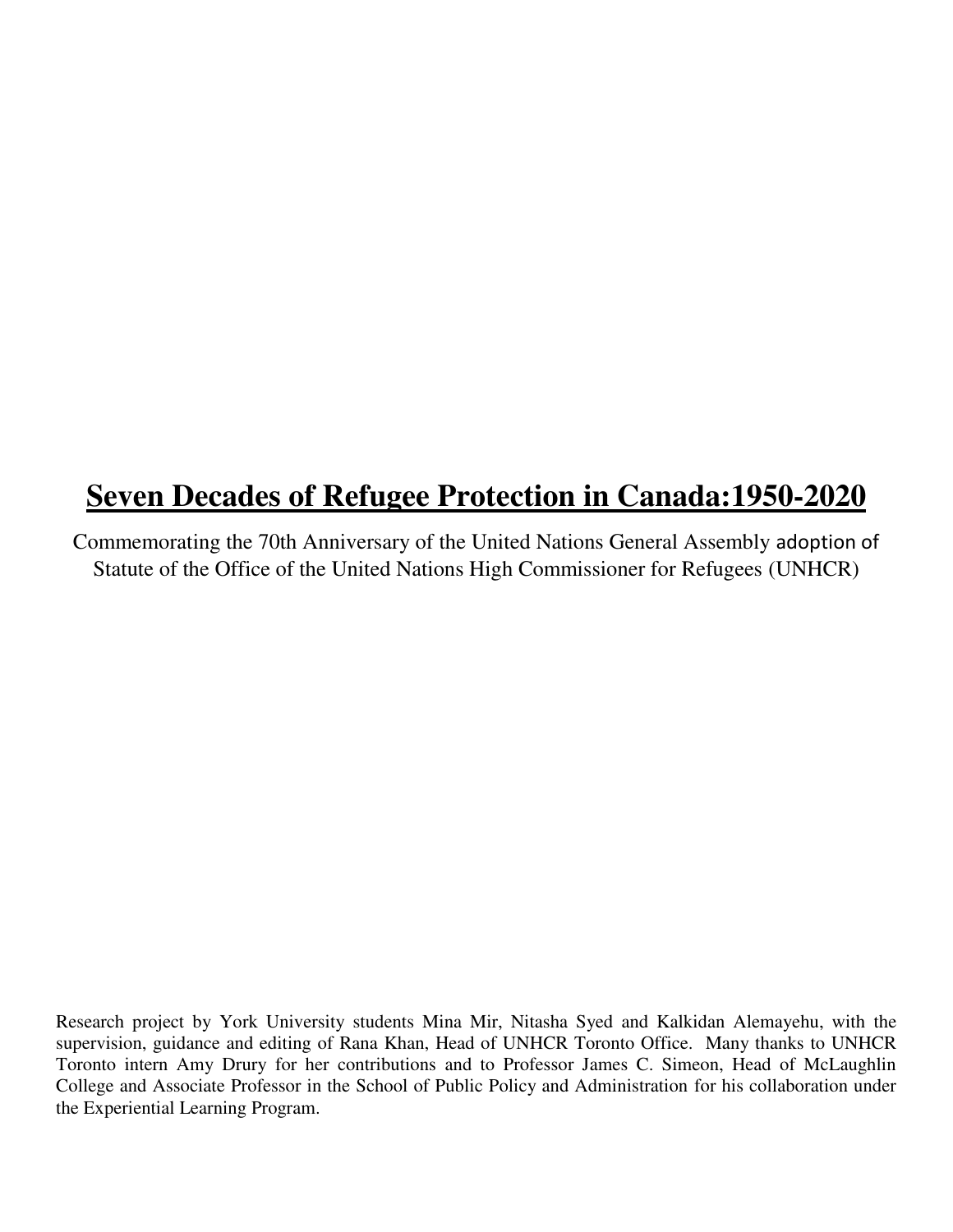## **Table of Contents**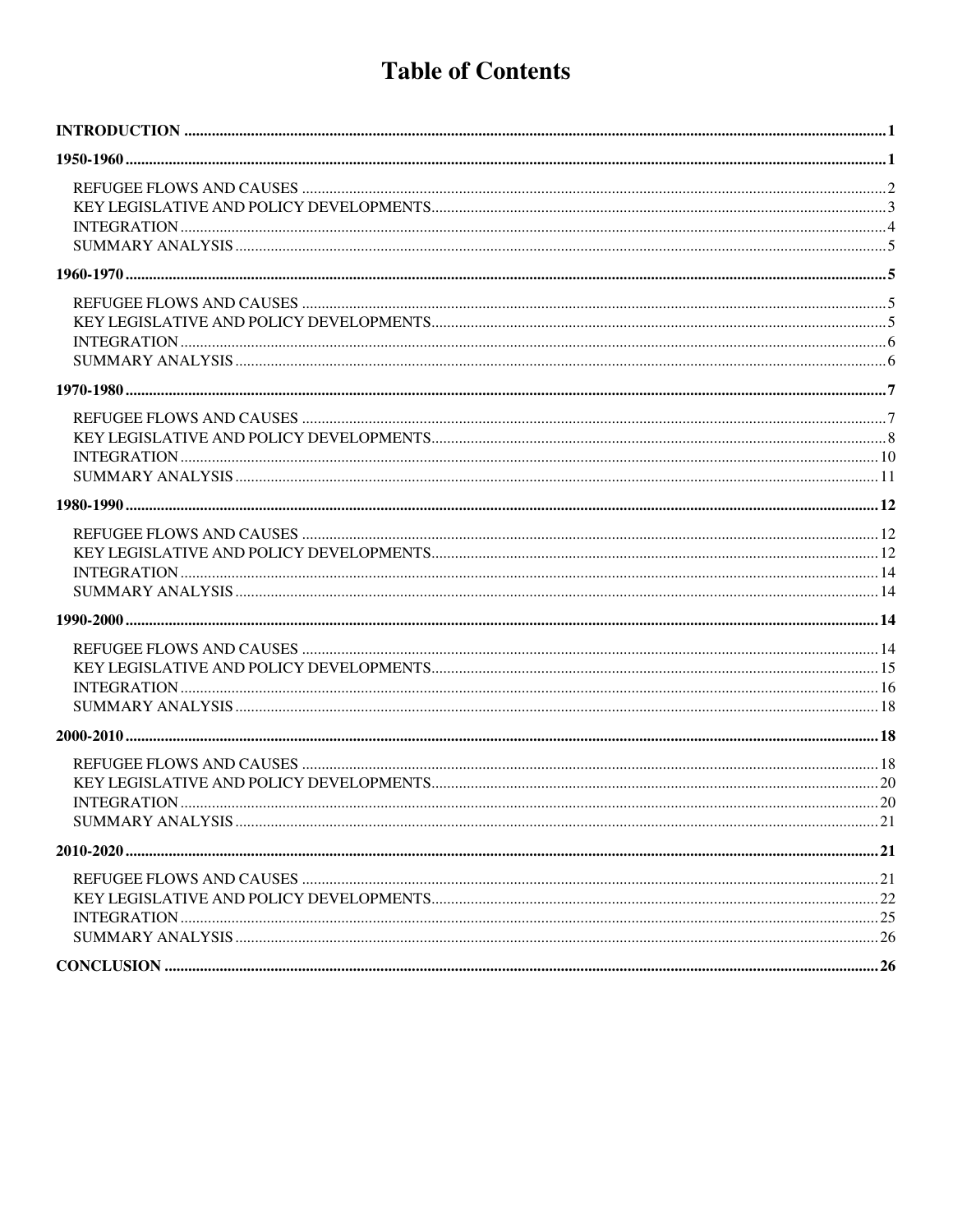## INTRODUCTION

<span id="page-2-0"></span>This research paper spanning seven decades of Canada's engagement on refugee protection, from 1950 to 2020, is in commemoration of the 70th Anniversary of the adoption of the Statute of the Office of the United Nations High Commissioner of Refugees (UNHCR) by the General Assembly on December 14, 1950.

Using a temporal framework, this research examines refugee arrivals to Canada since 1950, the laws, policies and programs that developed as a result, and the level of refugee integration across the country as available. It also reflects on the significant and consistent contribution of refugees to the enrichment and vibrancy of Canadian society. A recent and comprehensive study of contemporary refugee flows and Canadian refugee law and policy has not been attempted.<sup>1</sup>

Canada's history of providing refuge predates 1950. Given its long record of welcoming newcomers and refugees, it has been heralded as a global leader in providing safe haven, and its refugee policy and practice has evolved to become one of the finest refugee protection regimes in the world. $2$ 

Despite factors of economic insecurity and xenophobic attitudes that have impacted on reception of refugees globally, the notion of providing protection, safety and asylum to the world's most vulnerable, continues to have an enduring presence in Canadian society.<sup>3</sup> Seventy years earlier, Canada opened its doors to welcome refugees who were displaced in the aftermath of World War II. This was at a time when it did not have an official refugee policy and would mark a humanitarian trend that would be maintained and augmented over the next seven decades.

The review reflects the continual development of legislation, jurisprudence and policies that responded to the needs for the globally displaced as they arose. Notable legislation developments include the *Immigration Act of 1976,* the *Immigration and Refugee Protection Act* and the establishment of the point system in 1967*.* The creation of the Immigration and Refugee Board (IRB), an independent first and second instance tribunal is an exemplary refugee adjudication model recognized around the world. Its ground-breaking Chairperson's Guidelines on gender and vulnerable claimants, the Women at Risk Program and labour mobility pathways among others have contributed to Canada's reputation as a gold standard in refugee protection policies globally.

Canada's ability to mount large-scale responses to situations of mass displacement has paved the way for the balancing of pragmatic and humanitarian concerns and reflected in its response to protection needs of the Hungarian, Chilean, Ugandan-Asian, Indochinese and most recently, Syrian refugees. More recently in 2018, Canada resettled the largest number of refugees in the world at 28,000 and had the second highest rate of refugees who gained citizenship globally.<sup>4</sup>

<span id="page-2-1"></span>This approach has also allowed Canada to leverage civil society support and has spurred the evolution of refugee policy into the formulation of principles fundamental to Canada's refugee protection system. The role of Canadian civil society has been instrumental in welcoming and accommodating refugees, as made evident by the awarding of *the Nansen Meda*l to the People of Canada in 1986. The critical role and support by civil society in the integration of newly arrived refugees has allowed for the successful resettlement of hundreds of thousands of refugees from diverse parts of the world since the 1950s.

<sup>&</sup>lt;sup>1</sup> For exceptions see: Gerald E. Dirks, *Canada's Refugee Policy: Indifference or Opportunism?* (Montreal: McGill-Queen's University Press, 1977) even as this work is now dated; Ninette Kelley and M. Trebilcock, *Making of the Mosaic: A History of Canadian Immigration Policy* (Toronto: University of Toronto Press, 2010) although the authors do not have a specific focus on refugee policy; Shauna Labman, *Crossing Law's Border: Canada's Refugee Resettlement Program* (Vancouver: UBC Press, 2019). As the title indicates, this book focuses on resettlement.

<sup>2</sup> IRCC's "Canada Celebrates 40 years of the Refugee Sponsorship Program." For more information, see: [https://www.canada.ca/en/immigration-refugees-citizenship/news/2019/04/canada-celebrates-40-years-of-the-refugee-sponsorship](https://www.canada.ca/en/immigration-refugees-citizenship/news/2019/04/canada-celebrates-40-years-of-the-refugee-sponsorship-program.html)[program.html](https://www.canada.ca/en/immigration-refugees-citizenship/news/2019/04/canada-celebrates-40-years-of-the-refugee-sponsorship-program.html)

<sup>3</sup> Julie Gilmour, "Refugees, Public Opinion, and Policy in Canada since 1900," in *Canada among nations, 2008: 100 years of Canadian foreign policy* eds. Robert Bothwell and Jean Daudelin (Montreal: McGill-Queen's Press, 2009), 161.

<sup>&</sup>lt;sup>4</sup> UNHCR's "Global Trends - Forced Displacement in 2018." For more information, see:<https://www.unhcr.org/5d08d7ee7.pdf>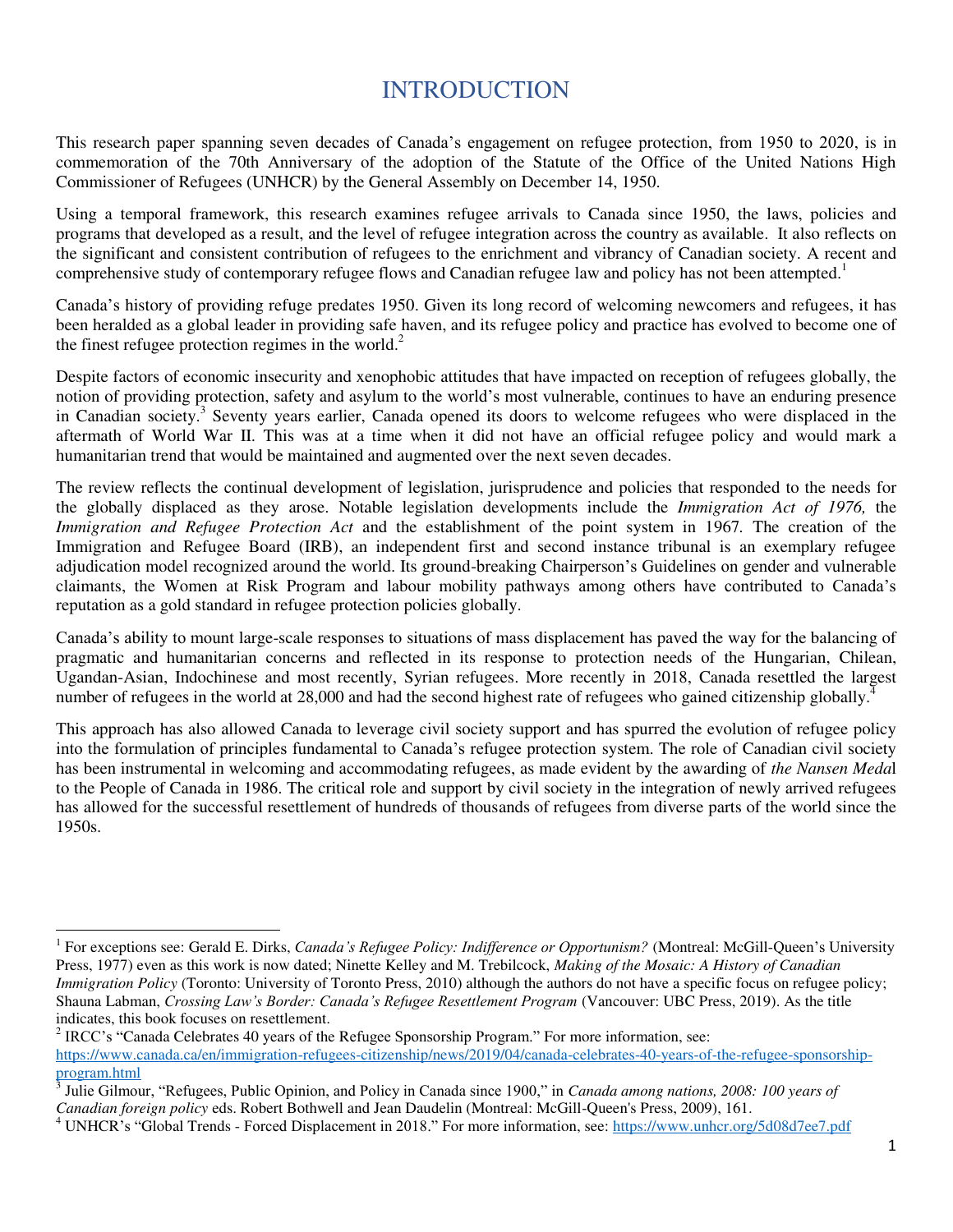## **1950-1960 REFUGEE FLOWS AND CAUSES**

<span id="page-3-0"></span>Canada received Chinese, Ukrainians, Palestinians, Hungarians and Italians between the years 1950-1960.

After the Sino-Japanese war (1937-1945), Canada was willing to assist with Chinese displaced persons, as China was seen favorably in Canada and its people had gained sympathy.<sup>5</sup> Those factors, along with greater concern in Canada for human rights contributed to the beginning of an easing of restrictions on Chinese immigration in 1947. After the formation of the People's Republic of China in 1949, Canada admitted a handful of refugees for humanitarian reasons.<sup>6</sup> In the following years, Chinese refugees arrived who had fled the Communist violence of the Cultural Revolution in the 1960s. International organizations campaigned for displaced Chinese citizens in countries like Canada to accept them as immigrants and this became crucial as the civil war continued and the takeover by Communists appeared more likely.<sup>7</sup>

In the early 1950s, persons were displaced from Central and Eastern Europe whilst fleeing National Socialism (Nazism), Communism, and Soviet occupation. After World War II, millions of Ukrainian refugees fled from Communist rule, and the territories which were under the rule of the Soviet Union.<sup>8</sup> Exact statistics on Ukrainian refugees are not available as they were not classified as refugees by Allied occupation and military authority at the time. In Canada, the Ukrainian Canadian Relief Fund (UCRF) was formed under the auspices of the Ukrainian Canadian Committee (UCC).<sup>9</sup> A Ukrainian-Canadian called Panchuk advocated with fellow Ukrainian Canadians to send "missionaries" into the field to lead Ukrainians living under conditions of mistreatment post-war to safety. The active involvement of the Government, non-governmental organizations and ordinary Canadians played an important role in supporting the Ukrainian refugee resettlement in Canada.

In 1955, Canada supported 900,000 Palestinian Arabs, driven from their homeland by the Israeli-Arab war of 1948, playing its part in stabilizing the Middle East region by alleviating some of its refugee strain.<sup>10</sup> While the 1952 Immigration Act and its regulations restricted non-European immigration, the admission of Palestinian refugees played a crucial role for the future selection and resettlement of non-European refugees to Canada.<sup>11</sup> The following decades would reflect this precedent, as Canada admitted refugees from Southeast Asia, Japan, Africa, and the Middle East.

Over 200,000 Hungarians fled to Austria in 1956, and in response to public pressure, the Canadian Government implemented a special program that offered Hungarian refugees free transport to Canada instead of requiring travel loans.<sup>12</sup> The Government also streamlined resettlement by adopting measures that accorded Hungarians priority immigration status and exceptionally allowed them to have medical tests and X-rays performed on arrival to Canada rather than prior to arrival.<sup>13</sup> Approximately 37,000 Hungarians found refuge in Canada, and when a further approximate 20% of the post-secondary student population of Hungary moved west, Canada accepted this population by providing support to those students as they would for other categories of immigrants.<sup>14</sup>

In 1951, more than 24,000 Italians came into Canada, and Italian immigration remained ongoing throughout the decade as part of the Government's post-World War II reconstruction policy.<sup>15</sup> Between the early 1950s to the mid-1960s,

7 Meredith Oyen, "The Right of Return: Chinese Displaced Persons and the International Refugee Organization, 1947–56," 546-571.

-

<sup>5</sup> Meredith Oyen, "The Right of Return: Chinese Displaced Persons and the International Refugee Organization, 1947–56," *Modern Asian Studies,* vol. 49, no. 2 (2015) 546-571.

<sup>6</sup> Patricia E. Roy, "Images and Immigration: China and Canada," *The Journal of American-East Asian Relations,* vol*.* 20, no. 2-3 (2013) 117.

<sup>&</sup>lt;sup>8</sup> Lubomyr Y. Luciuk, "Unintended Consequences in Refugee Resettlement: Post-war Ukrainian Refugee Immigration to Canada," *International Migration Review* vol. 20, no. 2, (1986) 467.

<sup>&</sup>lt;sup>9</sup> Ibid, 469.

<sup>10</sup> Jan Raska, "Forgotten Experiment: Canada's Resettlement of Palestinian Refugees," 1955-1956, *Social History* (2015) 445.  $11$  Ibid, 446.

<sup>12</sup> Peter I. Hidas, "Canada and the Hungarian Jewish Refugees, 1956-57," *East European Jewish Affairs* vol. 37, no. 1 (2007) 75.

<sup>13</sup> Grant Purves, *Refugee flows and Canadian Immigration Policy* (Library of Parliament, 1984) 2.

<sup>&</sup>lt;sup>14</sup> Peter I. Hidas, "Canada and the Hungarian Jewish Refugees, 1956-57," 75.

<sup>15</sup> John E. Zucchi, "The Italian Immigrant Presence in Canada, 1840-1990," *Special Issue: The Columbus People: Perspectives in Italian Immigration to the Americas and Australia*, vol. 11, no. 3 (1994) 369, 372.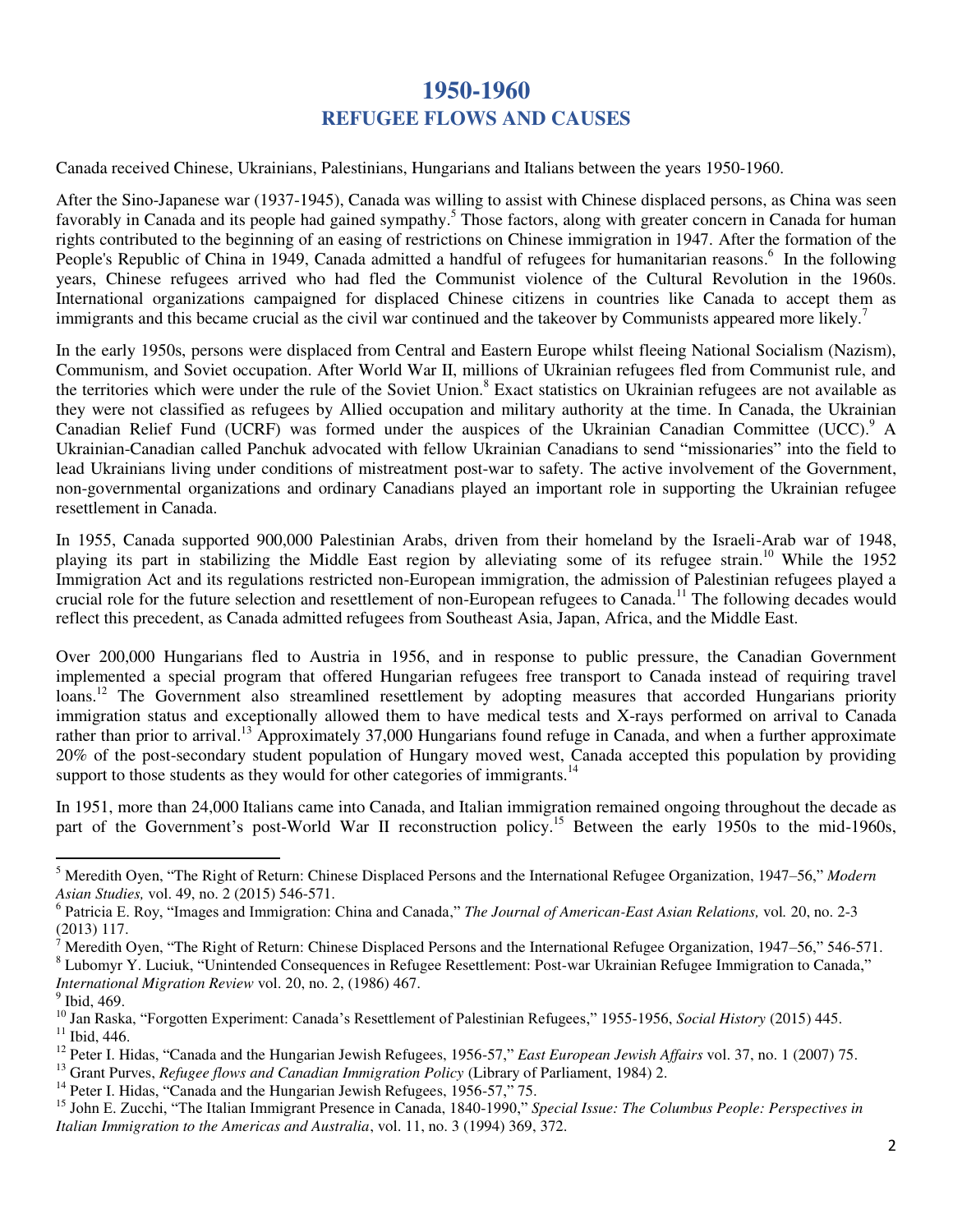approximately 20,000 to 30,000 Italians immigrated to Canada each year, many on Government sponsored one-year work contracts in Canadian industries with labour shortages which benefited both the Canadian economy and the Italian newcomers.<sup>16</sup> This tradition of finding ways to grant immigration to vulnerable persons has been ongoing and reflected in current programs by the Canadian Government to find complementary pathways through labour mobility<sup>17</sup>.

The decade marked the first time Canada waived its health requirements for refugees when 325 tubercular refugees and their families were admitted under a special program. This was a response to the UN's request and in support of World Refugee Year in 1959 and would pave the way for broader reforms in the 1960s.<sup>18</sup> The group consisted primarily of Hungarian, Soviet, and Yugoslavs - young couples in their 20s and 30s with children. Co-operation between Government and civil society that had already started "during the 1959 World Refugee Year, continued with federal officials, voluntary aid organizations, and church groups who worked closely to resettle the group of tubercular refugees in Canada."<sup>19</sup>

#### <span id="page-4-0"></span>**KEY LEGISLATIVE AND POLICY DEVELOPMENTS**

Nascent Canadian refugee policy in the 1950s was developed against the backdrop of WWII, and the subsequent proliferation of Communism and Soviet occupation. The Federal Department of Citizenship and Immigration was created in 1950 followed by the development of the Citizenship Branch to support governmental and non-governmental agencies with integration of newcomers, citizenship responsibilities, and with a focus on emphasizing education as the means for integration.<sup>20</sup> The Chair of the *1951 Refugee Convention* drafting committee was Leslie Chance, a Canadian delegate.

The Government passed a new immigration act in 1952 replacing the previous one of 1910. The key impact of the *1952 Immigration Act* was to reinforce the authority of the federal cabinet "governor-in-council" and give broad powers to the Minister of citizenship and immigration. As in the 1910 law, "the governor-in-council was authorized to make regulations prohibiting immigrants based on their nationality, ethnicity, occupation, peculiar customs, unsuitability to the Canadian climate and probable inability to assimilate". <sup>21</sup> Despite the absence of a 'refugee' designation in the *1952 Immigration Act*, the Government facilitated refugee admittance through program-specific routes based on domestic interests and humanitarian concerns including the Sponsored Labour Movement for highly skilled workers, the Close Relatives Scheme, and the admission to Canada of orphaned children sponsored by civil society and faith-based groups.<sup>22</sup>

Canada's response to the 1956 Hungarian crisis "paved the way for immigration authorities to respond more quickly and with more flexibility to later refugee and ordinary immigration movements."<sup>23</sup> As noted, Canada also waived the health requirements to help refugees with tuberculosis during the 1959 World Refugee Year and ensured those refugees were not faced with burdens such as financial responsibilities and living accommodations while adjusting to the country.

#### **INTEGRATION**

<span id="page-4-1"></span>Based on the 1961 Census, 47 percent of Hungarian refugees that came to Canada in 1956 settled in Ontario, 23 percent settled in Quebec, 12 percent in British Columbia and 9 percent in Alberta, with the remainder settling in Manitoba,

 $\overline{a}$ <sup>16</sup> The Canadian Museum of Immigration at Pier 21's "Italian Culture Trunk- History." For more information, see: https://pier21.ca/culture-trunks/italy/history

<sup>&</sup>lt;sup>17</sup> https://www.canada.ca/en/immigration-refugees-citizenship/corporate/publications-manuals/economic-mobility-pathways-projectlabour-mobility.html

<sup>18</sup> Jan Raska, "Welcoming the Sick and Afflicted: Canada's Tubercular Admission Program, 1959-1960," *Social History*, vol. 52, no. 105 (2019) 171.

<sup>19</sup> W. A. McFaul, "Canada and the Refugee Problem," *Slavic and East-European Studies*, vol. 4, no. 1/2 (1959) 174.

<sup>&</sup>lt;sup>20</sup> CCR's "Best Settlement Practices: Settlement Services for Refugees and Immigrants in Canada," (1998). For more information, see: https://ccrweb.ca/sites/ccrweb.ca/files/static-files/bpfina1.htm

 $^{21}$  https://pier21.ca/research/immigration-history/immigration-act-1952

<sup>22</sup> James C. Hathaway, "Selective Concern: An Overview of Refugee Law in Canada," *McGill Law Journal* vol. 33 (1987) 680.

<sup>&</sup>lt;sup>23</sup> Julie Gilmour, "Refugees, Public Opinion, and Policy in Canada since 1990," 173.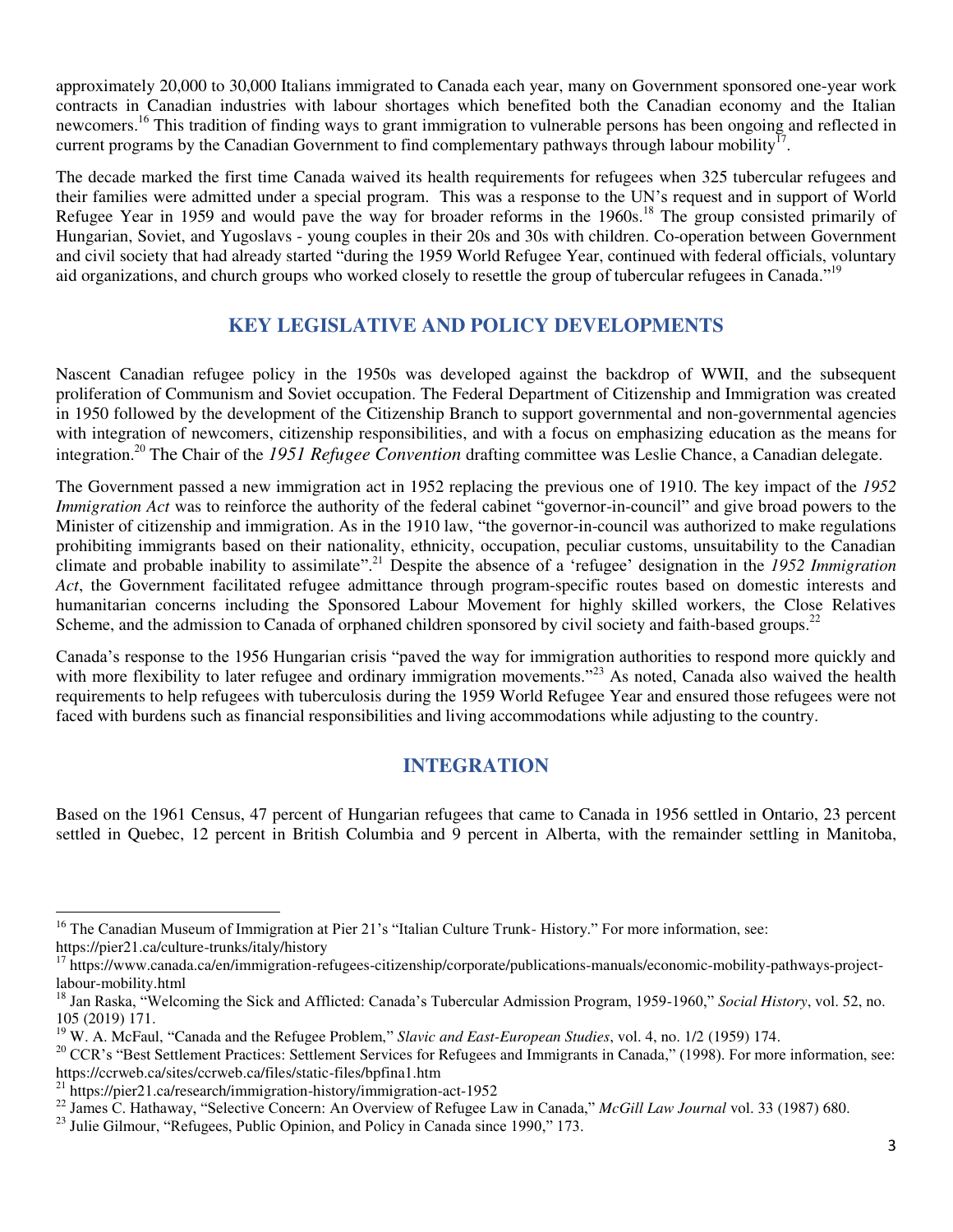Saskatchewan and the Atlantic provinces.<sup>24</sup> The distribution was skewed more towards the cities, as Toronto received the highest number of refugees (8,700), Montreal (over 7,000), Vancouver (2,200), Winnipeg (1,740) and other cities like Calgary, Hamilton, Edmonton and Ottawa were also common places of settlement for this refugee group.<sup>25</sup>

Both Government and non-governmental agencies assisted with integration of Hungarian refugees by finding accommodations, employment and additional supports for their integration into Canada.<sup>26</sup> Canada's resettlement of tubercular refugees was also noteworthy for it "… marked only the second time during the postwar period that various departments of the federal Government collaborated closely and received external support from various voluntary aid groups."<sup>27</sup>The engagement of Canadian society in integrating the Hungarian refugees through resettlement programs marked a watershed moment in the Canadian refugee policy, marking the first resettlement program in Canada.<sup>2</sup>

Among the many Hungarian refugees who successfully settled in Canada post-WWII was author and journalist George Jonas, who came in 1956.<sup>29</sup> Jonas worked for various Canadian publications, like CBC and the National Post, published 16 books and was a Member of the Order of Canada. More notably, his 1984 novel Vengeance was an international best seller and was adapted into an Academy Award nominated film Munich (2005), directed by Steven Spielberg.

The Palestinian refugees who settled in Canada in 1955 chose to settle in areas with pre-existing co-ethnic communities, like Montreal, which had the largest Arab population in Canada at the time and Toronto.<sup>30</sup> The Canadian Government made a remarkable announcement of its contribution of \$1.5 million for Palestinian refugees in addition to Ottawa's annual commitment of \$500,000 during the UN International Year of the Refugee in 1960.

Particular ethnic communities developed non-governmental organizations, such as the Italian Immigrant Aid Society in Toronto. The Society formed in 1952 and was largely supported by female volunteers and offered direct services to refugees, particularly supporting Italian refugees.<sup>31</sup> This organization assisted with obtaining employment for newcomers and for newcomers to understand the values and norms of Canadian society. The Italian Immigrant Aid Society would later amalgamate with fellow immigrant serving organization COSTI (formally Central Organizzativo Scuole Tecniche Italiane) in 1981 to formally shape COSTI Immigrant Services.<sup>32</sup>

Italian Canadians have successfully integrated into Canada and have made contribution across all areas of Canadian society. While 75 per cent of Italians that came to Canada after WWII originally held low-income occupations on arrival, second and following generations had high levels of success in economic integration.<sup>33</sup> By the mid-1980's, Italian-Canadians were completing post-secondary education at the same rate as the national average. Subsequent generations of Italian-Canadians also have the highest rate of home-ownership across the country, with 86 per cent owning homes, compared to a 70 per cent average.<sup>34</sup> The current Minister of Immigration, Marco Mendocino is of Italian origin.

#### **SUMMARY ANALYSIS**

<span id="page-5-0"></span>A new *Immigration Act of 1952* was passed by the Government which also created the Federal Department of Citizenship and Immigration in 1950 and the Citizenship Branch. Policies were established to accept refugees and help them integrate into their new communities as in the case of the Hungarian and tubercular refugees.

<sup>24</sup> N. F. Dreisziger "Rose-Gardens on Ice-Floss: A Century of The Hungarian Diaspora in Canada," *Hungarian Journal of English and American Studies (HJEAS)*, vol. 6, no. 2 (2000) 239-258.

<sup>&</sup>lt;sup>25</sup> Ibid, 234

<sup>26</sup> Purves, Refugee Flows, 4

 $27$  W. A. McFaul, "Canada and the Refugee Problem," 174.

 $^\mathrm{28}$  Ibid.

<sup>&</sup>lt;sup>29</sup> Peter Stevens, "George Jonas," *The Canadian Encyclopaedia* (2007). For more information, see:

https://thecanadianencyclopedia.ca/en/article/george-jonas

<sup>30</sup> Jan Raska, "Forgotten Experiment: Canada's Resettlement of Palestinian Refugees," 447.

<sup>&</sup>lt;sup>31</sup> CCR's "Best Settlement Practices: Settlement Services for Refugees and Immigrants in Canada."

<sup>&</sup>lt;sup>32</sup> COSTI's "A History in Progress." For more information, see: http://www.costi.org/whoweare/history.php

<sup>&</sup>lt;sup>33</sup> Franc Sturino, "Italian Canadians," *the Canadian Encyclopaedia* (2019). For more information, see:

https://www.thecanadianencyclopedia.ca/en/article/italian-canadians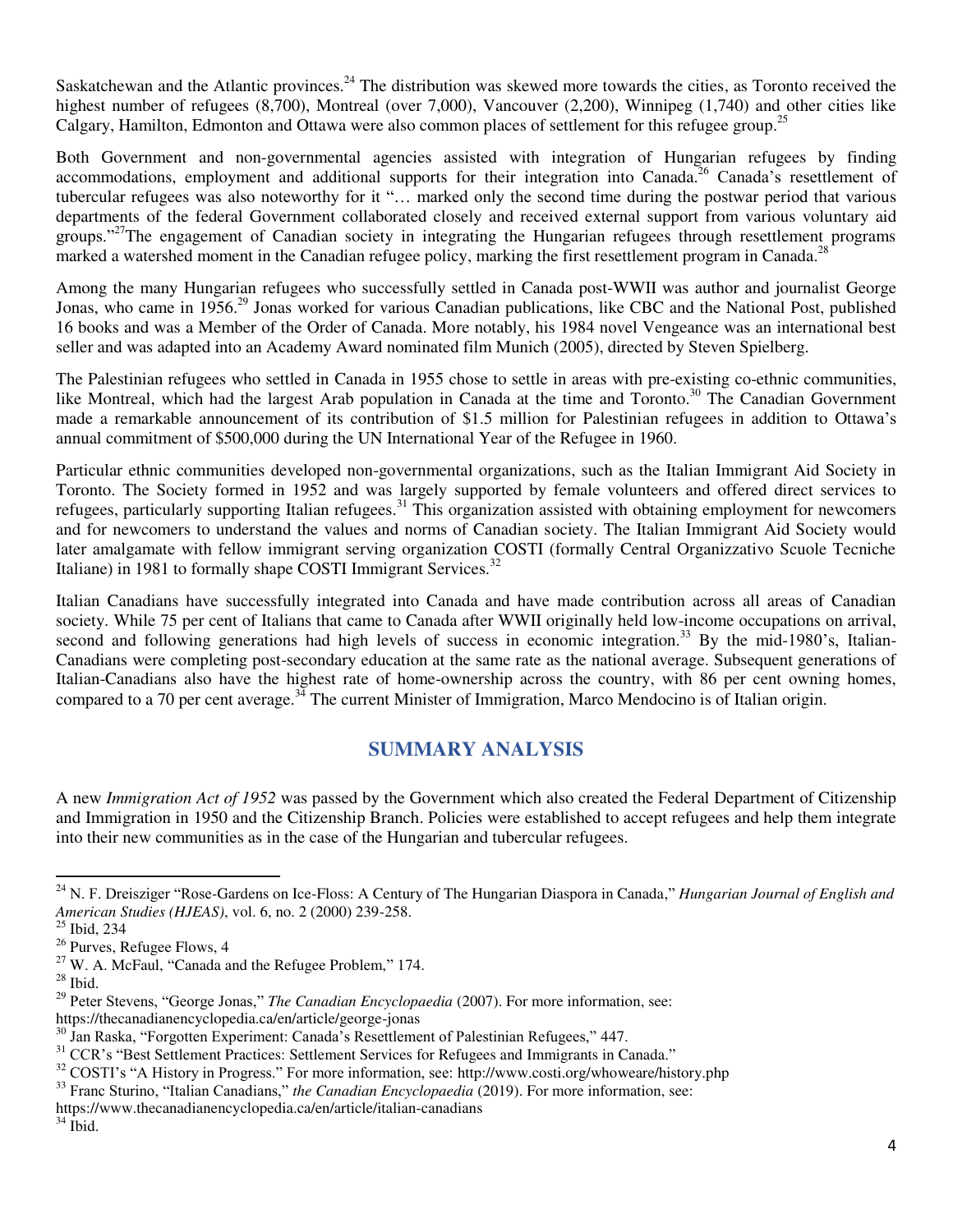During this decade, Canada accepted a large number of refugees from the Asia, Middle East and Europe. It is important to note that Canada's support of refugees during this decade was based on compassionate grounds, as it had not yet acceded to *the 1951 Refugee Convention* and despite the 1952 *Immigration Act* and regulation restrictions on non-European immigration. The collaboration of the Canadian Government and civil society in integrating Hungarian refugees through resettlement programs marked a watershed moment in the Canadian refugee policy.

#### **1960-1970**

#### **REFUGEE FLOWS AND CAUSES**

<span id="page-6-1"></span><span id="page-6-0"></span>Throughout 1960-1970 various groups arrived in Canada. Czech and Chinese refugees made up the biggest group.

In 1968, the Soviet-led Warsaw Pact forces invaded Czechoslovakia to suppress attempts of reforming and liberalizing Communist rule in the country during the Prague Spring movement, which led to over 150,000 individuals fleeing the state seeking political refuge in the West.<sup>35</sup> Many of those who left were young, well-educated, and trained professionals.

After the experience of resettling more than 37,000 Hungarian refugees in 1956-1957, the Canadian Government implemented another special program that brought approximately 12,000 Czech refugees (Prague Spring) to Canada between 1968 and 1969. This was done by relaxing admissions criteria for the newcomers, including medical and security screenings and both federal and provincial officials provided language courses and helped find employment for the newcomers. Earlier arrivals and the Czechoslovak National Alliance branches across the country also provided assistance similar to that given to the 1948 refugees. $36$ 

Additionally, throughout the 1960s, Chinese refugees fled Communist violence as a result of the regime change and later in the decade, the Cultural Revolution.<sup>37</sup> Many Chinese entered Canada illegally due to the immigration barriers based on immigration applicants' country of origin at the time. In 1962, the Diefenbaker Government developed the "Chinese Adjustment Statement Program" which offered amnesty to those who had immigrated to Canada illegally but were not involved in further illegal immigration activity and were viewed by the State as being in respectable moral standing.<sup>38</sup> From 1962 to the program's completion in 1973, the Chinese Adjustment Statement Program gave pardon and changed the status of over 12,000 Chinese persons in Canada. This group of refugees primarily settled in Vancouver and Toronto.<sup>39</sup> Later in the decade when new regulations of the point system were developed, the Chinese were put on more equal footing with other prospective immigrants based on their probable economic contribution to Canada.

#### **KEY LEGISLATIVE AND POLICY DEVELOPMENTS**

<span id="page-6-2"></span>In 1960, Prime Minister John Diefenbaker introduced Canada's first Bill of Rights. Canada's formal adoption of the *1951 Refugee Convention and its 1967 Protocol* in 1969 solidified its international commitment towards refugees.<sup>40</sup>

In 1962, Canada's new immigration regulations (*Order in Council 1962-86, 1962*) officially ended the use of racial categories to determine immigration status of individuals (with some restrictions remaining in effect until 1967, such as

<sup>35</sup> Jan Raska, "Freedom's Voices: Czech and Slovak Immigration to Canada during the Cold War," *University of Waterloo* (2013) 3. <sup>36</sup> Jan Raska, "Czech Canadians," *The Canadian Encyclopaedia* (2010). For more information, see:

https://www.thecanadianencyclopedia.ca/en/article/czechs

<sup>&</sup>lt;sup>37</sup> Government of Canada's "Canada: A History of Refuge." For more information, see: https://www.canada.ca/en/immigrationrefugees-citizenship/services/refugees/canada-role/timeline.html

<sup>38</sup> Jin Tan and Patricia E. Roy, "The Chinese in Canada" *Canada's Ethnic Groups* (1985). For more information, see: https://chashc.ca/\_uploads/5c37480746ab8.pdf

<sup>39</sup> Anthony B. Chan, "Chinese Canadians," *The Canadian Encyclopaedia* (2019). For more

information: https://www.thecanadianencyclopedia.ca/en/article/chinese-canadians

 $40$  C. Michael Lanphier, "Canada's Response to Refugees" (1981) 116.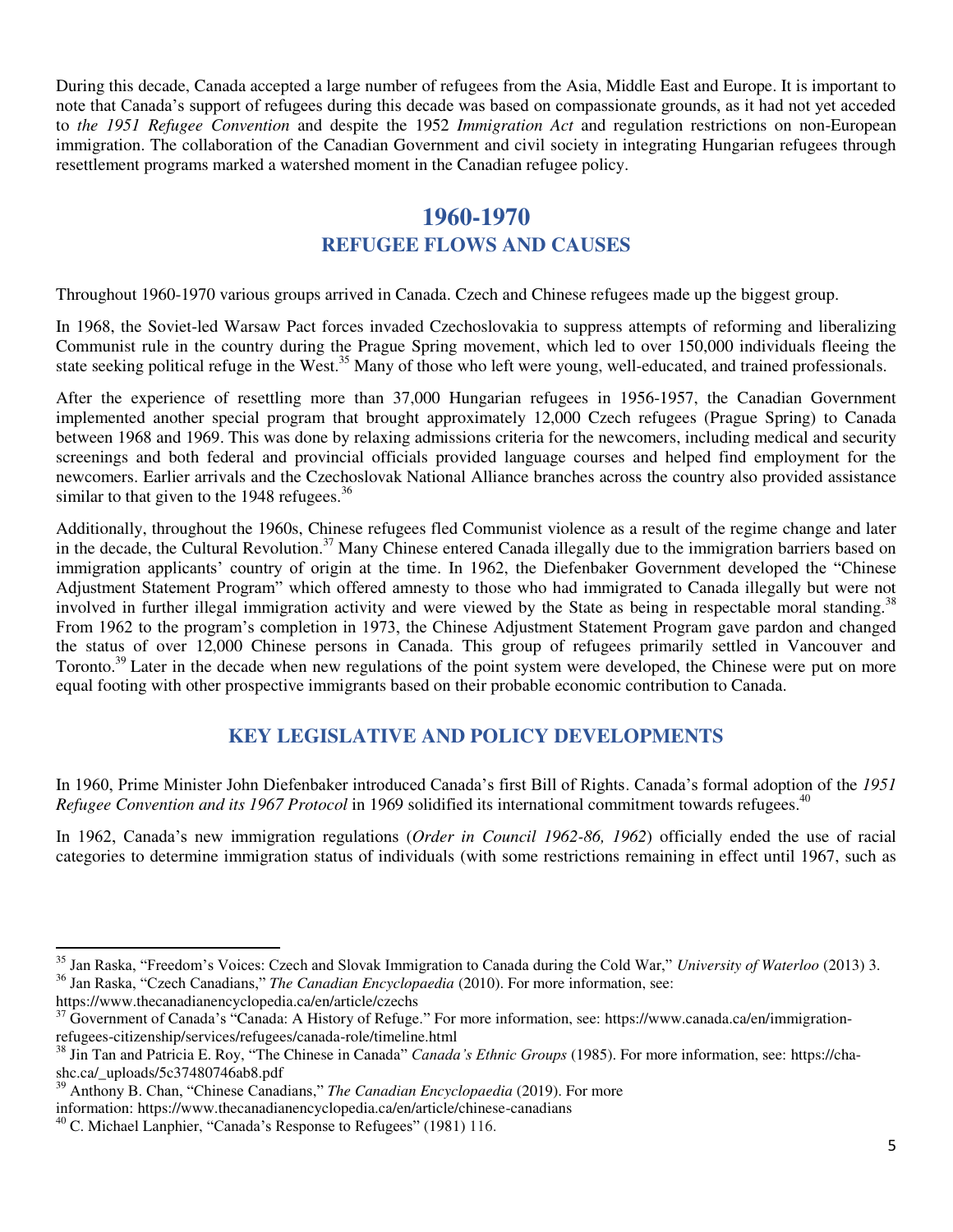the ones on Asian immigrants).<sup>41</sup> As a result, skill became the main criteria for determining admissibility rather than race or national origin.

Prime Minister Pearson noted the reality of a double standard in admissions procedures and sponsorship rights and pledged to maintain Canada's promise to remove racial discrimination "in fact as well as in theory."<sup>42</sup> The responsibility for immigration was transferred to a new Department of Manpower and Immigration, and an Immigration Appeal Board and Canada Manpower and Immigration Council were established in 1966.<sup>43</sup> The point system was introduced as a means of mitigating selection criteria and removing race and ethnicity from the calculations altogether and replacing them with educational and occupational criteria.<sup>44</sup> Using the point system, immigrants were selected according to different criteria, including educational credentials, language competency in English and/or French, labor market potential.<sup>45</sup>

#### **INTEGRATION**

<span id="page-7-0"></span>The Canadian Government largely recruited skilled Czech immigrants that included doctors, dentists, and electronic and chemical technicians.<sup>46</sup> The cohort that resettled throughout Canada in the 1960s was younger and higher educated than previous individuals from Central and Eastern Europe. Due to the cause of displacement, many Czechs also had some financial means. These various factors have allowed Czech refugees to integrate quickly into Canadian society and their vast economic contribution has greatly offset the Government's initial investment for their resettlement. Two notable and successful Czech refugees that settled in Canada are Josef Škvorecký, writer, publisher and recipient of the Neustadt International Prize for Literature and Alex Baumann, who won two gold medals for Canada and set two world records at the 1984 Summer Olympics. $47$ 

The Chinese newcomers have settled primarily in urban areas, particularly in [Vancouver](https://www.thecanadianencyclopedia.ca/en/article/vancouver) and [Toronto.](https://www.thecanadianencyclopedia.ca/en/article/toronto) They have successfully integrated over the years making contributions that are manifold and which touch every aspect of Canadian society, from culture, food, literature, film, music and philanthropy.

COSTI (Centro Organizzativo Scuole Tecniche Italiane) was founded in 1962 to mitigate the issues faced by newcomers such as those who were skilled tradespeople unable to use their skills in their new society.<sup>48</sup> COSTI's motto, "integration" through education," expresses the founders' vision and allowed for programs to train and retrain members of the Italian community, and later on expanded to other communities as well.<sup>49</sup> This work of the organization has expanded and continues to be very relevant for refugees in Canada, and in particular Ontario.

#### **SUMMARY ANALYSIS**

<span id="page-7-1"></span>Canada formally adopted *the 1951 Convention* and its *1967 Protocol* in 1969.

Canada's first Bill of Rights was introduced in 1960. Canada's new immigration regulations of 1962 officially ended the use of racial categories to determine immigration status of individuals with some exception until 1967 when the points system was introduced. From then, the immigration policies used to select newcomers to Canada removed the racial and ethnic criteria and replaced it with educational and occupational criteria as per the points system of 1967.

<sup>&</sup>lt;sup>41</sup> Julie Gilmour "Refugees, Public Opinion, and Policy in Canada since 1990," 174.

<sup>42</sup> Phil Triadafilopoulos, "Dismantling White Canada: Race, Rights, and the Origins of the Points System," *Canadian Political Science Association* (2007) 18-19.

<sup>43</sup> Parai, Louis. "Canada's Immigration Policy, 1962-74," *The International Migration Review*, vol. 9, no. 4 (1975) 449.

<sup>44</sup> Julie Gilmour "Refugees, Public Opinion, and Policy in Canada since 1990," 174.

<sup>&</sup>lt;sup>45</sup> Phil Triadafilopoulos, "Dismantling White Canada: Race, Rights, and the Origins of the Points System," 1.

<sup>46</sup> Eva Marha, "The Czech/ Slovak Community" *Safe Haven:* 

http://www.mhso.ca/ggp/Exhibits/Safe\_Haven/straznicky/czechslovak.html

 $47$  Ibid.

<sup>&</sup>lt;sup>48</sup> CCR's "Best Settlement Practices: Settlement Services for Refugees and Immigrants in Canada."

 $^{49}$  Ibid.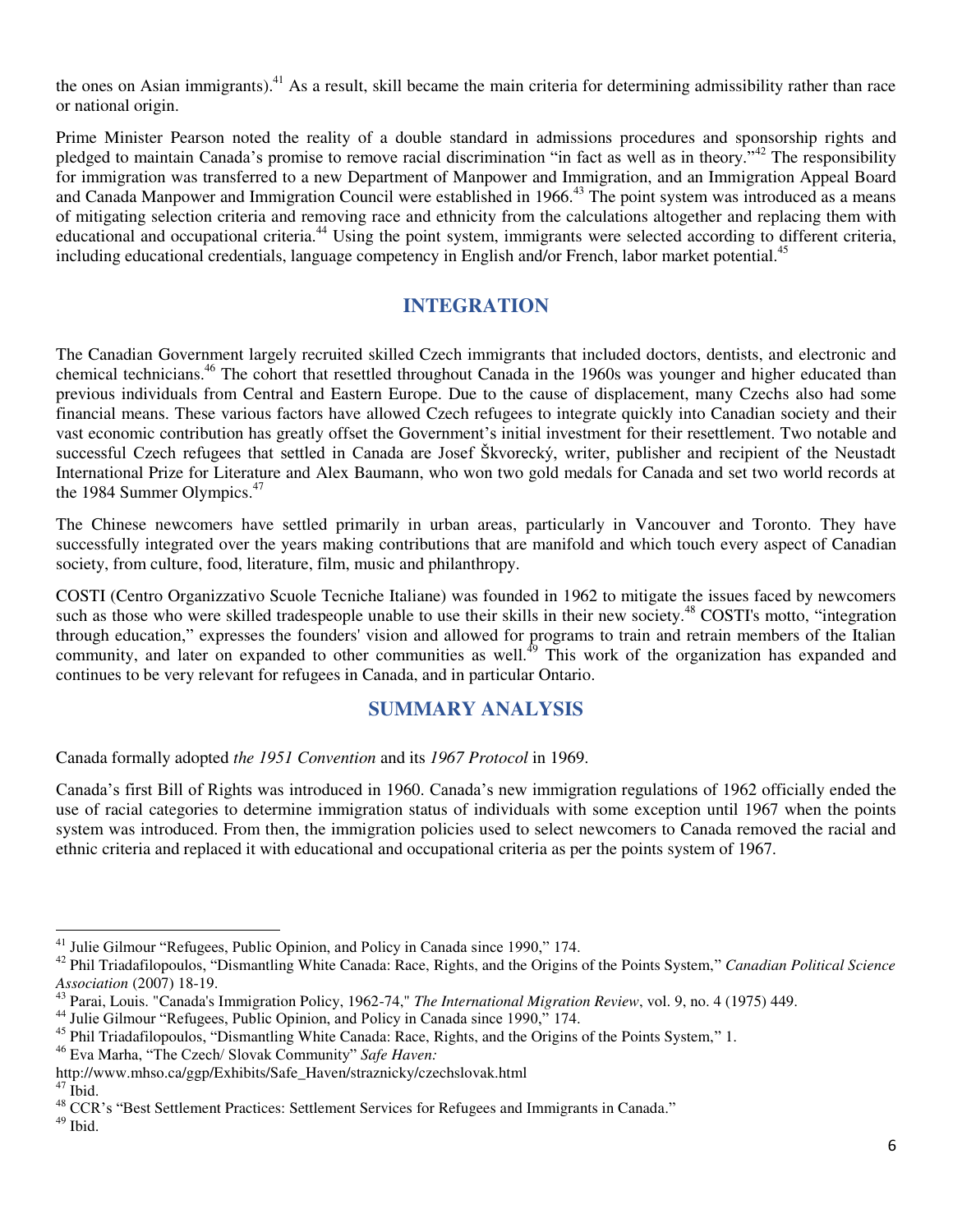<span id="page-8-0"></span>The main group of refugee in this decade came from Czechoslovakia and China. However due to the tremendous changes in immigration policy that took place in this period by the introduction of the Bill of Rights and the points system created the possibility for one of the most culturally diverse countries in the world.<sup>50</sup>

### <span id="page-8-2"></span>**1970-1980 REFUGEE FLOWS AND CAUSES**

<span id="page-8-1"></span>From 1970 to 1980, Canada accepted refugees from various ethnic backgrounds who were resettled through specific refugee programs. This may be attributed in large part to Canada officially becoming a multicultural society in  $1971$ ,  $^{51}$ which allowed for the acceptance of a more diverse group of refugees. Most notably, the new arrivals included Tibetan, Ugandan-Asian, Chilean, and Indochinese refugees who had been forcibly displaced en masse due to ongoing conflicts.

Following the displacement of Tibetan refugees, the Dalai Lama and the UNHCR requested the international community's aid in the resettlement of Tibetan refugees.<sup>52</sup> The response of Canadian authorities was generous and they agreed to take in a number of the refugees. The majority of those who arrived in Canada were between the ages of 16 to 34 years old (more male than female), 45 percent of them were children/dependents and more than 55 percent had some form of secondary education.<sup>53</sup>

At the same time, another refugee crisis was unfolding in a different part of the world. In August of 1972, Ugandan President Idi Amin ordered the expulsion of individuals of Asian descent who held British passports.<sup>54</sup> This order was carried out over a three-month period during which thousands of Ugandan-Asians became displaced. While many of the expelled Ugandan-Asians relocated to the UK, the sheer number of refugees posed a challenge. Upon the humanitarian plea of Britain, the Canadian Government agreed to admit over 6,000 Ugandan-Asian refugees and ended up resettling 7,069 through the program. $55$ 

The Federal Government's adoption of the "Oppressed Minority" policy in 1970 following its accession to *the 1951 Refugee Convention* allowed for the resettlement of the Ugandan-Asian refugees based on their circumstances, despite not meeting the requirement for a refugee to be outside of their country of origin.<sup>56</sup> Many of the Ugandan-Asian refugees were highly educated, over half possessed a secondary school education and many had advanced English language skills.<sup>57</sup>

In September 1973 there was a military coup d'état in Chile led by General Augusto Pinochet against socialist President Allende. The ensuing political unrest and violent clashes resulted in the forcible displacement of thousands of Chilean citizens.<sup>58</sup> The Canadian Government response was to admit 7,016 Chilean refugees during 1973-1974 under the Chilean refugee program entitled "Special Movement Chile."<sup>59</sup> This response was similar to the Ugandan-Asian refugee crisis as Chilean refugees were also admitted to Canada under the "Oppressed Minority" policy.<sup>60</sup>

Not long after the Chilean refugee resettlement efforts, another pressing crisis emerged out of the Vietnam War where an intense conflict between communist and non-communist forces occurred led to great numbers of persons being displaced.

-

<sup>&</sup>lt;sup>50</sup> Phil Triadafilopoulos, "Dismantling White Canada: Race, Rights, and the Origins of the Points System," 2.

<sup>51</sup>https://www.thecanadianencyclopedia.ca/en/article/multiculturalism#:~:text=In%20a%20speech%20in%20the,both%20of%20the%2 0official%20language

<sup>52</sup> Jan Raska, "Humanitarian Gesture: Canada and the Tibetan Resettlement Program, 1971–5," *Canadian Historical Review*. 553. <sup>53</sup> Ibid., 562.

<sup>54</sup> Gerald Dirks, "Canada's Refugee Policy: Indifference or Opportunism?" (Montreal and London: McGill-Queen's University Press, 1977), 238-239.

<sup>55</sup> Howard Adelman, "Refugee Policy: Canada and the United States*"* (Toronto: York Lanes Press Ltd., 1991), 194.

<sup>56</sup> Raska, 560.

<sup>57</sup> Gerald Dirks, "Canada's Refugee Policy: Indifference or Opportunism?" 243.

<sup>58</sup> Howard Adelman, "Refugee Policy: Canada and the United States,*"* 195; George Hanff, "Decision-Making Under Pressure: A Study of the Admittance of Chilean Refugees by Canada," *North-South Canadian Journal of Latin American Studies*, vol. 4, no. 8 (1979) 125.

<sup>59</sup> Howard Adelman, "Refugee Policy: Canada and the United States,*"* 183; George Hanff, "Decision-Making Under Pressure: A Study of the Admittance of Chilean Refugees by Canada," 125.

<sup>60</sup> Howard Adelman, "Refugee Policy: Canada and the United States,*"* 195.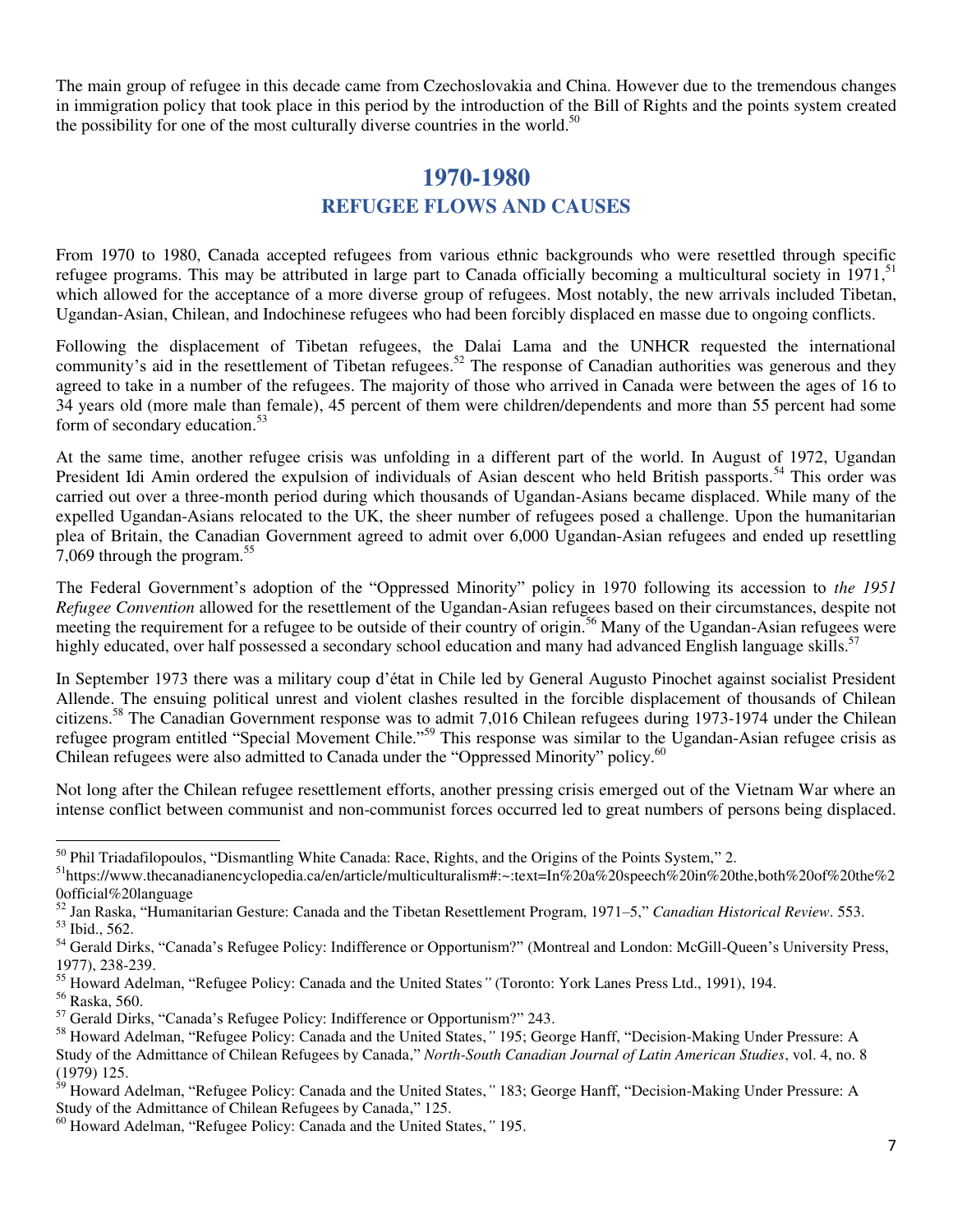In line with its humanitarian role, Canada welcomed thousands of refugees from the Indochinese Peninsula, which took place in phases from 1975-1980.<sup>61</sup> Under the "Indochinese Refugee Program," Canada admitted approximately 7000 refugees from 1975 to 1976.<sup>62</sup> From July 1979 to 1980, the Government greenlit arrangements to ensure the acceptance of approximately 50,000 Indochinese refugees, also referred to as the "boat people".<sup>63</sup> As described later, the resettlement of Indochinese refugees in 1979 was achieved in large part due to private sponsorship by Canadians.<sup>64</sup>

#### **KEY LEGISLATIVE AND POLICY DEVELOPMENTS**

During this decade, the Canadian Government established several programs and policies in response to the growing number of refugees it was accepting. The Tibetan refugees, for example, were admitted to Canada under a Governmentsponsored plan dubbed the "Tibetan Resettlement Program" which came into existence through the co-operation of the federal and provincial governments.<sup>65</sup> In order to fund this program, the Canadian Government devoted \$794,000, at an estimated cost of \$3308.33 per refugee that arrived.<sup>66</sup> As many Tibetan refugees were not proficient in English and/or French, the Government enlisted the help of a translator named Chris Parsons to establish clear lines of communication between the refugees and the Government.<sup>67</sup> Finally, the provinces played a crucial role in the refugee resettlement efforts by ensuring programs were in place to secure adequate "employment, housing, clothing, and food" for the refugees.<sup>68</sup>

Similarly, the Canadian Government allocated funds and resources for the resettlement of Ugandan-Asian refugees. For the purposes of screening the refugees, the Government opened an immigration office in Kampala, Uganda from September to November 1972, and also dispatched a team of immigration staff to the city.<sup>69</sup> The Government arranged charter flights to bring the refugees to Longue Pointe, Montreal (those who did not travel on the chartered flights made their own private travel arrangements). It was reported that the resettlement of the Ugandan-Asian refugees in Toronto alone "cost the federal Government approximately four million dollars."<sup>70</sup> The success of the program was achieved by the collaborative efforts of several Canadian Government departments, including Department of Manpower and Immigration, National Defence and Health and Welfare, and Department of External Affairs.<sup>71</sup>

Like the other special immigration programs, the Government created the "Special Movement Chile" program in November 1973 in order to resettle Chilean refugees who had been affected by the coup to Canada.<sup>72</sup> Canadian immigration personnel were sent to Santiago, Chile and the Canadian Armed Forces flew dozens of the Chilean refugees to Canada. The original goal of the special program was to resettle between 1,000 - 5,000 refugees; however, this number was changed to 5,000 to 6,000 in July 1976, and subsequently increased to include an additional 1,000 refugees in 1977.<sup>73</sup> At the end of the program in 1979, Canada had resettled 7,016 Chilean refugees.<sup>74</sup>

In addition to the aforementioned special programs during this decade, the Canadian Government created the Immigrant Settlement and Adaptation Program (ISAP) in 1974 which supported private agencies to assist refugees with various services.<sup>75</sup> The program had two streams called ISAP A and ISAP B, with each undertaking different responsibilities.

<u>.</u>

<sup>73</sup> Howard Adelman, "Refugee Policy: Canada and the United States,*"* 195.

<sup>74</sup> Ibid, 183.

<sup>&</sup>lt;sup>61</sup> Michael J. Molloy, Peter Duschinsky, Kurt F. Jensen and Robert Shalka, "Running on Empty: Canada and the Indochinese Refugees, 1975-1980*"* (*McGill-Queen's Press*, 2017), 24.

<sup>62</sup> Molloy et al., "Running on Empty: Canada and the Indochinese Refugees, 1975-1980,*"* 43.

<sup>63</sup> Ibid, 119.

<sup>64</sup> Ibid, 170.

<sup>65</sup> Raska, 549.

<sup>66</sup> Ibid, 561.

 $^{67}$  Ibid.

<sup>68</sup> Raska, 563.

<sup>69</sup> Freda Hawkins, "Ugandan -Asians in Canada," *Journal of Ethnic and Migration Studies,* vol. 2, No. 3 (1973) 268.

<sup>70</sup> Gerald Dirks, "Canada's Refugee Policy: Indifference or Opportunism?" 244.

 $71$  Ibid.

 $^{72}$  George Hanff, "Decision-Making Under Pressure: A Study of the Admittance of Chilean Refugees by Canada," 125.

<sup>&</sup>lt;sup>75</sup> CIC's "Evaluation of the Immigrant Settlement and Adaptation Program (ISAP)" (2011). For more information, see: https://www.canada.ca/content/dam/ircc/migration/ircc/english/pdf/research-stats/evaluation-isap2011.pdf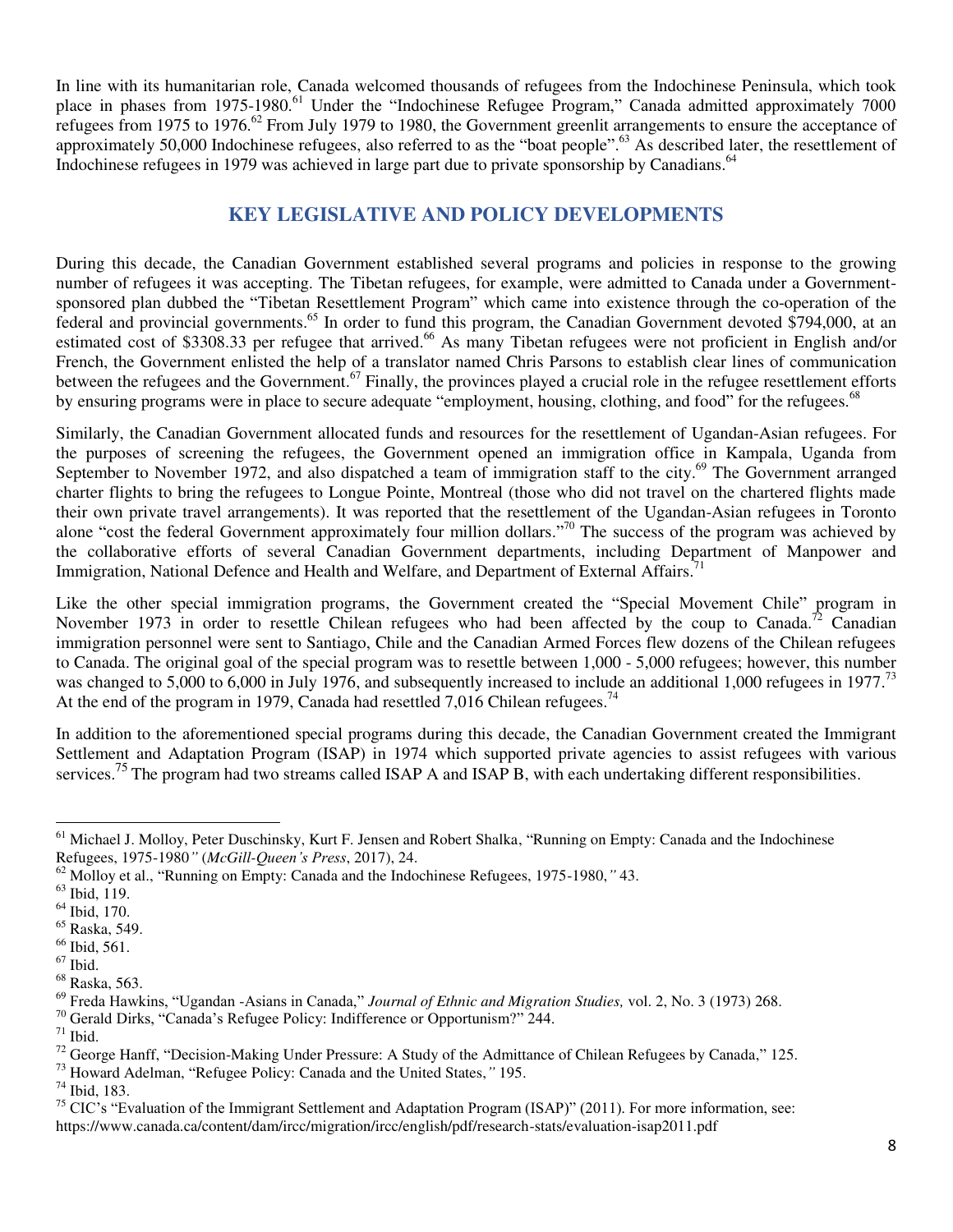Under ISAP A, the program provided funding to Settlement Provider Organizations (SPOs) to deliver a variety of services directly to newcomers, including need assessments, orientations, social services and employment counselling. Under ISAP B, the program provided support for various projects that focused on capacity-building and development. Although the ISAP program does not exist today, as it has been merged with other immigration programs, and its creation was a testament to Canada's early commitment to establishing programs that would aid refugees in all facets of their integration into Canadian society.

There were also important legislative changes that occurred throughout this decade. While previously, Canada's immigration system implemented ad hoc programs in response to the geopolitical events of the world and immigration policies were "reactive in nature," this began to change in the mid 1970s through legislative changes.<sup>76</sup>

An important milestone was the creation of the 1976 Immigration Act. By tabling the Green Paper in 1974, the Canadian Government sought to revamp its immigration system and policies in line with the increasingly complex nature of immigration.<sup>77</sup> The Green Paper paved the way for the Immigration Act which was passed in 1976 and came into statutory effect in 1978.<sup>78</sup> The Immigration Act ratified Canada's obligations under the 1951 Refugee Convention by enshrining the definition of refugee and the principle of non-refoulement in the act.<sup>79</sup> The Act also recognized different classes of immigrants, such as family, refugee, assisted relatives, independent, and designated classes of people. Additionally, under section 3(c) of the Act, emphasis was drawn on "facilitat[ing] the reunion in Canada of Canadian citizens and permanent residents with their close relatives from abroad."<sup>80</sup> Section 3(g) of the Act noted "Canada's international legal obligations with respect to refugees, its humanitarian tradition with respect to the displaced and the persecuted." It also elaborated on private sponsorship allowing citizens to sponsor refugees, a revamped points system and included provisions for admissibility, detention and removal procedures.

In the period before and after the creation of the1976 *Immigration Act*, Canadian authorities faced a rapidly evolving crisis in the Indochinese region concerning Vietnam, Cambodia, and Laos. As described above, the Canadian authorities established the Indochinese Refugee Program, with a Canadian Mission located in Hong Kong which processed a portion of the Indochinese refugee claims.<sup>81</sup> While thousands of Indochinese refugees were Government sponsored, a different type of program was introduced in 1979.

In July 1979, the Government announced the Private Sponsorship of Refugees (PSR) Program, as allowed by the *Immigration Act*, whereby a "one-to-one matching formula" was utilized.<sup>82</sup> Under the PSR Program, for every *one* privately sponsored refugee by a Canadian, the Government matched this by sponsoring a refugee themselves. In this regard, Canadian civil society played a crucial humanitarian role by privately sponsoring thousands of Indochinese refugees who were otherwise facing increasingly perilous living conditions.

By the end of January 1980, 5,457 groups across Canada had applied to sponsor refugees.<sup>83</sup> The new *Immigration Act* allowed groups of five Canadian citizens or permanent residents and local organizations to sponsor refugees. Moreover, the provisions in the act allowed national humanitarian organizations, such as churches to enter comprehensive sponsorship agreements with the federal Government. Other remarkable programs to aid the Indochinese refugee crisis included "Operation Lifeline" and "Project 4000."<sup>84</sup> The Government further provided \$200,000 in funding to aid in the provision of services for the Indochinese refugees that were welcomed to Canada. During this period, "Canada had increased its commitment sevenfold" through its intake of the refugees.

<sup>76</sup> Ninette Kelley and Michael Trebilcock. *The Making of the Mosaic: A History of Canadian Immigration Policy* (Toronto: University of Toronto Press Inc., 2010), 365.

 $77$  Gerald Dirks, "Canada's Refugee Policy: Indifference or Opportunism?" 251.

<sup>78</sup> Howard Adelman, "Refugee Policy: Canada and the United States,*"* 200.

<sup>79</sup> Shauna Labman, "Crossing Law's Border: Canada's Refugee Resettlement Program,*"* (UBC Press, 2019) 39-40.

<sup>80</sup> National Legislative Bodies / National Authorities' "*Immigration Act*, 1976-77, c. 52, s. 1." For more information, see:

https://www.refworld.org/docid/3ae6b5c60.html

<sup>81</sup> Molloy et al., "Running on Empty: Canada and the Indochinese Refugees, 1975-1980,*"* 45.

<sup>82</sup> Gertrud Neuwirth and Lynn Clark, "Indochinese Refugees in Canada: Sponsorship and Arrangement," *The International Migration Review* vol. 15, no. 1-2 (1981) 131.

<sup>83</sup> Ibid, 131.

<sup>84</sup> Molloy et al., "Running on Empty: Canada and the Indochinese Refugees, 1975-1980,*"* 121.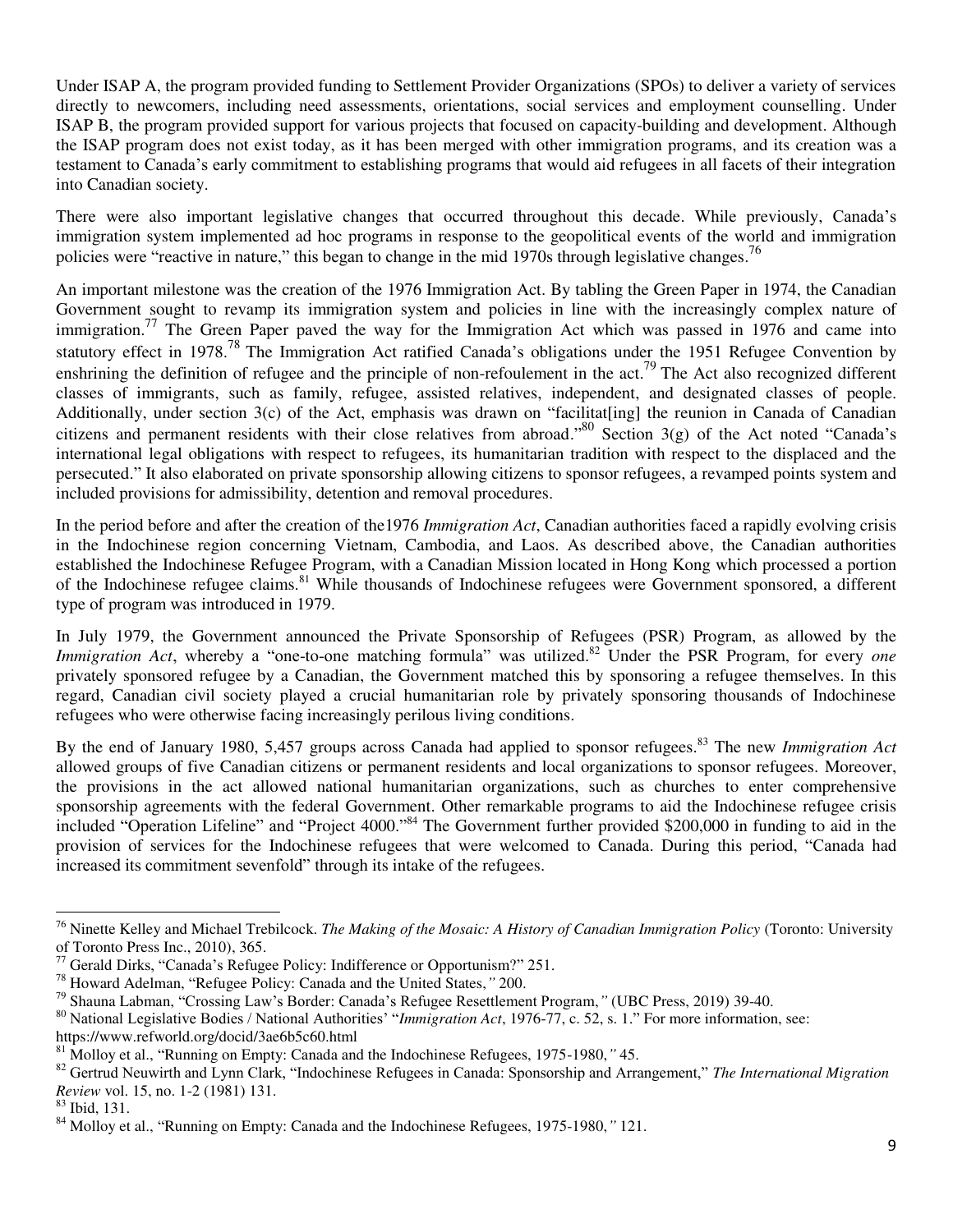#### **INTEGRATION**

<span id="page-11-0"></span>On arrival to Canada, Tibetan refugees were resettled in both larger cities as well as towns across Canada, including Quebec (Farnham, Grandby, Montreal) Ontario (Belleville, Cobourg, Lindsay), Alberta (Taber), Saskatchewan (Saskatoon), and Manitoba (Winnipeg).<sup>85</sup> Integration services for refugees differed by province but frequently included language classes and employment assistance. While there were many setbacks, such as language barriers and level of education, the Government and public/private agencies responded to the individual needs of the Tibetan refugees based on the community of settlement. Many of the Tibetan refugees had lived in refugee camps for over a decade before being resettled in Canada; and this protracted displacement and its inherent impact influenced their integration ability in Canada.

The integration of Ugandan-Asian refugees in Canada was more successful when compared with other groups of refugees, as the majority were highly educated and had pre-arrival knowledge of English.<sup>86</sup> Additionally, a large majority of the Ugandan-Asians possessed useful commercial and work skills, allowing them to quickly become self-sufficient on resettlement to Canada and become active members of the Canadian economy.<sup>87</sup>

To aid Chilean refugees with their integration into Canadian society, the Government provided financial assistance for transportation and housing, as well as language training, employment opportunities and winter clothing.<sup>88</sup> In addition, private agencies helped in the resettlement of the Chilean refugees through the further language classes, information sessions, employment and skills-training.<sup>89</sup>, Chilean refugees tended to be a younger group, well-educated and highly adaptable, and therefore were able to learn English and integrate into Canadian society with fewer barriers than most.<sup>90</sup>

The military coup in Chile had particularly adverse effects on academics that were barred from universities by the military regime.<sup>91</sup> As there were many academically involved refugees that came to Canada, they made valuable contributions to Canadian academia, specifically in the fields of political science, economics, media, and history. In addition to this, the rich Chilean culture had been imported to Canada along with the refugees when they resettled here, adding to Canadian multiculturalism, a concept which, by this point in time, was quickly gaining traction.<sup>92</sup> One well known individual who came to Canada at this time is the author, poet and political social activist Carmen Rodríguz. Though she originally sought refuge in the United States, Rodríguz came to Canada with her family.<sup>93</sup> Since coming to Canada, she has gone on to publish numerous novels, books, short stories, essays and articles as both literary and educational publications.

Efforts at helping Indochinese refugees integrate into Canadian society differed as the refugees were assisted by both the Government and their private sponsors after 1979. Organizations supported Government-Refugees (GAR) through a range of services, such as language skills, employment search, shelter, schooling and financial assistance.<sup>94</sup> Of the first wave of Vietnamese refugees who arrived from 1975 to 1976, most settled in large cities, namely, Montreal, Calgary, Edmonton, and Toronto.<sup>95</sup> Many of the first wave refugees were white collar workers in their homelands, and thus, faced fewer barriers at finding employment.

From 1979 onwards, Indochinese refugees were privately sponsored by groups of citizens, received support for their housing and sponsors maintained daily interaction with the refugees to ensure integration into Canadian society.<sup>96</sup>

<sup>&</sup>lt;sup>85</sup> Raska, 564-565.

<sup>86</sup> Gerald Dirks, "Canada's Refugee Policy: Indifference or Opportunism?" 244.

<sup>&</sup>lt;sup>87</sup> Alan B. Simmons, "Latin American Migration to Canada: New Linkages in the Hemispheric Migration and

Refugee Flow System," *International Journal (Migrants & Refugees),* vol. 48, no. 2 (1993) 282-309.

<sup>&</sup>lt;sup>88</sup> George Hanff, "Decision-Making Under Pressure: A Study of the Admittance of Chilean Refugees by Canada," 125.

<sup>89</sup> Joan Simalchik, "Chilean Refugees in Canada: Home Reinvented," *Canadian Issues* (2004) 53.

<sup>90</sup> Suha Diab, "Fear and (In) Security: The Canadian Government's Response to the Chilean Refugees," *Refuge*, vol. 31, no. 2 (2015) 51-62.

<sup>91</sup> Joan Simalchik, "Chilean Refugees in Canada: Home Reinvented," 53.

 $^{92}$  Ibid.

<sup>93</sup> Carmen Rodríguz's "Extended Bio & Career." For more information, see: http://www.carmenrodriguez.ca/extended\_bio.html

<sup>&</sup>lt;sup>94</sup> Gertrud Neuwirth and Lynn Clark, "Indochinese Refugees in Canada: Sponsorship and Arrangement," 131-132.

<sup>95</sup> Felicity Somerset, "Indochinese refugees in Canada: Government policy and public response," *Journal of Ethnic and Migration Studies,* vol. 10, no. 1 (1982) 109.

<sup>&</sup>lt;sup>96</sup> Gertrud Neuwirth and Lynn Clark, "Indochinese Refugees in Canada: Sponsorship and Arrangement," 132.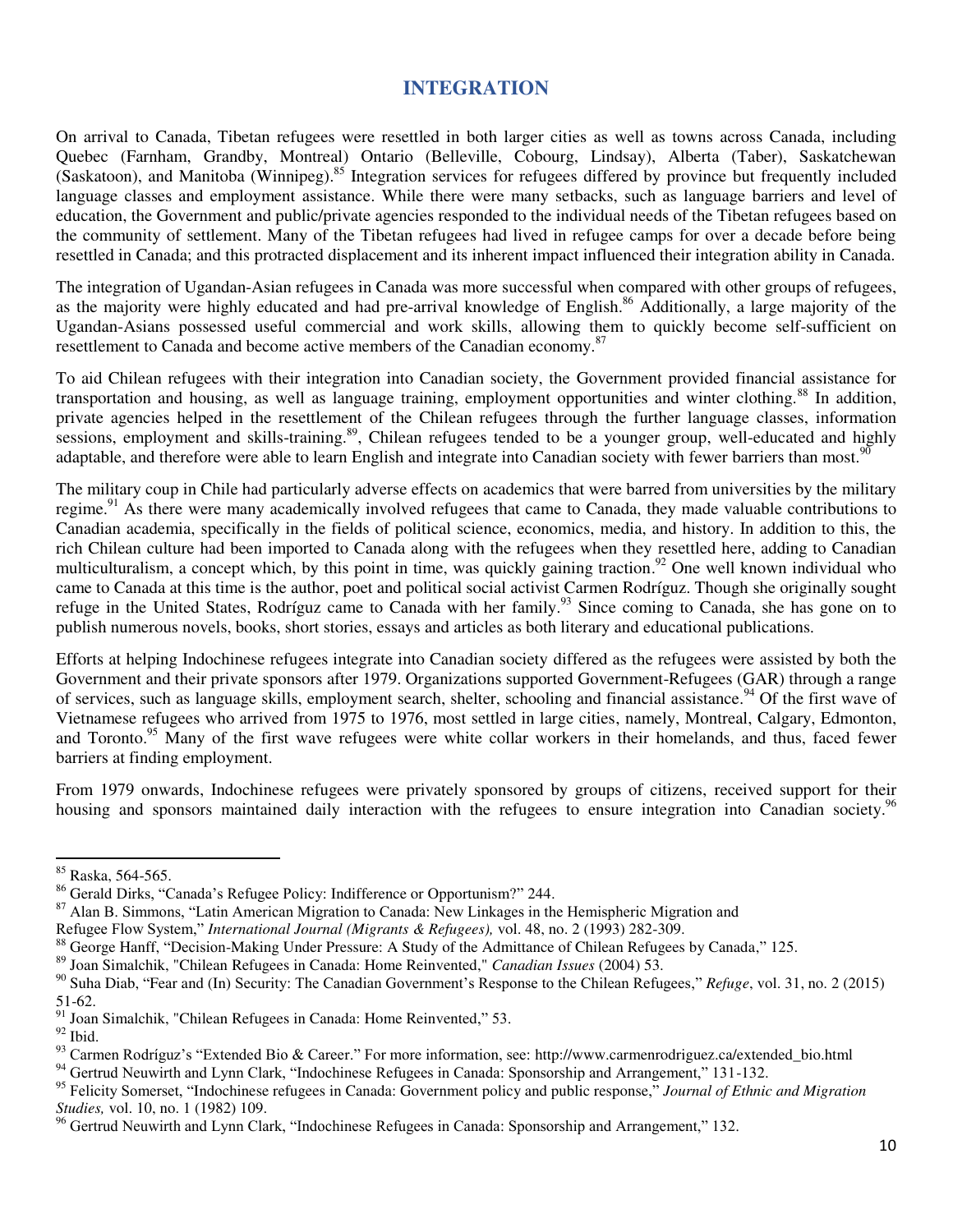Privately Sponsored Indochinese refugees were provided with monthly subsidies ranging from approximately \$33 to  $$117.00$  per person.<sup>97</sup>

Due to the scale and visibility of the crisis, the PSR program developed with the active engagement of the civil society for Indochinese resettlement. This proved highly beneficial for long-term integration as cross-cultural community is inherent to the PSR program, which supports language acquisition, employment opportunities and other integration indicators.<sup>98</sup>

The example of Kim Thúy embodies successful integration and the immense contributions that have been made by Indochinese refugees in Canadian society. Having graduated "in translation and law" from Quebec, Thúy went onto publish several highly praised novels, one of which won the Governor General's Award.<sup>99</sup> She was later named *Chevalière of the Ordre national du Québec and Compagne des arts et des lettres du Québec*."

#### **SUMMARY ANALYSIS**

<span id="page-12-0"></span>The decade beginning in 1970 was a crucial period in the history of the Canadian immigration system and policies. The decade helped to shape the image of a humanitarian Canada that responded generously to the plight of refugees from around the world, free of constraints like race, gender, or religion. The humanitarian spirit of Canadian immigration policies and programs can be observed with the resettlement of large numbers of refugees including the Tibetans, Ugandan-Asians, Chileans, and Indochinese.

The Federal Government's adoption of the "Oppressed Minority" policy in 1970 following its accession to *the 1951 Refugee Convention* which allowed for the resettlement of Ugandan-Asian and Chilean refugees based on their circumstances, despite not meeting the refugee definition of being outside their country of origin. The Government further established programs including the Tibetan Resettlement Program, the Special Movement Chile program, and the Indochinese Refugee program to streamline the resettlement process. Resources and funding were dedicated to these special programs through the ISAP program.

Civil society played a chief role in aiding the resettlement of the Indochinese refugees through the newly created PSR program. Government-assisted Indochinese refugees were provided with financial assistance as well as language and employment services through Government agencies. Tibetan refugees were able to access language classes and obtain employment after their arrival in Canada. The education levels and business experience of Ugandan-Asians allowed for their successful integration in Canadian society. Likewise, Chilean refugees faced fewer barriers to their integration due to their prior knowledge of the language as well as their higher levels of education.

The Immigrant Settlement and Adaptation Program (ISAP) created in 1974 supported private agencies to provide services to assist refugees. In 1979, the Government announced the PSR Program with a "one-to-one matching formula" where the Government matched sponsorship for every privately sponsored refugee.

The passing of *the Multicultural Policy of 1971* and the new 1976 *Immigration Act* crystalized Canadian immigration and refugee system and its commitment to the UN. The 1976 Immigration Act ratified Canada's obligations under the*1951 Refugee Convention* through inclusion of the refugee definition and principle of non-refoulement.

<sup>&</sup>lt;sup>97</sup> Ibid, 134.

<sup>&</sup>lt;sup>98</sup> Jennifer Bond and Ania Kwadrans, "Resettling Refugees through Community Sponsorship: A Revolutionary Operational Approach Built on Traditional Legal Infrastructure," Refuge, vol. 35, no. 35 (2019); Jennifer Hyndman, "Research Synthesis 2009-2013," *CERIS* (2014).

<sup>99</sup> IRCC's "#ImmigrationMatters: Growing Canada's future- Arts and Culture" For more information, see:

https://www.canada.ca/en/immigration-refugees-citizenship/campaigns/immigration-matters/growing-canada-future.html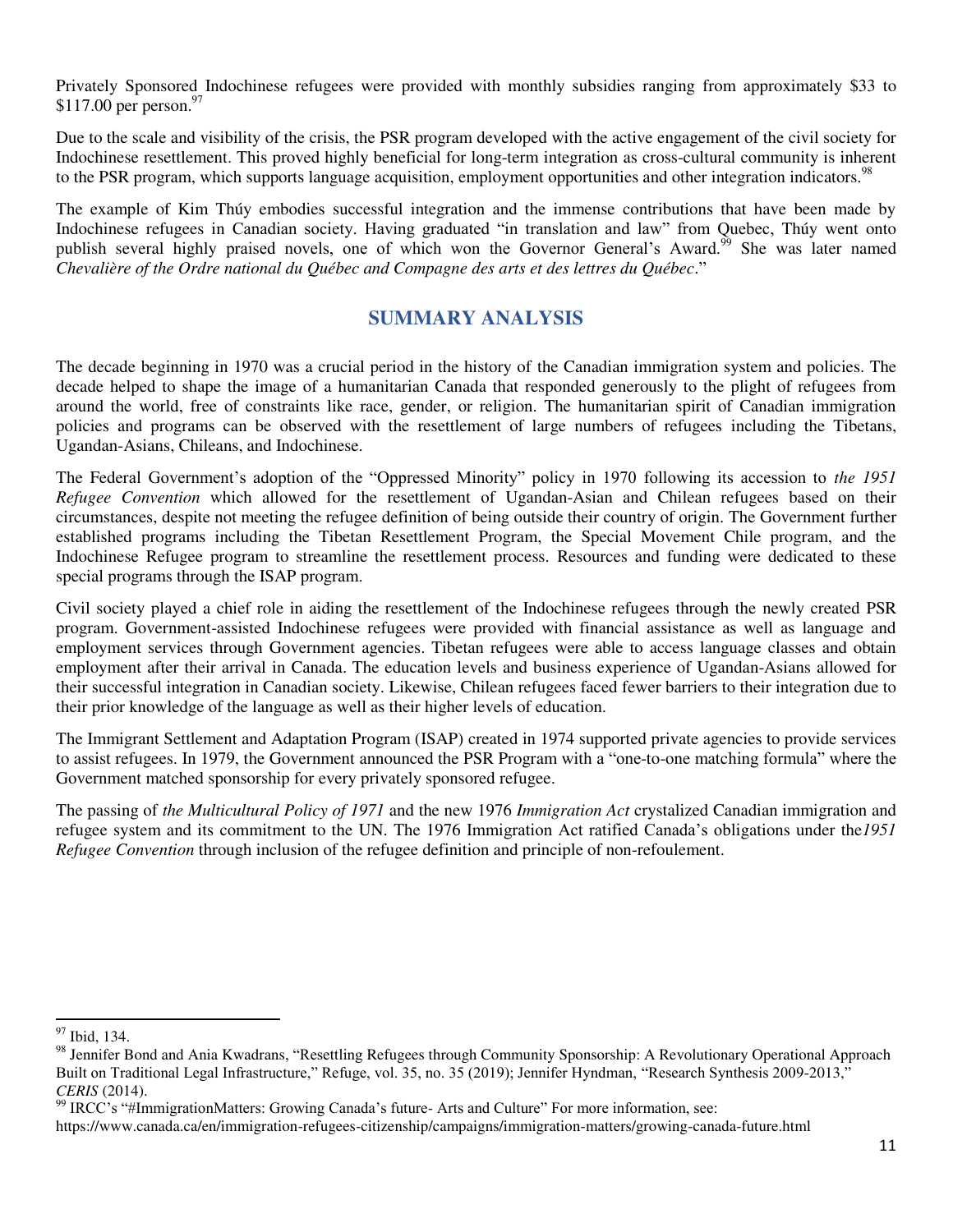## **1980-1990 REFUGEE FLOWS AND CAUSES**

<span id="page-13-1"></span><span id="page-13-0"></span>Beginning in the 1980s, Canada admitted large numbers of refugees from El Salvador, Sri Lanka, Lebanon, and continued the resettlement of Indochinese refugees which had started in the previous decade. By this time, Canada had earned a reputation for being a welcoming country to newcomers on account of its responsiveness to humanitarian crises around the globe.

Due to an ongoing civil war in El Salvador, which was taking place between the guerilla forces Frente Farabundo Martí para la Liberación Nacional (FMLN) and the army, thousands of Salvadorians were displaced into neighboring countries. By 1983, 2,567 Salvadorians had entered Canada and they continued to arrive until 1989.<sup>100</sup> Due to inclusive immigration policies and selection by Canadian officials, both overseas and inland, over 14,000 Salvadorians were able to apply for  $a$ sylum.<sup>101</sup>

Just as Salvadorians were facing persecution in their Central American homeland, Sri Lankan Tamils were fleeing their country. In response the Canadian Government permitted 1,873 Sri Lankans to apply for permanent residence from within Canada in 1983.<sup>102</sup> Sri Lankans who applied for permanency upon arrival to Canada were evaluated under the Refugee Status Advisory Committee (RSAC).<sup>103</sup> From 1986 until 1987, a further 4,500 Sri Lankan refugees were granted asylum in Canada and from 1989 to 1993, 10,401 Sri Lankans were recognized as Convention Refugees by the newly established Immigration and Refugee Board (IRB).<sup>104</sup>

Canada also implemented a special measures program for Lebanese refugees which initially began in 1979 but continued well into the 1980's.<sup>105</sup> By the year 1979, Canada had granted 11,010 immigrant visas to Lebanese refugees who were fleeing violence resulting from the civil war. In addition to reducing the criteria under which Lebanese refugees could apply for asylum, the Government also developed a pathway by which Lebanese visitors could apply for permanent status without leaving Canadian soil.<sup>106</sup> By 1989, Canada had successfully resettled 6,100 Lebanese refugees.

#### **KEY LEGISLATIVE AND POLICY DEVELOPMENTS**

<span id="page-13-2"></span>The 1976 *Immigration Act* played a crucial role in managing the flows of Salvadorian refugees as the definition of refugee under *the 1951 Refugee Convention* was ratified in legislation. In addition, Canada developed a "special program for political prisoners" resettling 296 El Salvadorians (along with their families) who had been taken as political prisoners.<sup>107</sup>

In this decade, the Canadian Government also focused on the special needs and protections of refugee women. There were growing concerns that many refugee women were unable to meet the criteria under the designated categories of the *Immigration Act* due to constraining factors such as lack of professional experience, limited language skills, or dependent children.<sup>108</sup> As a result, the Government launched a pilot version of the *Women at Risk Program* (AWR) in 1987 which

<sup>&</sup>lt;sup>100</sup> Alan Simmons, "Latin American migration to Canada: new linkages in the hemispheric migration and refugee flow system." *International Journal: Canada's Journal of Global Policy Analysis,* vol. 48, no. 2 (1993) 13. <sup>101</sup> Ibid, 20-21.

<sup>102</sup> Howard Adelman, "Refugee Policy: Canada and the United States,*"* 183.

<sup>103</sup> Arul S. Aruliah, "Accepted on Compassionate Grounds: An Admission Profile of Tamil Immigrants in Canada," *Refugee Policy: Canada and the United States,* vol. 14, no. 4 (1994) 11.

 $104$  Ibid, 12.

<sup>&</sup>lt;sup>105</sup> Ninette Kelley and Michael Trebilcock. The Making of the Mosaic: A History of Canadian Immigration Policy, 399. <sup>106</sup> Ibid.

<sup>107</sup> Howard Adelman, "Refugee Policy: Canada and the United States,*"* 216.

<sup>108</sup> Noreen Spencer-Nimmons, "Canada's Response to the Issue of Refugee Women: The Women at Risk Program" *Refuge*, vol. 14, no. 7 (1994) 15.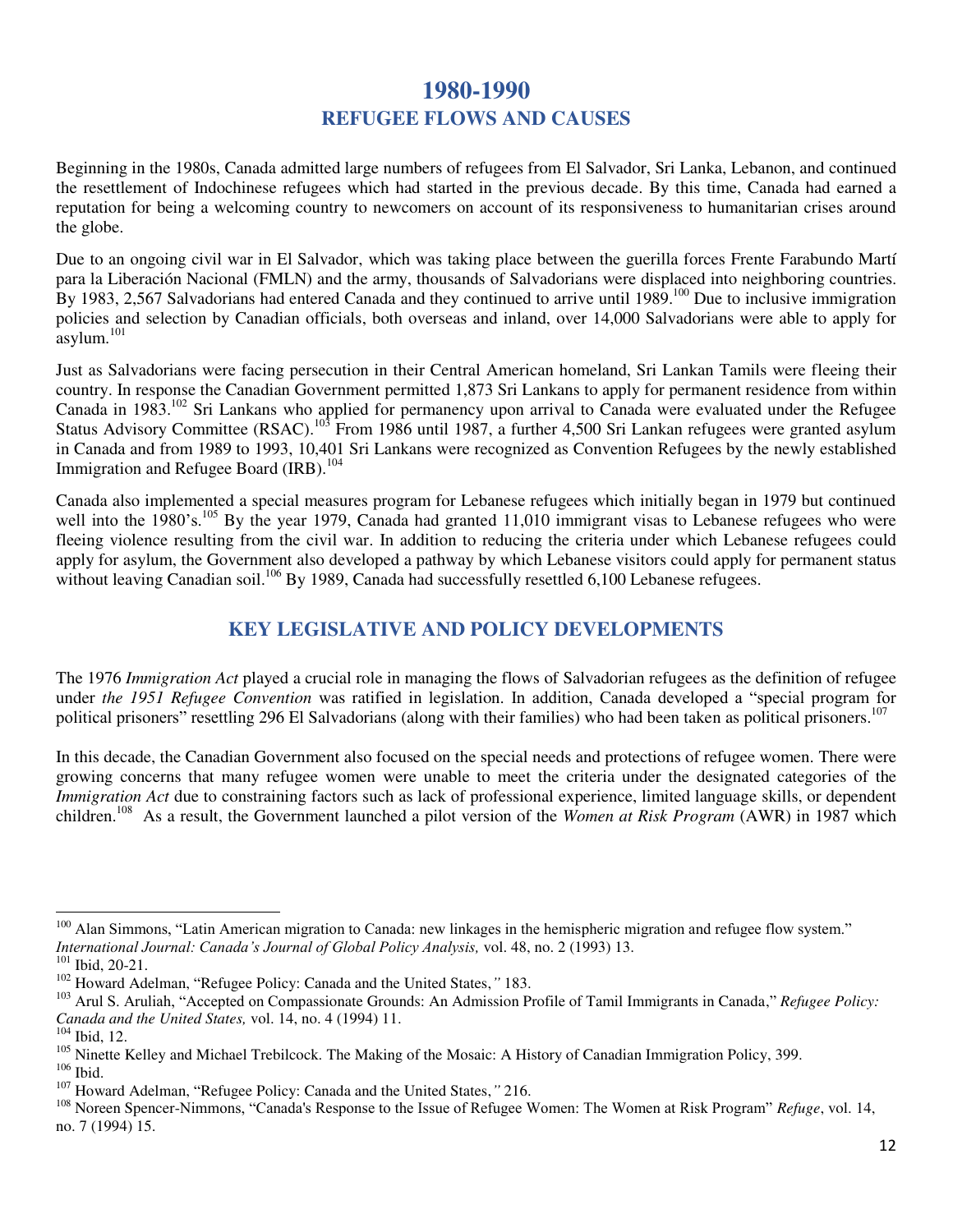became official in 1989.<sup>109</sup> The AWR program allowed for the resettlement of refugee women who were particularly at risk of violence who may not have qualified for resettlement under the regular refugee criteria in Canada.<sup>110</sup>

The concerted Canadian effort to resettle vast numbers of refugees who had been facing humanitarian crises, like the Salvadorians, Sri Lankan Tamils, Lebanese, and Indochinese did not go unnoticed. This was made evident by the awarding of *the Nansen Medal* to the people of Canada in 1986 by the UNHCR, which was the first time this award was granted to the people of a country.<sup>111</sup> By this time, the Canadian Government and Canadian civil society had resettled more refugees than any other country in the world and the ongoing acceptance of Indochinese refugees from the 1970s well into the 1980s meant that Canada had resettled more than 150,000 refugees during the Indochinese crisis alone.<sup>112</sup>

Prominent case law also marked this decade. One important example was the Supreme Court of Canada (SCC) case of *Singh v. Minister of Employment and Immigration (1985),* where seven failed refugee claimants invoked a breach of their section 7 rights under *the Charter*. Following the incorporation *of the Charter of Rights and Freedoms* in the Canadian Constitution in 1982, Canadians were guaranteed a number of inalienable rights and freedoms. *The Charter,* however, did not explicitly stipulate whether those rights would extend to non-citizens or non-permanent residents as well. This uncertainty became the focus of the *Singh case* after the applicants had their refugee claim denied without being given the opportunity to have their case orally heard before the Immigration Appeal Board (IAB). The outcome shaped subsequent Canadian refugee law and proceedings as the Court ruled in its ground-breaking decision that "… rights in section 7 could be asserted by 'everyone,' including refugees who were present in Canada and amenable to Canadian law." 113

Following the SCC's hallmark *Singh* decision, the Government quickly responded by revamping the IAB to make it more inclusive. In 1985, Bill C-55 amended the IAB to ensure that all refugees had the opportunity to have oral hearings during appeal and increased the number of IAB members from eighteen up to fifty.<sup>114</sup> Further amendments to Bill C-55 came in May 1987 resulting in the creation of the IRB, an independent, quasi-judicial body that had two divisions (Immigration Appeal Division (IAD) and the Convention Refugee Determination Division (CRDD)) which allowed for an oral hearing for refugee claimants.<sup>115</sup> As there was no appeal on the merits, applications could be made for judicial review at Federal Court for negative CRDD decisions.

Tamil refugees in particular benefitted from these new provisions, as a number of programs aided in their settlement in Canada. These included a 1983 Special Measures Program that allowed Tamils to apply for landed status while already Canada, the Administrative Deferral of Review program (ADR) of 1986, IRB oral hearings and the refugee backlog clearance designated class program of 1988 which granted landed status to many persons.<sup>116</sup> The ADR program allowed for the processing of over 4,000 Sri Lankan claimants, but the "economic adaptability" of the refugees remained an important criterion for acceptance of refugees.<sup>117</sup>

#### **INTEGRATION**

<span id="page-14-0"></span>Salvadoran refugees faced challenges that almost all new refugees face in terms of learning a new language and adapting to a new culture. In a study conducted on 120 Salvadorian refugees residing in London, Ontario, it was discovered that social and personal resources had been of utmost importance for the integration of new Salvadorian refugees to Canada.<sup>118</sup>

<sup>&</sup>lt;sup>109</sup> UN Women's "Women at Risk Program." For more information, see: https://evaw-global-

database.unwomen.org/fr/countries/americas/canada/na/women-at-risk-program

<sup>110</sup> Noreen Spencer-Nimmons, "Canada's Response to the Issue of Refugee Women: The Women at Risk Program" *Refuge*, vol. 14, no. 7 (1994) 17.

<sup>&</sup>lt;sup>111</sup> Shauna Labman, "Crossing Law's Border: Canada's Refugee Resettlement Program," 40.

 $\,$  112 Ibid.

<sup>&</sup>lt;sup>113</sup> Ninette Kelley and Michael Trebilcock. The Making of the Mosaic: A History of Canadian Immigration Policy, 403.

 $114$  Ibid.

<sup>115</sup> Ibid., 404.

<sup>&</sup>lt;sup>116</sup> Arul S. Aruliah, "Accepted on Compassionate Grounds: An Admission Profile of Tamil Immigrants in Canada," 10-11. <sup>117</sup> Ibid, 11.

<sup>118</sup> Marta Young, "Moderators of Stress in Salvadoran Refugees: The Role of Social and Personal Resources," *The International Migration Review,* vol. 35, no. 3 (2003) 857.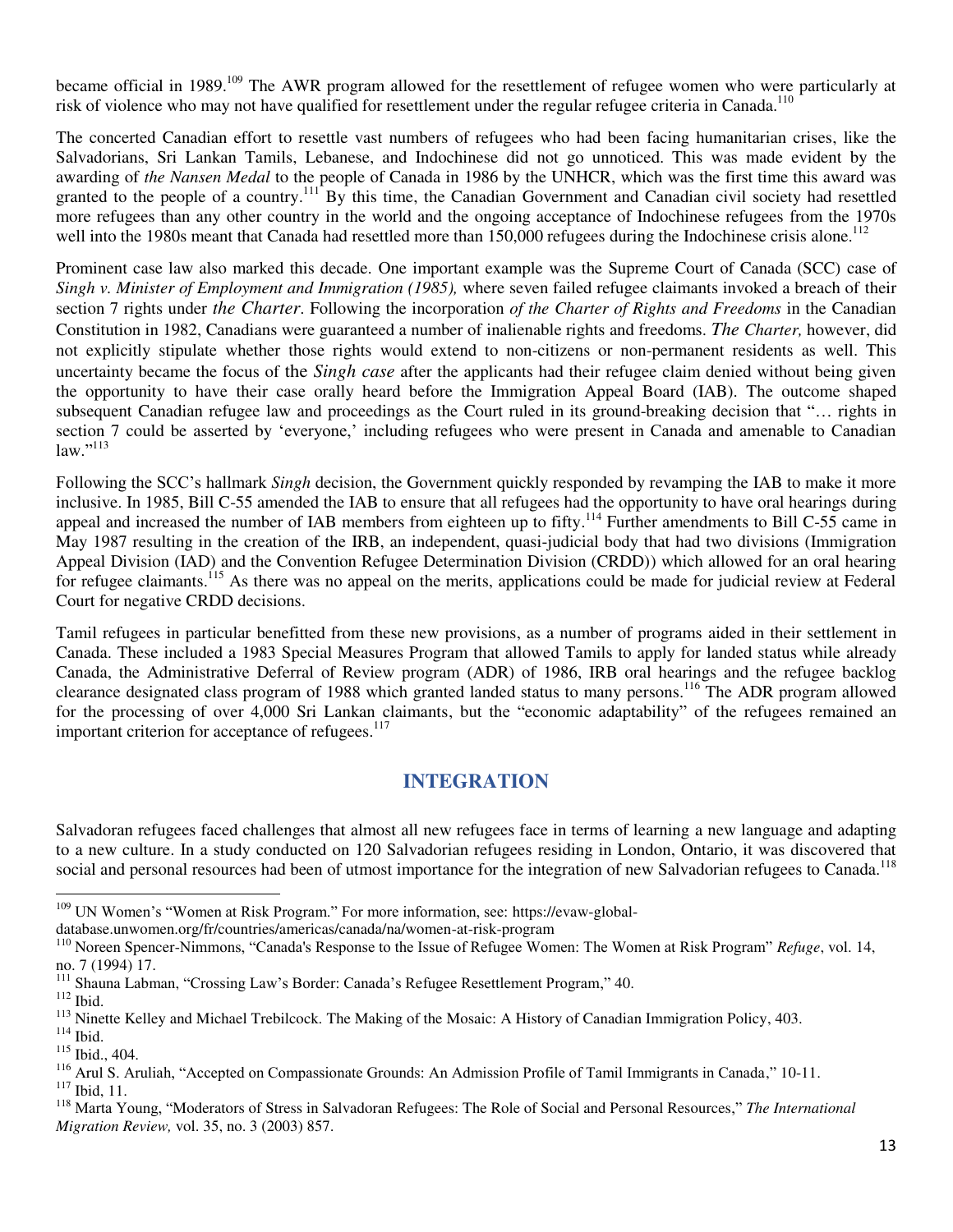At the time of the study, those who had resettled more recently had high levels of stress, correlating with the quality of life. However, the study also indicated that Salvadorian refugees who had resettled in Canada for a minimum of six years showed the dissipation of levels of stress due to migration after time, thereby showing that with the passing of time, Salvadorian refugees came to adapt well to their new home and integrate. Furthermore, other studies have shown that because a large number of Salvadorians that resettled in Canada were young adults at the time of arrival, their younger age proved to be advantageous to their cultural adaption in the long-term, including language acquisition and social network development.<sup>119</sup> Salvadorian men have been found to have experienced more difficulty to adapting on resettlement in Canada than women due to the changing roles they played within their kinship networks on arrival.

The Tamil and Lebanese refugees integrated well over time in all aspects of Canadian life. A 2015 study showed that 56.8 percent of Tamil participants owned their own homes, 55.2 percent held gainful employment and only 14.2 percent received social support.<sup>120</sup> These results showed that Tamil refugees had integrated into Canadian society a few decades after their resettlement and had become predominantly self-supporting. A large number of the Lebanese refugees that arrived in Canada at this time were investors and entrepreneurs.<sup>12</sup>

#### <span id="page-15-0"></span>**SUMMARY ANALYSIS**

In 1986, the generosity of the Canadian people was recognized by UNHCR with the awarding of *the Nansen Medal*. By this decade, the Canada had resettled more refugees than any other country and the ongoing acceptance of Indochinese refugees from the 1970s into the 1980s meant that Canada had resettled more than 150,000 refugees during the Indochinese crisis alone.

This decade saw salient changes in policies, jurisprudence along with the entry into Canada of thousands of refugees from El Salvador, Sri Lanka, and Lebanon. Special programs introduced reduced criteria which allowed Lebanese and Tamil refugees to receive immigrant visas and apply for permanent status without leaving Canadian soil. A special program for political prisoners allowed for resettlement of El Salvadorian refugees who were former political prisoners. The Administrative Deferral of Review program (ADR) was created in 1986. To address the special needs and protections of refugee women, the Government launched a pilot version of the *Women at Risk Program* in 1987 which became official in 1989.

The key SCC *Singh* decision led to IAB revisions and the eventual creation of the IRB in 1989, an independent, quasijudicial body with the two divisions of the IAD and CRDD. The IRB played the crucial role of deciding cases of thousands of Sri Lankan Tamil refugees who had fled persecution to seek protection in Canada. The eventual successful integration of all three major groups of refugees who resettled in Canada during this decade is reflected by studies conducted in later decades. The studies show lower levels of stress in Salvadorian refugees following a significant time living in Canada, with increased developed language skills, and the forging of lasting social relations and the rate of home ownership and level of employment of former Tamil refugees is reported to be high.

#### **1990-2000 REFUGEE FLOWS AND CAUSES**

<span id="page-15-2"></span><span id="page-15-1"></span>Canada continued to welcome and resettle large populations of refugees, including internally displaced persons from Bosnia-Herzegovina, Sudan, Somalia, Kosovo and Sri Lanka in this decade.

<sup>119</sup> André G. Jacob "Social Integration of Salvadoran Refugees," *Social Work,* vol. 39, no. 3 (1994) 307-312.

<sup>&</sup>lt;sup>120</sup> Morton Beiser et al., "Predictors of the integration of Sri Lankan Tamil refugees in Canada: pre-migration adversity, mental health, personal attributes, and post-migration experience," *International Journal of Migration, Health, and Social Care,* vol. 11, no. 1 (2015) 33.

<sup>121</sup> Baha Abu-Iaban, "Arab Canadians," *the Canadian Encyclopedia* (2008). For more information, see: https://www.thecanadianencyclopedia.ca/en/article/arabs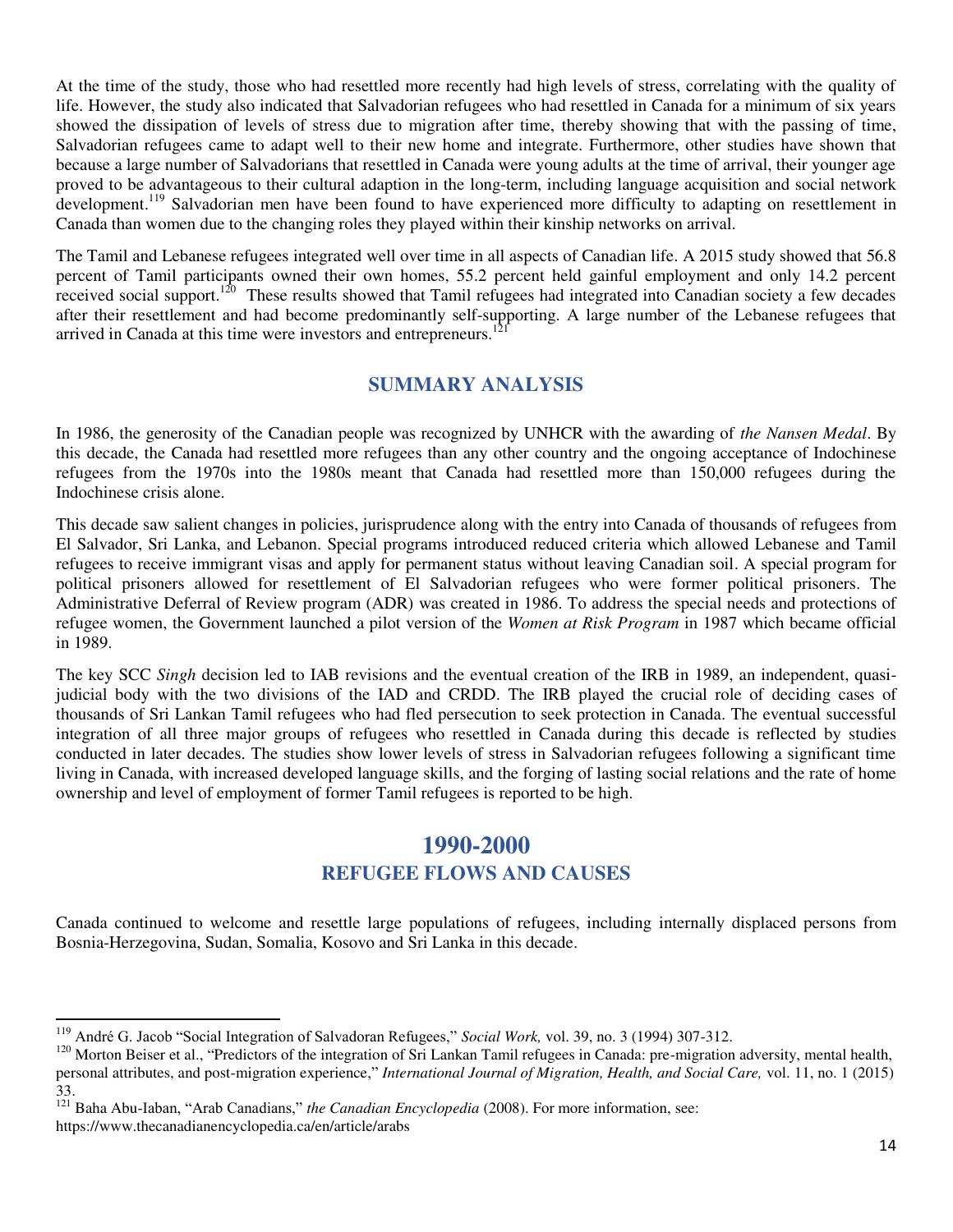The civil war in Bosnia-Herzegovina resulted in the displacement of thousands of Bosnian Muslims, who fled seeking refuge in neighboring countries.<sup>122</sup> In order to resettle a number of the internally displaced Bosnians, Canada made arrangements to welcome 5,000 as refugees.

In 1989, after a violent civil war in Sudan, a military junta was established by President Omer Albashir.<sup>123</sup> The resulting conditions led to the internal displacement of millions of Sudanese citizens. Exact statistics are unavailable but it has been reported that thousands of South Sudanese refugees resettled in Canada in the 1990s in order to escape "state repression, economic collapse and the escalation of conflict."<sup>124</sup> While the majority of the refugees resettled in Canada as GARs, some came through the PSR and Family Class immigration.

Following the overthrow of Somali President Mohamed Siad Barre's Government in 1991, a civil war broke out in the country which forcibly displaced thousands of Somalis.<sup>125</sup> Estimates of number of Somali refugees arriving in Canada have ranged from 55,000 to 70,000 refugees during the period 1988 to 1996.<sup>126</sup> The majority of Somali refugees came through Family Class immigration, many came as inland claimants with a limited numbers who arrived as GARs.

In the later years of the decade, conflict persisted in different regions of the former Yugoslavia. Mounting tensions in the province of Kosovo resulting from calls for independence led to violence by Serb forces beginning in 1998.<sup>127</sup> As part of the North Atlantic Treaty Organization (NATO), Canada participated in the humanitarian mission that was undertaken by deploying troops to help in Kosovo. As NATO members were actively carrying out their work in the region, UNHCR reported that "350,000 more civilians had fled Kosovo" in fear of their lives.<sup>128</sup> Although Canada was already providing help in the form of the deployment of troops, the Canadian Government facilitated the airlifting of 5,000 Kosovar refugees to safety in 1999 and later allowed for the resettlement of an additional 2,000 refugees.<sup>129</sup>

The arrival of Sri Lankan Tamil refugees which had begun in the 1980s continued into the 1990s. During this period a total of 26,213 Sri Lankan Tamils had their refugee claims accepted, with acceptance rates being at 85% during 1989 – 1998 for this group.<sup>130</sup>

#### **KEY LEGISLATIVE AND POLICY DEVELOPMENTS**

<span id="page-16-0"></span>The first 5,000 Kosovar refugees were brought to Canada under the "Humanitarian Evacuation Program" under section 37(3) of the *Immigration Act* which allowed for Minister's permits to be issued to refugees and authorizing them to come to Canada.<sup>131</sup> The Minister's permits were given in two ways: either through the special needs humanitarian plan or under a family reunification model which the additional 2,000 Kosovar refugees that came under with Canadian family member who sponsored them). Recognizing the urgency of the situation in the Kosovo region, Canada relaxed the eligibility criteria on language and financial requirements. The resettlement of Kosovar refugees to Canada was accomplished through the Joint Assistance Sponsorship (JAS) program, whereby the Canadian government would provide

-

<sup>122</sup> April Carrière, "History and Legacy of Refugee Resettlement in Ottawa: A Primer" *Ottawa Local Immigration Partnership (OLIP)*  (2016) 21. For more information, see: [http://cciottawa.ca/wp-content/uploads/Myths-History-and-Stats.pdf.](http://cciottawa.ca/wp-content/uploads/Myths-History-and-Stats.pdf)

 $^{123}$  Mahgoub Salih Khair et al., "Profile of a Community: A 'Smart Map' of the Sudanese Diaspora in Canada" (2009), 13.

 $124$  Ibid.

<sup>&</sup>lt;sup>125</sup> OCASI's "Somali Refugee Resettlement in Canada." For more information, see:

https://ocasi.org/sites/default/files/OCASI\_Presentation\_Somali\_Resettlement\_Metropolis\_2016.pdf

 $126$  Ibid.

<sup>127</sup> Michael Manulak, "Canada and the Kosovo Crisis: A "Golden Moment" in Canadian Foreign Policy?" *International Journal: Canada's Journal of Global Policy Analysis,* vol. 64, no. 2 (2009) 566.

<sup>128</sup> Ibid, 573.

<sup>129</sup> Jackie King, "Australia and Canada compared: the reaction to the Kosovar crisis," *Australian Journal of Human Rights,* vol. 9, no. 2 (2003) 27.

<sup>130</sup> Sarah Wayland, "Immigration and Transnational Political Ties: Croatians and Sri Lankan Tamils in Canada," *Canadian Ethnic Studies,* vol. 35, no. 2 (2003) 8.

 $131$  Jackie King, "Australia and Canada compared: the reaction to the Kosovar crisis," 37-42.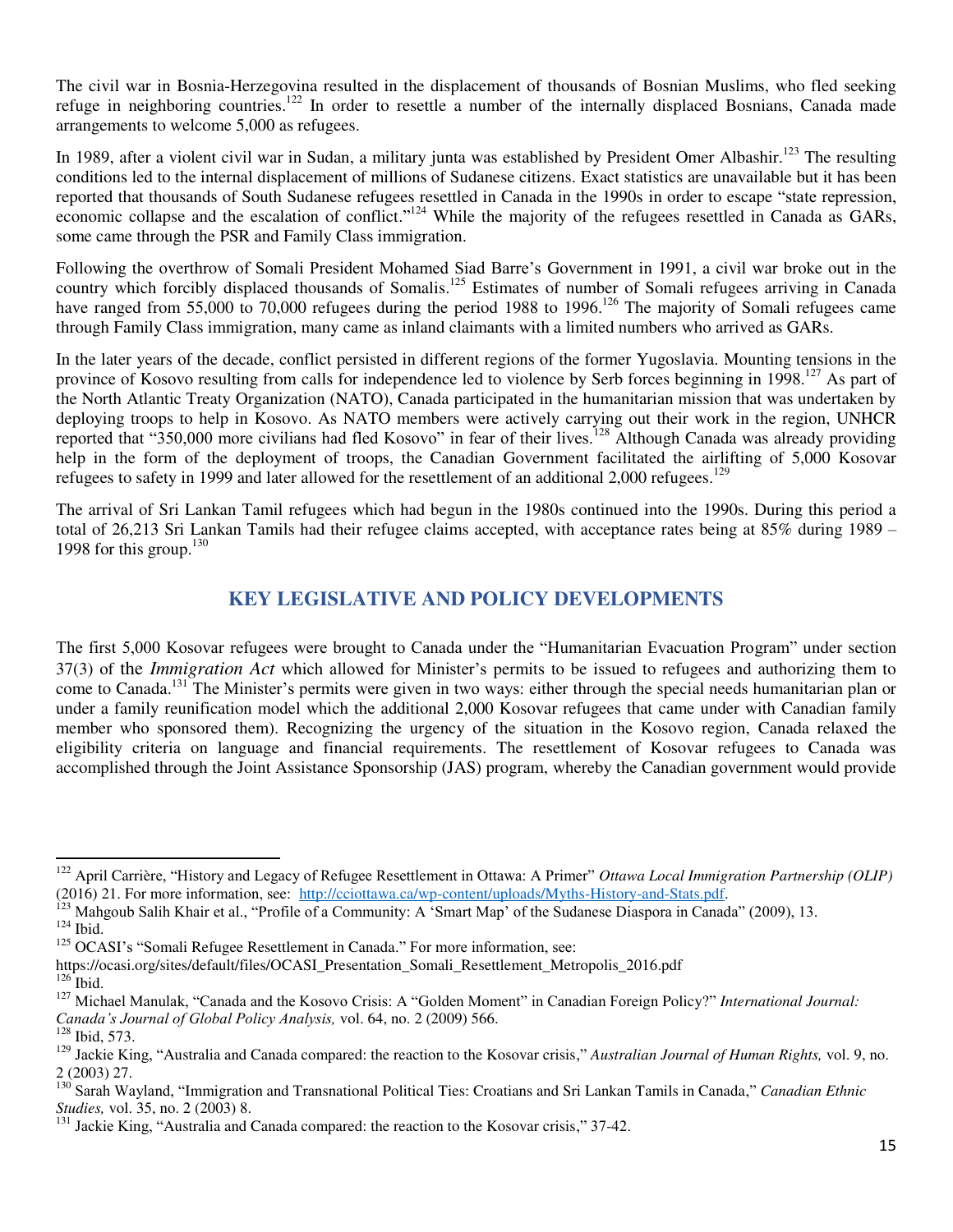financial assistance to the newcomers for two years and groups of communities across the country would be responsible for the social support during this time.<sup>132</sup>

In the 1990s, the government committed to increasing refugee admittance under the Five-Year Immigration Plan.<sup>133</sup> This increase in the number of refugees that would be welcomed to Canada signalled the open and changing side of the Canadian immigration system.

In 1992, Bill C-86 was introduced which made significant changes to the *Immigration Act*, including to the refugee determination process, admissibility provisions related to health, criminality, security and removal procedures.<sup>134</sup> Key changes in the Bill also included the creation of the Adjudication Division of the IRB and provided authority to the IRB Chairperson to issue Guidelines on important refugee subject matters. These Guidelines proliferated in the coming years, and allowed for further refinement of refugee adjudication and protection in Canada.<sup>135</sup> Bill C-86 came into statutory force in 1993, bringing with it robust changes to the immigration determination system.<sup>136</sup>

Greater awareness around women's rights and the barriers which were faced on account of gender led to some key significant developments in Canada. By establishing the AWR program in 1987 and the ground-breaking IRB Guidelines on Women Refugee Claimants fearing Gender-related Persecution in 1993, Canada became the first country to establish formal procedures for refugees claims made by women which provided guidance to decision-makers on gender-related claims.<sup>137</sup>

Other Chairperson's Guidelines followed in 1996: Guidelines on Civilian Non-Combatants Fearing Persecution in Civil War Situations and Child Refugee Claimants: Procedural and Evidentiary Issues (Canada again leading the way in issuing guidance on child refugee claimants).<sup>138</sup> The Guidelines on Child Refugee Claimants provided that refugee claims could be made by children who were under the age of 18 years, and laid out the required criteria and duties of a "designated representative" for the child claimant.<sup>139</sup> While the Guidelines are not legally binding, decision makers are guided by them and need to "give a reasonable explanation for [their] departure" from them.<sup>140</sup>

Important case law also contributed to the Canadian asylum system during this period. In *Canada (Attorney General) v. Ward,* the Supreme Court of Canada elaborated on what constitutes social groups: "(1) groups defined by an innate, unchangeable characteristic; (2) groups whose members voluntarily associate for reasons so fundamental to their human dignity that they should not be forced to forsake the association; and (3) groups associated by a former voluntary status, unalterable due to its historical permanence." The Court also clarified what constituted as "political opinion," and declared to be "any opinion on any matter in which the machinery of state, government, and policy may be engaged."<sup>141</sup>

#### **INTEGRATION**

<span id="page-17-0"></span>The integration of Bosnian refugees in Canadian society followed the successful path of many of the previous groups of refugees. A study conducted in 1999 showed half of participants held part-time employment in Canada at the time of the

part-2; Ninette Kelley and Michael Trebilcock. *The Making of the Mosaic: A History of Canadian Immigration Policy*, 415.

<sup>134</sup> Ninette Kelley and Michael Trebilcock. The Making of the Mosaic: A History of Canadian Immigration Policy, 409, 411.

<sup>132</sup> Jan Raska, "Canada's Resettlement and Repatriation of Kosovar Refugees," *Canadian Museum of Immigration at Pier 21.* For more information, see: https://pier21.ca/research/immigration-history/canadas-resettlement-and-repatriation-of-kosovar-refugees <sup>133</sup> CCR's "A hundred years of immigration to Canada 1900 - 1999 (Part 2).":https://ccrweb.ca/en/hundred-years-immigration-canada-

<sup>135</sup> Judith Ramirez, "The Canadian Guidelines On Women Refugee Claimants Fearing Gender-Related Persecution." *Refuge,* vol. 14, no. 7 (1994) 3.

 $136$  CCR's "A hundred years of immigration to Canada 1900 - 1999 (Part 2)."

<sup>&</sup>lt;sup>137</sup> Judith Ramirez, "The Canadian Guidelines On Women Refugee Claimants Fearing Gender-Related Persecution," 3.

<sup>138</sup> IRB's "Chairperson's Guidelines." For more information, see: https://irb-cisr.gc.ca/en/legal-policy/policies/Pages/chairpersonguideline.aspx

<sup>&</sup>lt;sup>139</sup> IRB's "Chairperson Guideline 3: Child Refugee Claimants: Procedural and Evidentiary Issues." For more information, see: https://irb-cisr.gc.ca/en/legal-policy/policies/Pages/GuideDir03.aspx

<sup>140</sup> Geraldine Sadoway, "Canada's treatment of separated refugee children," *European Journal of Migration and Law,* vol. 3, no. 3 (2001) 347.

<sup>&</sup>lt;sup>141</sup> https://scc-csc.lexum.com/scc-csc/scc-csc/en/item/1955/index.do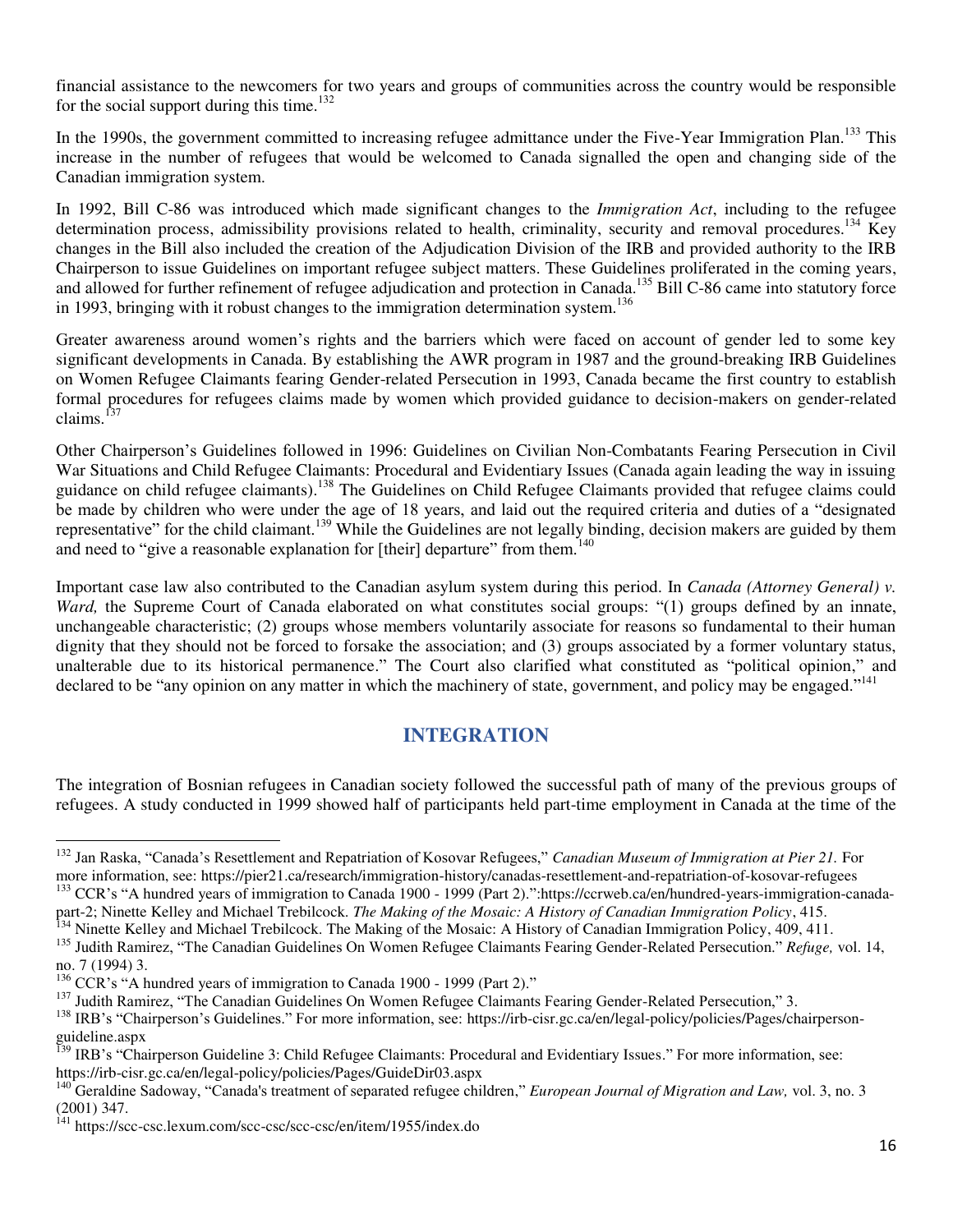interviews.<sup>142</sup> Although the Canadian Government provided financial aid, the refugees stated they were motivated to find full-time work as soon as possible and most of the individuals attended English as a Second Language (ESL) and/or also attended job re-training classes.

Pre-displacement, Bosnian refugees in Canada largely had post-secondary education, had positive socio-economic environments, and held professional, well-paying jobs. However, based on resettlement patterns to Canada, women often came first with their children, with their husbands following later. Due to this pattern, married women and single men were found to integrate more successfully than married men, who often had a hard time adapting to the language and the new family roles once joining their family in Canada. An example of a well-known Bosnian refugee is Admir Cejvanovic, famous Canadian rugby player.<sup>143</sup> Having fled the Bosnian War as a four-year-old, Cejvanovic and his mother settled in Canada. Cejvanovic has represented the Canadian rugby team on an international platform. To date, he has been a part of the 2015 Pan American Games, 2019 Pan Am Games, the 2018 Commonwealth Games in Australia, and the 2018 Rugby World Cup Sevens in San Francisco.

Kosovar refugees, who arrived a few years after the Bosnian refugees were initially brought to military barracks in Trenton Camp which was located close to ethnic Albanian communities to make the them feel more at ease.<sup>144</sup> Once the refugees were moved out of the military barracks, efforts were made to ensure the refugees were not separated so that they could rely on one another for support. In a unique strategy, Kosovars were settled outside of large urban centres in the Greater Vancouver Area in British Columbia, again aimed at providing co-ethnic support.<sup>145</sup> However, there were great disparities found over the jobs they previously held prior to displacement, and those they were able to find in Canada, which largely consisted of temporary, seasonal and part-time employment.

The Joint Assistance Sponsorship program helped tremendously in the integration of the Kosovars as the "program provided up to 12 months [of] government financial assistance" for the refugees.<sup>146</sup> Additionally, newcomers were "encouraged to find permanent employment" in Canada and did not have to pay a fee to receive authorization to work.<sup>147</sup> Healthcare benefits that were provided to the Kosovar refugees were identical to the ones that Canadians received. Once the situation in Kosovo improved sufficiently for refugees to return, the Canadian Government provided them with the option of either returning to their homeland or making Canada their permanent home through a path that would eventually lead to citizenship. Many Kosovar refugees chose to make Canada their home, as can be deduced by data which shows "3,258 Kosovars [as having] obtained permanent residence" in Canada in 2000.<sup>148</sup>

A 2004 study conducted on the integration of Sudanese refugees described high levels (76 per cent) of enrolment in English and/or French language classes.<sup>149</sup> In addition to this, almost 40 per cent of the respondents stated that they were employed at the time of the study, including more than half of this percentage who stated that their employment was fulltime.<sup>150</sup> The study showed that the levels of employment fluctuated between the genders, with more males being employed in comparison to females. Employment rates were also dependent on the type of immigration program that the refugees had come to Canada through. The study showed that of the different groups of Sudanese refugees who resettled in Canada, GARs were the ones who required the most help in order settle into their new homes.<sup>151</sup>Additionally, rates of employment also varied depending on the cities where the Sudanese refugees settled. Employment rates were highest in Kitchener (73 per cent) and lowest in St. Catharines (20 per cent).<sup>152</sup> A number of the respondents stated that adapting to the cold Canadian climate had at first been difficult for many of the refugees.

 $\overline{a}$ <sup>142</sup> Janice Kopinak, "The Health of Bosnian Refugees in Canada," *Ethnicity & Health*, vol. 4, no. 1-2 (1999) 72.

<sup>&</sup>lt;sup>143</sup> Olympic Team Canada's "Admir Cejvanovic." For more information, see: https://olympic.ca/team-canada/admir-cejvanovic/ <sup>144</sup> Jackie King, "Australia and Canada compared: the reaction to the Kosovar crisis," 39.

 $145$  Ibid.

<sup>146</sup> Ibid, 40.

 $147$  Ibid.

<sup>&</sup>lt;sup>148</sup> Shauna Labman, "Crossing Law's Border: Canada's Refugee Resettlement Program," 103.

<sup>&</sup>lt;sup>149</sup> Laura Simich et al., "The Study of Sudanese Settlement in Ontario- Final Report," Citizenship and Immigration Canada, 15. For more information, see: http://atwork.settlement.org/downloads/atwork/Study\_of\_Sudanese\_Settlement\_in\_Ontario.pdf <sup>150</sup> Ibid, 16.

<sup>151</sup> Ibid, 44.

<sup>152</sup> Ibid, 17.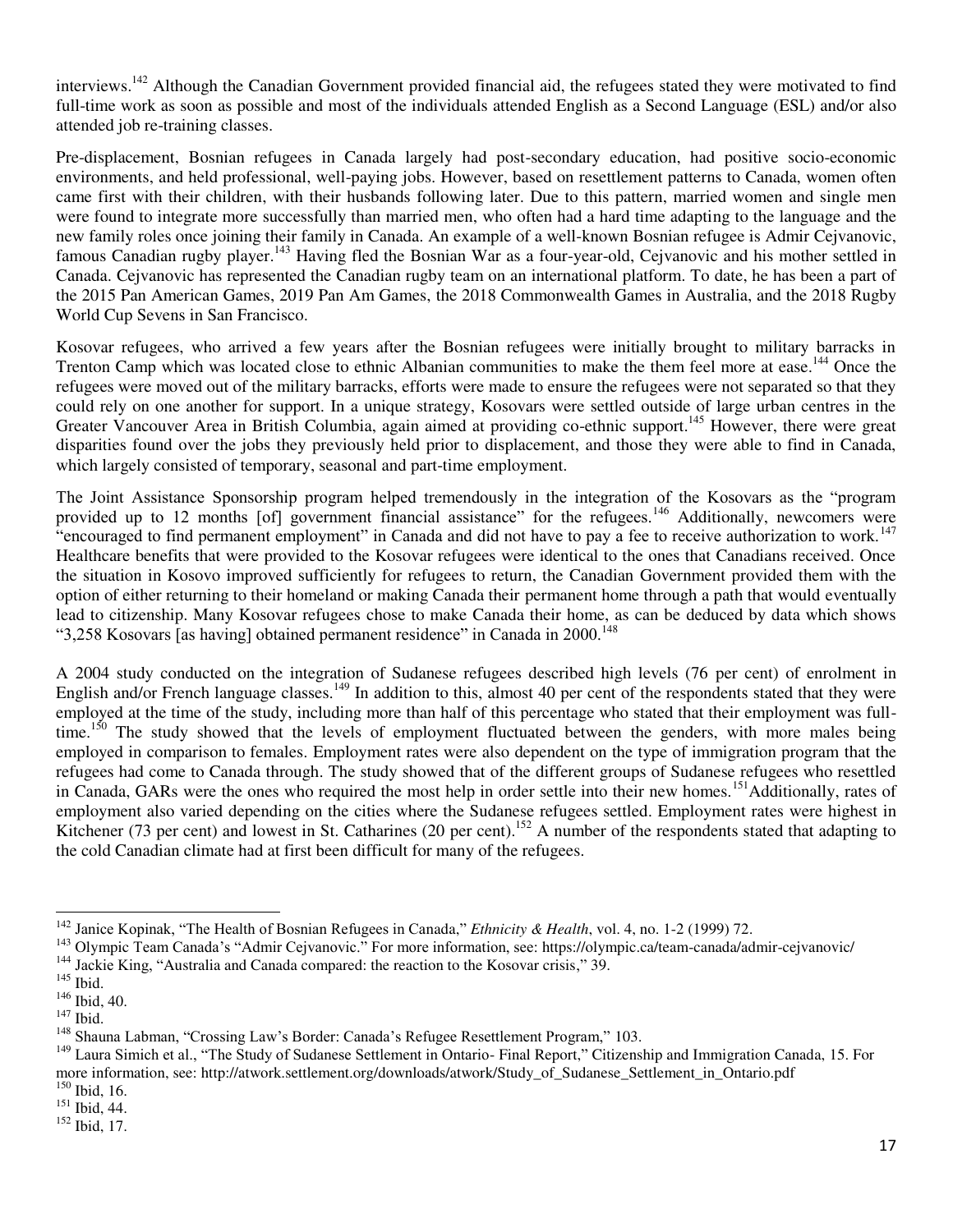Somali refugees have faced some hardships integrating in their new homes due to the higher prevalence of language barriers, psychological anguish of having lived through a violent conflict in their homeland, and difficulties finding adequate housing for larger families.<sup>153</sup> Despite many of these earlier setbacks, a study by OCASI recognized the strong resilience shown by Somali refugees.<sup>154</sup> Over time, service agencies have supported this group to navigate social services which has helped in the integration of Somalis. An inspiring story of integration is that of the current Honourable Member of Parliament Ahmed Hussen who resettled in Canada as a young refugee from Somalia. He held the position of the Minister of Immigration until 2019, and is currently serving as the Minister of Families, Children, and Social Development.

#### **SUMMARY ANALYSIS**

<span id="page-19-0"></span>In the 1990s, there were a multitude of changes to immigration policies. In addition to welcoming refugee flows from Bosnia, Sudan, Somalia, Kosovo, and Sri Lanka, the Government worked to further refine asylum processes and the Supreme Court provided guidance on what constitutes "social groups" in the *Ward* decision.

Important changes were made to admissibility criteria in the *Immigration Act* and amendments to the Act created the Adjudication Division of the IRB. There were landmark IRB Chairperson's Guidelines developed on gender, children and Civilian Non-Combatants Fearing Persecution in Civil War Situations. Canada became the first country to establish formal procedures for refugees claims made by women which provided guidance to decision-makers on gender-related claims. The IRB also established the criteria and duties of a "designated representative" for the child refugee claimants.

Kosovar refugees were brought to Canada under the "Humanitarian Evacuation Program" under section 37(3) of the *Immigration Act* which allowed for Minister's permits to be issued to refugees and authorizing them entry to Canada. The Minister's permits were given in two ways: either the special needs humanitarian plan or under family reunification. The Joint Assistance Sponsorship (JAS) program was established in 1999.

The Government and civil society played a crucial role in helping Kosovar and Bosnian refugees resettle successfully in Canada. A study conducted with Bosnian refugees showed that successful integration sometimes fluctuated based on gender. Likewise, employment levels of Sudanese refugees have tended to depend on gender, location of settlement as well as the type of immigration program through which they resettled in Canada. Somali refugees faced certain difficulties in the early years of arrival due language and employment barriers, but community services have become available over time which have aided in their integration.

## **2000-2010 REFUGEE FLOWS AND CAUSES**

<span id="page-19-2"></span><span id="page-19-1"></span>By 2010, Canada had resettled or granted asylum to refugees from more than 140 countries.<sup>155</sup> At the beginning of the decade Sri Lankan Tamil and Hungarian Roma refugees constituted the two main groups. From 2005 onwards, recordhigh numbers of refugees arrived from South Asia, Middle East, and Africa (including Bhutanese Nepalese refugees, Iraqi refugees (including some Yazidis) and Sri Lankan refugees) who continued to seek protection in Canada throughout the decade.

A surge of Hungarian asylum claimants between 2008 and 2011 captured public attention.<sup>156</sup> A total of 11,333 claims were referred to the IRB from 2008-2012 and approximately 660 Hungarians were accepted by the IRB and granted

<sup>&</sup>lt;sup>153</sup> OCASI's "Somali Refugee Resettlement in Canada," 4.

<sup>&</sup>lt;sup>154</sup> OCASI's "Somali Refugee Resettlement in Canada," 5.

<sup>155</sup> https://www.canada.ca/en/immigration-refugees-citizenship/services/refugees/canada-role/timeline.html

<sup>156</sup> An apt example is Sarah Boesveld, "Efforts to Keep Bogus Roma Refugees out Have Failed: Jason Kenney," *National Post*, April 22, 2012, [https://nationalpost.com/news/canada/efforts-to-keep-bogus-roma-refugees-out-have-failed-jason-kenney;](https://nationalpost.com/news/canada/efforts-to-keep-bogus-roma-refugees-out-have-failed-jason-kenney) for a detailed discussion on public discourse see Petra Molnar, "The 'Bogus' Refugee: Roma Asylum Claimants and Discourses of Fraud in Canada's Bill C-31," *Refuge,* vol. 30 no. 1 (2014), 67-80.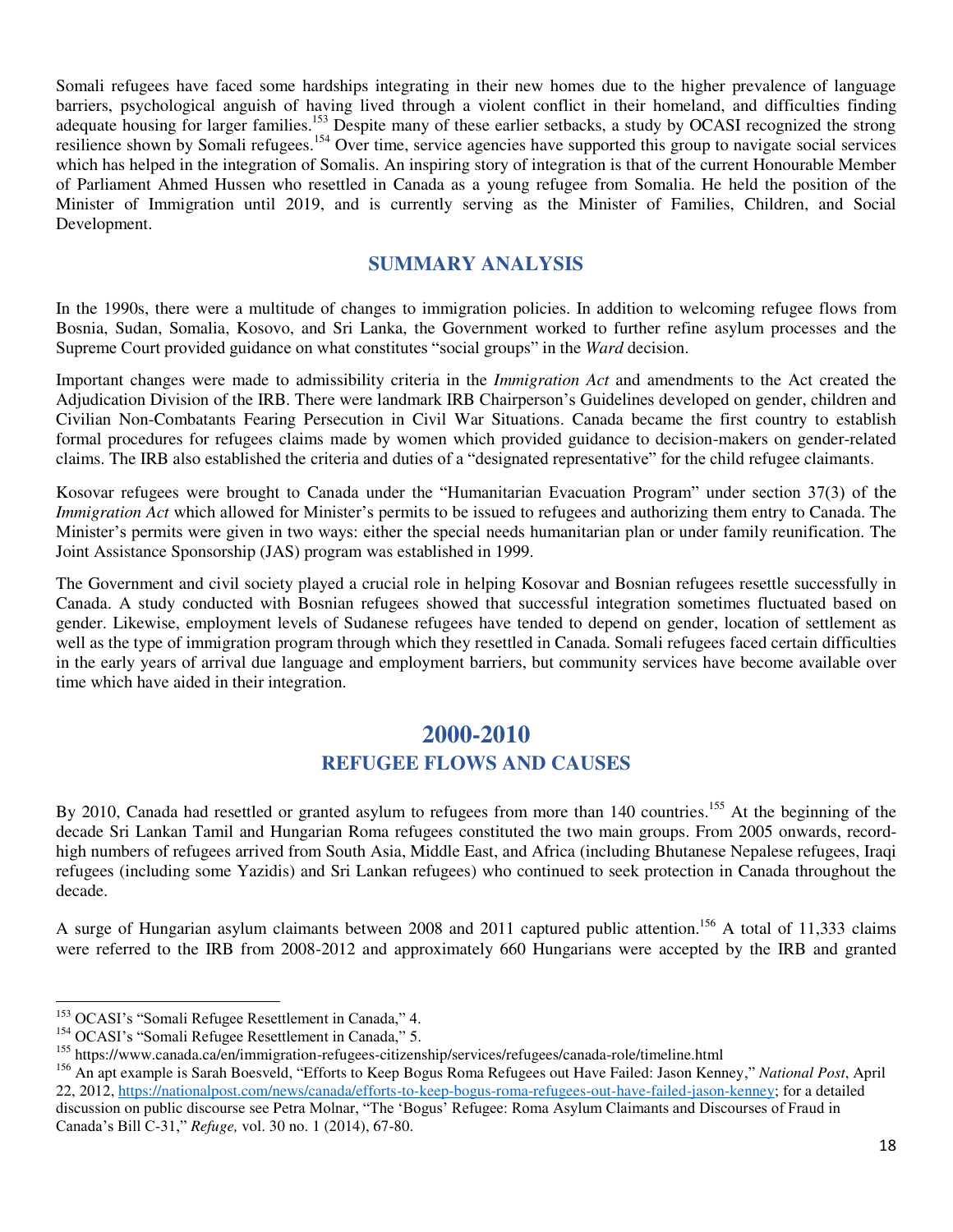Convention Refugee status between the period 2008 and  $2012$ <sup>157</sup> To date, Canada has welcomed a large number of Roma (primarily Hungarian) refugees, estimated at 80,000.<sup>158</sup>

In the early 1990s, the Bhutanese Kingdom engaged in the mass expulsion of more than 100,000 Lhotshampa, or ethnic-Nepali citizens. Many fled to eastern Nepal where they faced life in protracted situations in camps run by the UNHCR.<sup>159</sup> In response to UNHCR's appeal in 2007, Canada committed to resettling 5,000 Bhutanese refugees and to date Canada has welcomed 6,800 Government-assisted Bhutanese refugees.<sup>160</sup> This was undertaken in partnership with eight resettlement countries, Nepal, UNHCR and IOM. The Bhutanese resettlement is one of Canada's most successful group resettlement endeavours, involving innovative measures such as simplified form-intake, and joint funding for a health centre in Nepal.<sup>161</sup>

From 2006-2007, Canada implemented innovative group resettlement measures for Myanmar Karen refugees in Thailand, which resulted in the resettlement of 3,900 refugees.<sup>162</sup> The Karen, a minority ethno-linguistic group in Myanmar was forcibly displaced in 1995 after an offensive military campaign by the Myanmar Government.<sup>163</sup> Approximately 140,000 Burmese refugees fled to Thailand where they were housed in refugee camps for up to 20 years. Working with UNHCR to identify Myanmar refugees for resettlement, the Canadian Government welcomed 806 Karen refugees in 2007 and a subsequent second resettlement initiative was announced with the aim of welcoming an additional 2,000 refugees.<sup>164</sup>

The protracted and internecine civil unrest in Sierra Leone began in 1991, with conflicts between Government and rebel forces, known as the Revolutionary United Front (RUF) from neighbouring Liberia. Widespread violence against civilians ensued. By the end of 2000, 400,000 Sierra Leoneans were refugees and between 500,000 and one million Sierra Leoneans were internally displaced.<sup>165</sup> Responding to calls from the public, the Canadian Government instituted a blended '4/8' program whereby the Government provided assistance for the first four months, followed by eight months of support through private sponsorship by five Sierra Leonean community groups. The project resulted in the sponsorship of 250 Sierra-Leonean refugees by 2001.<sup>166</sup>

Two separate boat arrivals received widespread attention, spurring policy responses which are discussed below at 2010- 2020. The arrival of more than 500 Tamil passengers in freighters – the Sun Sea in 2009 and the Ocean Lady in 2010 on the Canadian West Coast stoked security concerns about human trafficking and exclusion issues and they were categorized as "irregular arrivals," and detained on arrival.<sup>167</sup>

<sup>157</sup> Cynthia Levine-Rasky et al., "The Exclusion of Roma Claimants in Canadian Refugee Policy," *Patterns of Prejudice*, vol. 48, no.1 (2014), 68; Sean Rehaag, Julianna Beaudoin, and Jennifer Danch, "No Refuge: Hungarian Romani Refugee Claimants in Canada," 734.

<sup>158</sup> Sean Rehaag, Julianna Beaudoin, and Jennifer Danch, "No Refuge: Hungarian Romani Refugee Claimants in Canada," *Osgoode Hall Law Journal*, vol. 52, no. 3 (2016) 715.

<sup>159</sup> Maximillian Mørch, "Bhutan's Dark Secret: The Lhotshampa Expulsion," *The Diplomat*, September 2016, <https://thediplomat.com/2016/09/bhutans-dark-secret-the-lhotshampa-expulsion/>

<sup>160</sup> Government of Canada's "Canada-Bhutan Relations." For more information, see: [https://www.international.gc.ca/country](https://www.international.gc.ca/country-pays/bhutan-bhoutan/relations.aspx?lang=eng)[pays/bhutan-bhoutan/relations.aspx?lang=eng.](https://www.international.gc.ca/country-pays/bhutan-bhoutan/relations.aspx?lang=eng)

<sup>&</sup>lt;sup>161</sup> Shauna Labman, "Crossing Law's Border: Canada's Refugee Resettlement Program," 143.

<sup>162</sup> Ibid, 141.

<sup>&</sup>lt;sup>163</sup> Government of Canada's "Canada to Welcome 2,000 More Karen Refugees." For more information, see:

[https://www.canada.ca/en/news/archive/2007/02/canada-welcome-2-000-more-karen-refugees.html.](https://www.canada.ca/en/news/archive/2007/02/canada-welcome-2-000-more-karen-refugees.html)

<sup>&</sup>lt;sup>164</sup> Shauna Labman, "Crossing Law's Border: Canada's Refugee Resettlement Program," 141.

<sup>&</sup>lt;sup>165</sup> U.S. Committee for Refugees and Immigrants' "USCR Country Report Sierra Leone: Statistics on refugees and other uprooted people, Jun 2001." For more information, see: [https://reliefweb.int/report/guinea/uscr-country-report-sierra-leone-statistics-refugees](https://reliefweb.int/report/guinea/uscr-country-report-sierra-leone-statistics-refugees-and-other-uprooted-people-jun)[and-other-uprooted-people-jun.](https://reliefweb.int/report/guinea/uscr-country-report-sierra-leone-statistics-refugees-and-other-uprooted-people-jun) 

<sup>166</sup> Shauna Labman, "Crossing Law's Border: Canada's Refugee Resettlement Program," 106.

<sup>167</sup> Stewart Bell, "Documents: The Sun Sea Investigation," *National Post*, February 13, 2011,

[https://news.nationalpost.com/news/canada/documents-sun-sea-investigation;](https://news.nationalpost.com/news/canada/documents-sun-sea-investigation) Peter J. Carver, "A Failed Discourse of Distrust Amid Significant Procedural Change: The Harper Government's Legacy in Immigration and Refugee Law," *Review of Constitutional Studies,* vol. 21, no. 2 (2016) 214; Angus Grant and Sean Rehaag, "Unappealing: An Assessment of the Limits on Appeal Rights in Canada's New Refugee Determination System," *U.B.C. Law Review,* vol. 49, no. 1 (2016) 256.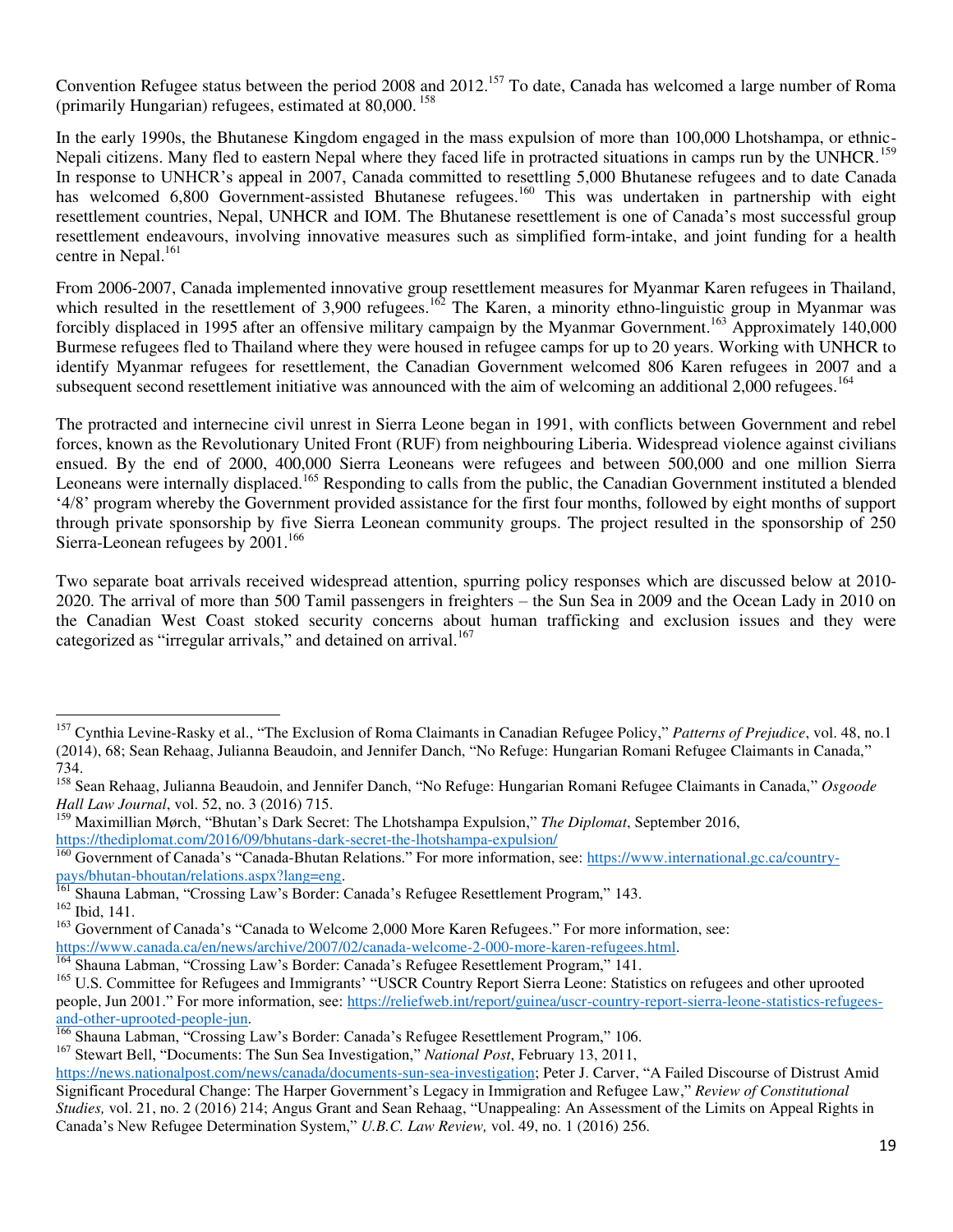#### **KEY LEGISLATIVE AND POLICY DEVELOPMENTS**

<span id="page-21-0"></span>In the aftermath of [9/11,](https://www.thecanadianencyclopedia.ca/en/article/canada-and-911/) there has been an increased focus on national security and strengthening border enforcement with a number of policies aimed at managing refugee flows.<sup>168</sup> In June 2002, *the Immigration and Refugee Protection Act (IRPA)* came into force, replacing *the 1976 Immigration Act*. The comprehensive nearly 300-page legislation introduced major changes to the Canadian immigration and refugee protection regime, including a significant re-structuring of the IRB, expansion of the Refugee Protection Division of the IRB, and a re-classification of what constitutes family.<sup>169</sup> *IRPA* introduced changes to designated categories by reclassifying Country of Asylum Class and Source Country Class as Humanitarian-Protected Persons Abroad classes. It also established provisions for family reunification, allowing a oneyear window enabling family members to be resettled under the same program and imposed stricter measures against people smuggling/trafficking and criminal inadmissibility.<sup>170</sup>

In December 2004, the *Safe Third Country Agreement* (STCA)<sup>171</sup> between Canada and the US came into force, part of the comprehensive post-9/11 immigration and border securitization provisions between the two states called the "Smart Border Action Plan."<sup>172</sup> Under the agreement, the country into which the refugee applicant first arrives has responsibility to process the claim unless one of the STCA exceptions is satisfied.<sup>173</sup>

Importantly, *IRPA* expanded the classification of a refugee beyond the Convention definition by including a provision classifying those "in need of protection" due to torture or cruel treatment.<sup>174</sup> Significantly, *IRPA* also altered the points system in order to eliminate bias, prejudice or discrimination based on nationality or race and aims to reward education and advanced skills to import foreign workers. The point system categories of 2002 consisted of education, employment opportunities in Canada, age, personal characteristics and degree of fluency in English or French.<sup>175</sup>

#### **INTEGRATION**

<span id="page-21-1"></span>There was a substantial existing Sierra Leonian community in Winnipeg, Manitoba that advocated and encouraged the Government to develop the blended sponsorship to allow refugees to be resettled.<sup>176</sup> As there was a '4/8' sponsorship split, resettled Sierra Leoneon and Liberian refugees went to their community sponsorship groups in Winnipeg., where the existing co-ethnic communities allowed for better integration.<sup>177</sup> The cold climate in Winnipeg made adjustment difficult for the resettled refugees,<sup>178</sup> but many of the refugees were directly assisted by their family members who had resettled decades before in Winnipeg, which impacted positively on their adaptability. Doctor Francis Amara left Sierra Leone in the 1970's for his education prior to the conflicts beginning but resettled in Winnipeg when he could no longer return to

-

<sup>&</sup>lt;sup>168</sup> https://www.thecanadianencyclopedia.ca/en/article/refugees

<sup>&</sup>lt;sup>169</sup> Catherine Dauvergne, "Evaluating Canada's New Immigration and Refugee Protection Act in Its Global Context Globalization and the Law," *Alberta Law Review,* vol. 41, no. 3 (2003) 726.

<sup>&</sup>lt;sup>170</sup> Catherine Dauvergne, "Evaluating Canada's New Immigration and Refugee Protection Act in Its Global Context Globalization and the Law," 726.

 $171$  https://www.canada.ca/en/immigration-refugees-citizenship/corporate/mandate/policies-operational-instructionsagreements/agreements/safe-third-country-agreement.html

<sup>172</sup> Audrey Macklin, "Disappearing Refugees: Reflections on the Canada-U.S. Safe Third Country Agreement," *Columbia Human Rights Law Review,* vol. 36, no. 2 (2005), 370.

<sup>173</sup> Elena Fiddian-Qasmiyeh, Gil Loescher, Katy Long, and Nando Sigona, *The Oxford Handbook of Refugee and Forced Migration Studies* (Oxford University Press, 2014), 681.

<sup>&</sup>lt;sup>174</sup> Shauna Labman, "Crossing Law's Border: Canada's Refugee Resettlement Program," 59.

<sup>&</sup>lt;sup>175</sup> George Jordan Ashkar, "Oh Canada - We Stand on Guard for Tee: Bill C-50 and the Negative Impact it May Have on Immigrant Hopes, Immigration Objectivity, and the Immigration and Refugee Protection Act of 2002," *Southwestern Journal of International Law* vol. 17, no. 1 (2011) 143-174.

<sup>&</sup>lt;sup>176</sup> CBC News' "Sierra Leone refugees eye city." For more information, see: https://www.cbc.ca/news/canada/sierra-leone-refugeeseye-city-1.213194

 $1^{17}$  UNHCR's "Liberian refugee starts a new life in Canada." For more information, see:

https://www.unhcr.org/afr/news/latest/2003/2/3e54ef844/liberian-refugee-starts-new-life-canada.html

<sup>&</sup>lt;sup>178</sup> Manitoba Education's "Mustapha\* (Sierra Leone)" within *Building Hope: Refugee Learner Narratives*. For more information, see: https://www.edu.gov.mb.ca/k12/docs/support/building\_hope/mustapha.pdf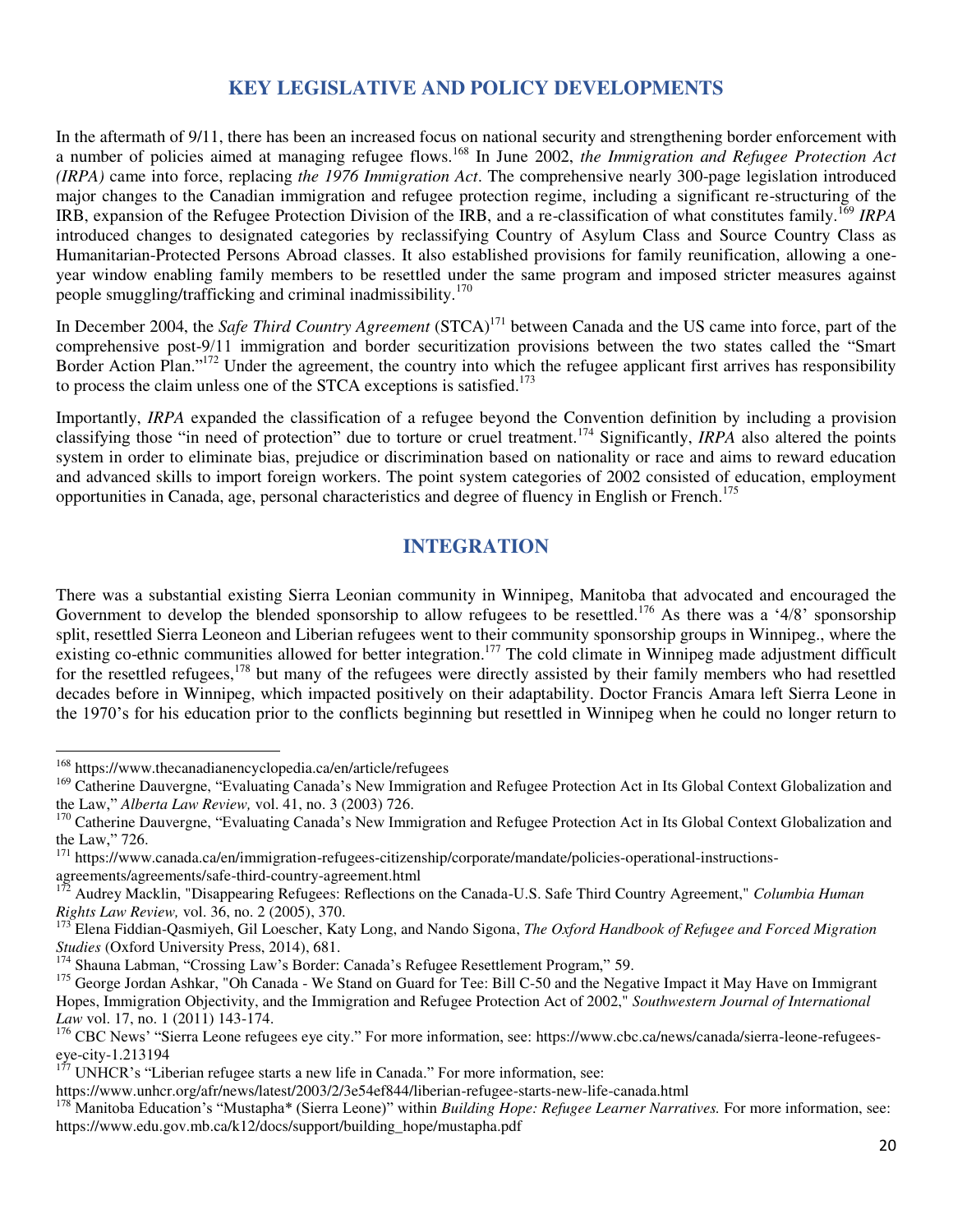his home country due to hostilities.<sup>179</sup> He is currently a professor of biochemistry and medical genetics at the University of Manitoba. He is also involved in supporting resettled refugees, having co-founded the Sierra Leone Refugee Resettlement Inc., which supports refugees and delivers after school and summer programs for children and youth of refugee and newcomer backgrounds. He also created the Inner-City Science Laboratory with local Aboriginal communities, which allows youth in the community to explore and learn about medicine, and the Head Star Aboriginal Biomedical Youth Program and Biomedical Youth Summer Camp which supports the local Indigenous communities.

Karen refugees from Myanmar had a distinctively different settlement experience compared to that of the Sierra Leonean refugees. The majority of the group was settled in Surrey, British Columbia, while a smaller group was settled in Langley, both locations being outside the traditional destination cities for GARs.<sup>180</sup> As many Karen refugees had spent extensive periods of time living in secluded refugee camps in Thailand (some up to 20 years), there were many challenges to their successful resettlement and integration. While the group desired to become self-sufficient and work upon arrival in Canada, the majority had limited English or employability skills/work experiences necessary to participate in the Canadian labour market. Such difficulties led to significant cost of living challenges, housing issues and income insecurity. However, throughout the challenges, the Karen refugees remained positive about their future and have continued to slowly overcome such barriers.<sup>181</sup> The communities in British Columbia also showed great strength of adaptability and eagerness to help the newcomers, identifying their own shortcomings on the resettlement of the Karen refugees. The City of Langley recognized that their pre-arrival preparedness was not sufficient to the successful integration of the newcomers and has since developed better systems of accessible English language classes and training for volunteers in the community, both for the Karen refugees' benefit and other incoming refugee communities.

#### **SUMMARY ANALYSIS**

<span id="page-22-0"></span>This decade was monumental in Canada for its legislative and policy developments. Early on in the decade the *Immigration and Refugee Protection Act* was created and came into force in 2002. Among many changes, IRPA broadened the protection grounds for refugee claimants by creating *protected person* status. In December 2004, *the Safe Third Country Agreement* was implemented at official land border points between Canada and the United States.

During 2000-2010, many refugee groups were resettled into Canada due to the humanitarian objectives of the Canadian Government and calls from citizens on specific global humanitarian crises. Refugees fleeing violence from Sierra Leone and Liberia resettled into existing co-ethnic communities in Winnipeg, Manitoba and were able to integrate with ease. Later in the decade Karen refugees from Myanmar were settled into smaller cities in British Columbia but had more of a challenge integrating into their new communities. Such encounters were due to their protracted displacement prior to arriving in Canada and the self-identified unpreparedness of the communities in which they were settled into. However, such difficulties have lessened with time, and cities of resettlement have responded positively to supporting the newcomers and providing them with the tools to encourage further and easier integration.

### **2010-2020**

#### **REFUGEE FLOWS AND CAUSES**

<span id="page-22-2"></span><span id="page-22-1"></span>Refugees from diverse parts of the globe came to Canada during 2010-2020, both through resettlement programs and by making inland refugee claims.

As part of the historic increases delineated in the multi-year immigration levels plan discussed below, the Government committed to increasing the resettlement of refugees from the Middle East and Africa. Since 2014, more than three million Iraqis have been displaced due to armed conflict and prolonged sectarian and extremist political violence.<sup>182</sup>

 $179$  Ibid.

<sup>&</sup>lt;sup>180</sup> Jennifer Marchbank et al. "Karen Refugees After Five Years in Canada - Readying Communities for Refugee Resettlement" *Immigrant Services Society of BC (ISSofBC)* (2014).

 $^{\rm 181}$  Ibid.

<sup>&</sup>lt;sup>182</sup> UNHCR's "Iraq Emergency." For more information, see: [https://www.unhcr.org/iraq-emergency.html.](https://www.unhcr.org/iraq-emergency.html)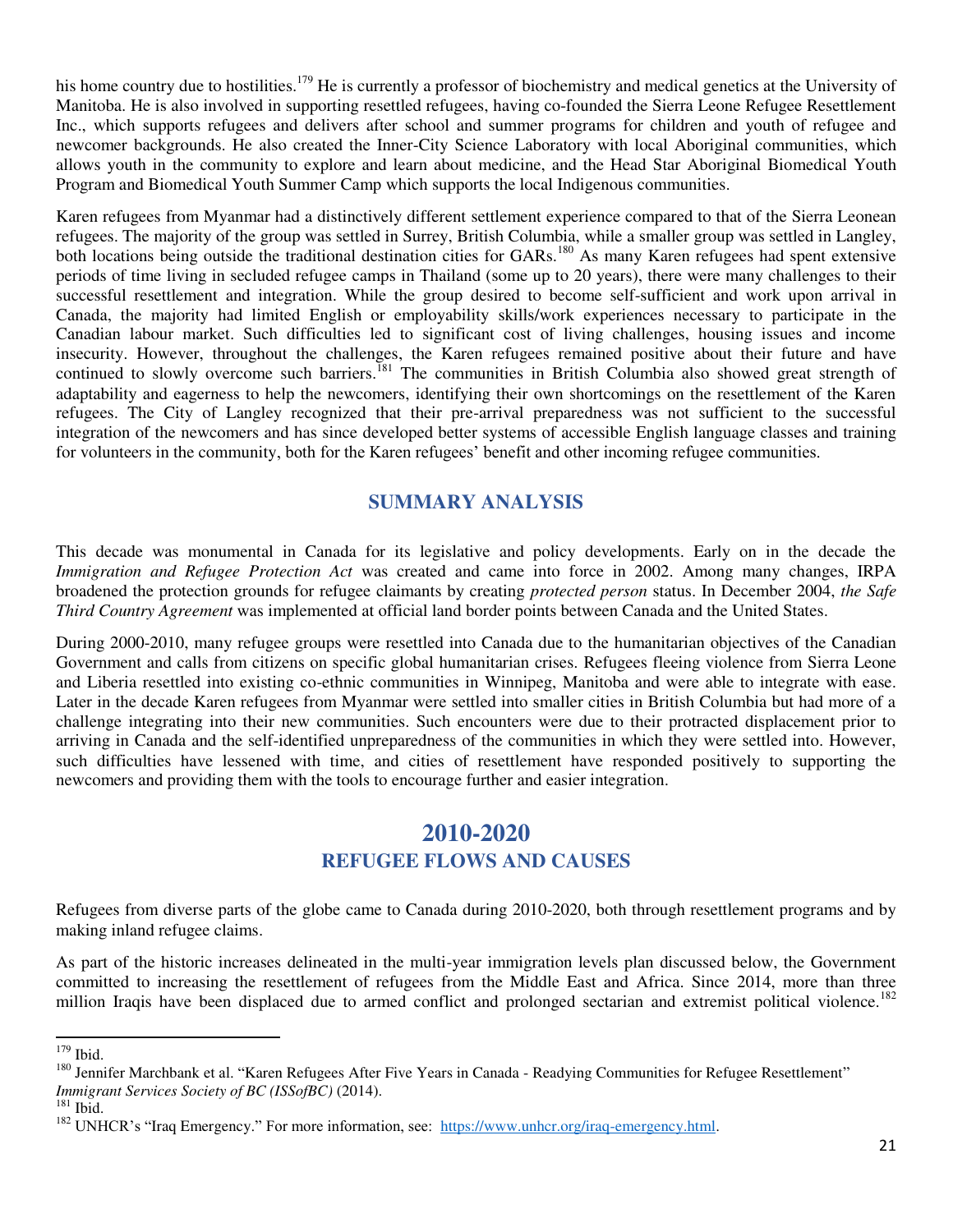Canada resettled more than 37,000 Iraqi refugees (both GAR and PSR) - including those who were in Syria, Jordan, Lebanon and Turkey between 2003 and 2018.<sup>183</sup> The Government also announced commitments to resettle around 1,200 survivors of Islamic State (IS) violence, including vulnerable Yazidi women and girls. As of 2018, more than 1,400 survivors have arrived.

Since the civil war began in 2011, Syria has experienced extensive protracted violence. The uprisings of multiple rebel factions against President Bashar al-Assad, and the presence of the Islamic State resulted in widespread devastation and violations of human rights.<sup>184</sup> Currently, there are 6.6 million internally displaced persons, and 5.6 million refugees, making it one of the largest refugee situations in recent memory.<sup>185</sup> The tragic image of 3-year-old Syrian refugee Alan Kurdi's body washed ashore on a Turkish beach garnered international attention; in Canada, and galvanized public concern and outrage, with the response to the Syrian crisis becoming a central issue in the 2015 elections.<sup>186</sup>

Having partially based their platform on the Syrian refugee cause, the newly elected Government committed to resettling 25,000 Syrian refugees by March 2016. By November of that year, over 33,723 Syrian refugees had been warmly received in Canada.<sup>187</sup> Between 2015 and 2017, more than 40,000 Syrians, nearly a third of them privately sponsored refugees were resettled in Canada, in over 350 communities to national and global acclaim.<sup>188</sup>

In the wake of the 2014 ousting of Libyan President Gaddafi, the collapse of public services led to the proliferation of illicit human smuggling and ill-treatment of migrants.<sup>189</sup> Libya has become a major transition point for asylum-seekers intending to cross the Mediterranean. In 2017, reports surfaced of some 3,000 – 5,000 refugees being held in detention camps in inhumane conditions. Canada was one of the few countries to respond to UNHCR's urgent appeal: 150 refugees from Libya were resettled in 2017, with an additional commitment to 600 people over the next two years.<sup>190</sup> Then Immigration Minister, Ahmed Hussen announced resettlement plans for 100 refugees from Niger rescued from Libyan detention centres.<sup>191</sup>

#### **KEY LEGISLATIVE AND POLICY DEVELOPMENTS**

<span id="page-23-0"></span>The arrival of the Tamil "boat" claimants in 2009-2010 raised concerns about national security and people smuggling and resulted in the introduction of Bill C-49, the Preventing Human Smugglers from Abusing Canada's Immigration System Act in 2010.<sup>192</sup>While the legislation did not pass, it introduced the category of "irregular arrivals," designating an unsanctioned arrival of more than ten individuals; and imposed sanctions against people smugglers.<sup>193</sup> That same year the

<sup>&</sup>lt;sup>183</sup> Government of Canada's "Canada and Iraq Relations." For more information, see: [https://www.international.gc.ca/world](https://www.international.gc.ca/world-monde/iraq-irak/relations.aspx?lang=eng)[monde/iraq-irak/relations.aspx?lang=eng](https://www.international.gc.ca/world-monde/iraq-irak/relations.aspx?lang=eng)

<sup>184</sup> Sheffy Bhayee, "Perceptions of Settlement Workers on the Needs and Challenges of Female Syrian Refugees," *Western University Electronic Thesis and Dissertation Repository* (2019), 1.

<sup>185</sup> Michaela Hynie, "Canada's Syrian Refugee Program: Intergroup Relationships and Identities," *Canadian Ethnic Studies,* vol. 50, no. 2 (2018) 2.

<sup>&</sup>lt;sup>186</sup> Peter J. Carver, "A Failed Discourse of Distrust Amid Significant Procedural Change: The Harper Government's Legacy in Immigration and Refugee Law," 231.

<sup>&</sup>lt;sup>187</sup> Michaela Hynie, "Canada's Syrian Refugee Program: Intergroup Relationships and Identities," 2.

 $^{188}$  Ibid.

<sup>&</sup>lt;sup>189</sup> Médecins Sans Frontières (MSF) International, "Libya's Cycle of Detention, Exploitation and Abuse against Migrants and Refugees." For more information, see: [https://www.msf.org/libya%E2%80%99s-cycle-detention-exploitation-and-abuse-against](https://www.msf.org/libya%E2%80%99s-cycle-detention-exploitation-and-abuse-against-migrants-and-refugees)[migrants-and-refugees](https://www.msf.org/libya%E2%80%99s-cycle-detention-exploitation-and-abuse-against-migrants-and-refugees)

<sup>190</sup> Mike Blanchfield, and Stephen Cook, "Hundreds of Ex-Slaves in Libya Coming to Canada, Immigration Minister Says," *CTV News*, February 6, 2019, [https://www.ctvnews.ca/politics/hundreds-of-ex-slaves-in-libya-coming-to-canada-immigration-minister](https://www.ctvnews.ca/politics/hundreds-of-ex-slaves-in-libya-coming-to-canada-immigration-minister-says-1.4285263)[says-1.4285263](https://www.ctvnews.ca/politics/hundreds-of-ex-slaves-in-libya-coming-to-canada-immigration-minister-says-1.4285263)

 $191$  Ibid.

<sup>&</sup>lt;sup>192</sup> Bill C-49, An Act to amend the Immigration and Refugee Protection Act, the Balanced Refugee Reform Act and the Marine Transportation Security Act, 3rd sess., 40th Parliament, 2010[, https://openparliament.ca/bills/40-3/C-49/.](https://openparliament.ca/bills/40-3/C-49/)

<sup>&</sup>lt;sup>193</sup> Peter J. Carver, "A Failed Discourse of Distrust Amid Significant Procedural Change: The Harper Government's Legacy in Immigration and Refugee Law," 214.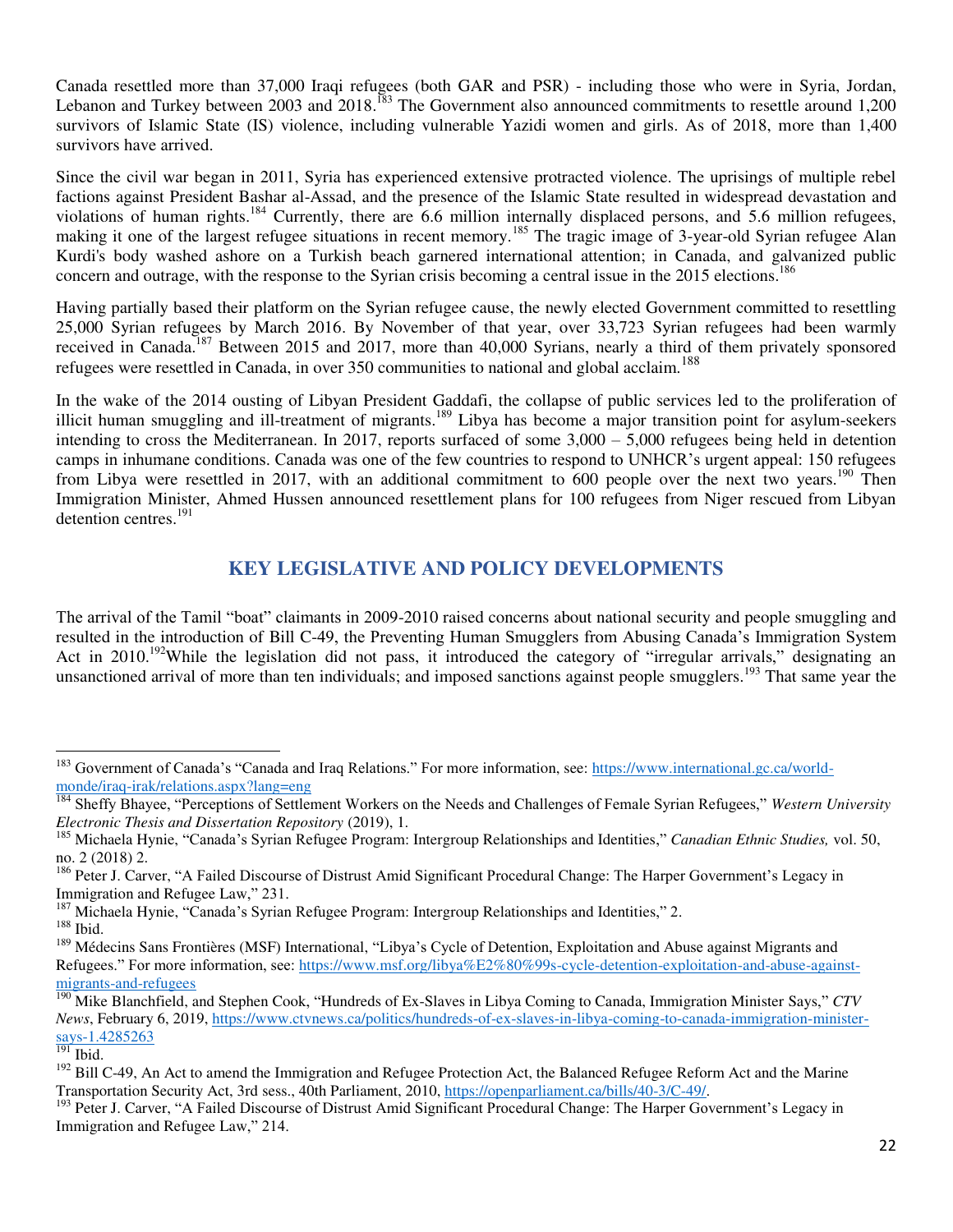Government introduced Bill C-11, *the Balanced Refugee Reform Act (BRRA)*, which received Royal Assent.<sup>194</sup> The BRRA aimed at streamlining the refugee status determination process in Canada, and introduced the concept of a quasi-judicial administrative appeal mechanism, the Refugee Appeal Division (RAD) within the IRB.<sup>195</sup>

Legislation enacted over the next two years further refined the implementation of these frameworks. With the passage of BRRA, the Government announced increased refugee resettlement targets in 2011 by 20%, or about 2,500 each year, expanding (GAR) by 500 refugees, and PSRs by 2,000 resettlement places.<sup>196</sup> Following a 2009 internal review that found the Source Country class "inefficient, [and] unresponsive to evolving protection needs," Citizenship and Immigration Canada (CIC) repealed it in 2011, to renew focus on global protection needs in collaboration with UNHCR, private sponsors and other resettlement countries.<sup>197</sup>

*Bill C-31* allowed the Government to differentiate between asylum seekers in two ways. First, the Minister of Citizenship and Immigration Canada to maintain a list of "Designated Countries of Origin" (DCO) as 'safe' countries unlikely to produce credible asylum claims.<sup>198</sup> DCOs were selected based on quantitative measures that involved a set percentage of failed applications, and a qualitative checklist, on the state of human rights and protection, against the source country. Claimants from DCOs were subjected to expedited timelines, a move aimed at streamlining the refugee status determination process and relieving backlog.<sup>199</sup> Some 38 countries, including Mexico and Hungary, were classified as DCOs. Secondly, a group of two or more asylum seekers arriving together could be classified as an "irregular arrival," if there was reason to suspect that the individuals were associated with illicit activities such as human trafficking, or where examination of the group could not be conducted in a timely manner. These individuals could then be classified as "designated foreign nationals" (DFN) and face mandatory detention.<sup>200</sup>

Advocates and UNHCR had long sought a robust appeal mechanism to bolster Canadian refugee status determination.<sup>201</sup> Following the *Singh* decision in the 1985, refugee claimants gained a key right to an oral hearing. However, there was no appeal on the merits mechanism, and any appeal recourse was restricted to a judicial review to the Federal Court..<sup>202</sup> Partly responding to these concerns, in December 2012, the Government enacted *Bill C-31, Protecting Canada's Immigration System Act (PCISA)*. <sup>203</sup> *Bill C-31* introduced comprehensive changes to the *IRPA* including the creation of the RAD (the fourth division at the IRB). The RAD established an appeal on the merits, but was limited in scope as it was not available to all failed claimants.

Scholars have argued that in Canada judicial decisions have aided in placing immigration law on a "more principled foundation" by relying on statutory interpretation, Charter principles, and international law obligations.<sup>204</sup> In the 2015 case *YZ v Canada (Minister of Citizenships and Immigration),* the Federal Court declared the exclusion of applicants from the

<sup>194</sup> Bill C-11, the *Balanced Refugee Reform Act*, 3rd Sess. 40th Parliament,

<https://www.parl.ca/legisinfo/BillDetails.aspx?billId=4383517&Language=E>

<sup>195</sup> Shauna Labman, "Crossing Law's Border: Canada's Refugee Resettlement Program," 48.

<sup>&</sup>lt;sup>196</sup> IRCC's "(Archived) Backgrounder — Canada's resettlement programs." For more information, see:

<https://www.canada.ca/en/immigration-refugees-citizenship/news/archives/backgrounders-2011/canada-resettlement-programs.html> <sup>197</sup> IRCC's "Operational Bulletin 347 - October 7, 2011." For more information, see: [https://www.canada.ca/en/immigration-refugees](https://www.canada.ca/en/immigration-refugees-citizenship/corporate/publications-manuals/operational-bulletins-manuals/bulletins-2011/347-october-7-2011.html)[citizenship/corporate/publications-manuals/operational-bulletins-manuals/bulletins-2011/347-october-7-2011.html](https://www.canada.ca/en/immigration-refugees-citizenship/corporate/publications-manuals/operational-bulletins-manuals/bulletins-2011/347-october-7-2011.html)

<sup>198</sup> Shauna Labman, "Crossing Law's Border: Canada's Refugee Resettlement Program,*"* 49.

<sup>&</sup>lt;sup>199</sup> Petra Molnar, "The 'Bogus' Refugee: Roma Asylum Claimants and Discourses of Fraud in Canada's Bill C-31," 72.

<sup>&</sup>lt;sup>200</sup> Angus Grant and Sean Rehaag, "Unappealing: An Assessment of the Limits on Appeal Rights in Canada's New Refugee Determination System," 257.

<sup>&</sup>lt;sup>201</sup> Angus Grant and Sean Rehaag, "Unappealing: An Assessment of the Limits on Appeal Rights in Canada's New Refugee Determination System," 208

<sup>&</sup>lt;sup>202</sup> Peter J. Carver, "A Failed Discourse of Distrust Amid Significant Procedural Change: The Harper Government's Legacy in Immigration and Refugee Law," 214.

<sup>203</sup> Bill C-31, *Protecting Canada's Immigration System Act*, 1st Sess., 41st Parliament, 2012, <https://www.parl.ca/LEGISInfo/BillDetails.aspx?Language=E&billId=5383493>

<sup>204</sup> Colin Grey, Constance MacIntosh, and Sarah Marsden. "Canadian Immigration Law in the Face of a Volatile Politics." *Dalhousie Law Journal,* vol. 42, no. 1 (2019) i-xiii.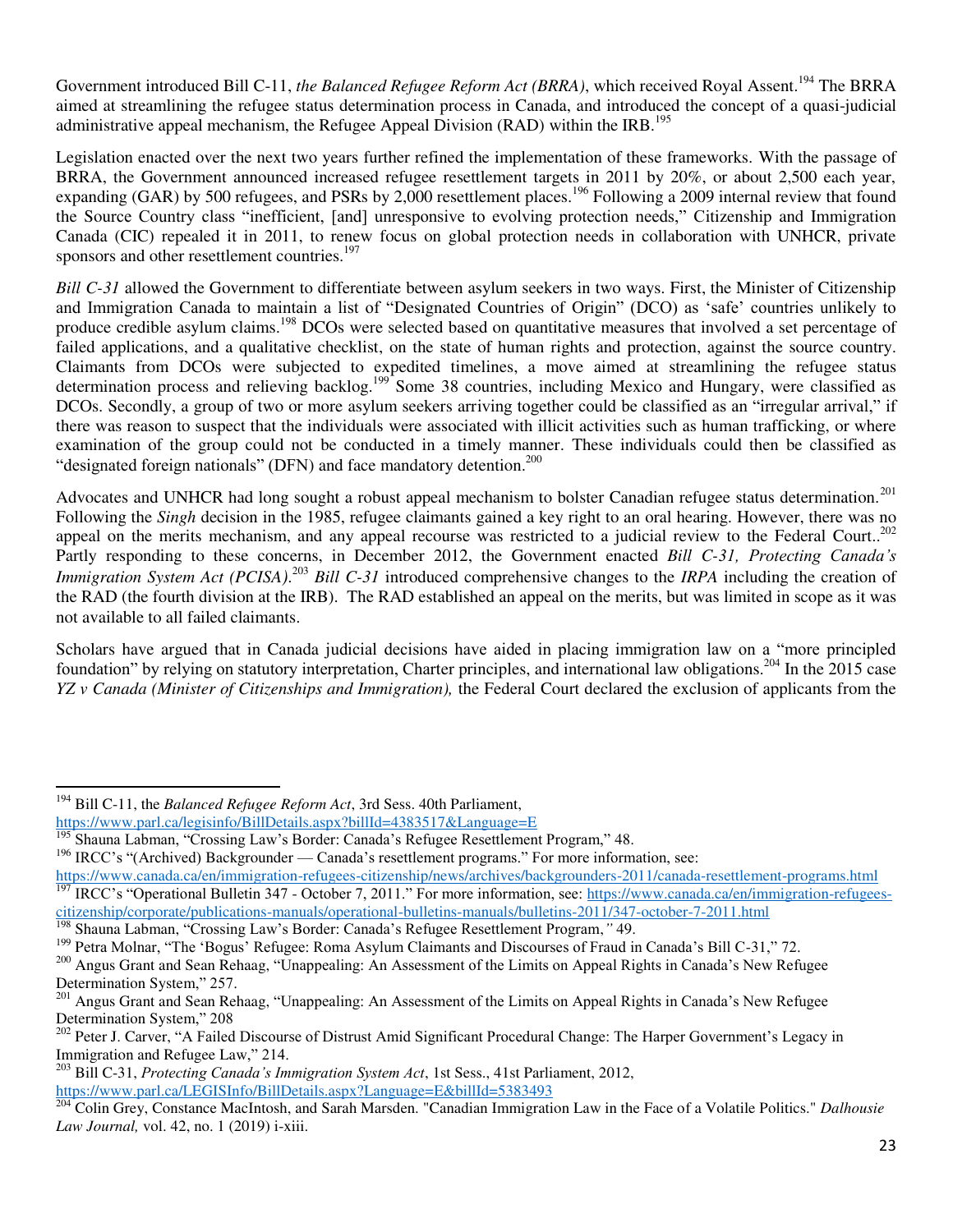right of appeal before RAD unconstitutional as per the equality rights in section 15 (1) of *the Charter*.<sup>205</sup> *The Court* found that the categorisation of asylum applicants as DCOs and DFNs was discriminatory.

There was also a judicial challenge against the 2014 changes to the Interim Federal Health Plan, which excluded DCO and failed refugee claimants from accessing regular health care benefits, who only had access to emergency services.<sup>206</sup> In *Canadian Doctors for Refugee Care et al. v Canada (Attorney general),* the Federal Court ruled that the healthcare limitations constituted cruel treatment in violation of section 12 of *the Charter*. <sup>207</sup> Since 2015, there have been several positive policy changes and a renewed focus on humanitarian policies. Following the Court's ruling, the Government reinstated universal access to interim federal healthcare and did not appeal on the ruling in case *YZ v Canada*, 208

In 2017, the Government unveiled a generous "multi-year immigration levels plan," setting incremental targets of 43,000, 45,650, and 48,700 refugees for the period 2018-2020.<sup>209</sup> Canada was praised by UNHCR for its significant resettlement efforts.<sup>210</sup> Canada also resettled 25,000 Syrian refugees by 2016 under the slogan "Welcome Refugees," a large-scale and sophisticated plan reminiscent of the Canadian resettlement of Indochinese refugees discussed above.<sup>211</sup> As evidence of the Government's successful engagement of civil society, more than 40,000 Syrians were resettled in Canada between 2015 and 2017 in over 350 communities of which 47.7 per cent were privately sponsored.<sup>212</sup>

There have been a number of positive policy developments with respect to minors and immigration detention. In 2017, Canada Border Services Agency (CBSA) formulated its National Directive for the Detention or Housing of Minors.<sup>213</sup> CBSA launched its *National Immigration Detention Framework* in 2018, which included a *National Alternatives to Detention (ATD) program*, a first for Canada. ATDs, such as community supervision, electronic monitoring and voice reporting, were outlined to decrease reliance on immigration detention.<sup>214</sup> In 2019, amendments made to *the Immigration and Refugee Protection Regulations (IRPR)* and *the IRB Chairperson's Guidelines on Detention* gave additional force to the best interests of the child principle for detention-related situations.<sup>215</sup> As a result of these efforts, child detention had ended/or reduced in most provinces in Canada by 2019.

In 2019, the Government tabled an omnibus "budget bill," Bill  $C-97<sup>216</sup>$  that introduced new grounds of ineligibility to make a refugee claim which would apply to persons with a prior claim in countries with immigration data-sharing

<sup>211</sup> Michaela Hynie, "Canada's Syrian Refugee Program: Intergroup Relationships and Identities," 1.

<sup>&</sup>lt;sup>205</sup> Federal Court of Canada's "YZ v Canada (Minister of Citizenship and Immigration)." For more information, see: <https://www.canlii.org/en/ca/fct/doc/2015/2015fc892/2015fc892.pdf>

<sup>&</sup>lt;sup>206</sup> Peter J. Carver, "A Failed Discourse of Distrust Amid Significant Procedural Change: The Harper Government's Legacy in Immigration and Refugee Law," 218.

<sup>&</sup>lt;sup>207</sup> Federal Court of Canada's "Canadian Doctors for Refugee Care v. Canada (Attorney general), 2014 FC 651 (CanLII)." For more information, see: [https://canliiconnects.org/en/cases/2014fc651.](https://canliiconnects.org/en/cases/2014fc651)

<sup>208</sup> Petra Molnar, "The Boy on the Beach: The Fragility of Canada's Discourses on the Syrian Refugee 'Crisis'," *Contention*, vol. 4 no.1-2 (2016) 70-71.

<sup>&</sup>lt;sup>209</sup> IRCC's "Notice – Supplementary Information 2018-2020 Immigration Levels Plan." For more information, see: <https://www.canada.ca/en/immigration-refugees-citizenship/news/notices/supplementary-immigration-levels-2018.html> <sup>210</sup> UNHCR's "Canada's 2016 Record High Level of Resettlement Praised by UNHCR." For more information, see: <https://www.unhcr.org/news/press/2017/4/58fe15464/canadas-2016-record-high-level-resettlement-praised-unhcr.html>

<sup>&</sup>lt;sup>212</sup> Jennifer Hyndman, William Payne, and Shauna Jimenez, "The State of Private Refugee Sponsorship in Canada: Trends, Issues, and Impacts," *RRN/CRS Policy Brief Submitted to the Government of Canada* (2016), 4.

<sup>&</sup>lt;sup>213</sup> CBSA's "National Directive for the Detention or Housing of Minors." For more information, see: [https://www.cbsa](https://www.cbsa-asfc.gc.ca/security-securite/detent/nddhm-dndhm-eng.html)[asfc.gc.ca/security-securite/detent/nddhm-dndhm-eng.html;](https://www.cbsa-asfc.gc.ca/security-securite/detent/nddhm-dndhm-eng.html) Public Safety Canada's "Ministerial Direction to the Canada Border Services Agency: Minors in Canada's Immigration Detention System." For more information, see: <https://www.publicsafety.gc.ca/cnt/trnsprnc/ns-trnsprnc/mnstrl-drctn-cbsa-en.aspx>

<sup>&</sup>lt;sup>214</sup> CBSA's "Alternatives to Detention Program – Executive Summary." For more information, see: [https://www.cbsa](https://www.cbsa-asfc.gc.ca/agency-agence/reports-rapports/pia-efvp/atip-aiprp/atd-srd-eng.html)[asfc.gc.ca/agency-agence/reports-rapports/pia-efvp/atip-aiprp/atd-srd-eng.html](https://www.cbsa-asfc.gc.ca/agency-agence/reports-rapports/pia-efvp/atip-aiprp/atd-srd-eng.html)

 $^{215}$  Human Rights Watch, "Joint Submission to the Committee on the Rights of the Child's Review of Canada 87<sup>th</sup> Pre-Session," 4 March 2020[, https://www.hrw.org/news/2020/03/04/joint-submission-committee-rights-childs-review-canada](https://www.hrw.org/news/2020/03/04/joint-submission-committee-rights-childs-review-canada)

<sup>216</sup> Bill C-97, *Budget Implementation Act, 2019, No. 1*, 1 Sess., 42nd Parliament, 2019, <https://www.parl.ca/LegisInfo/BillDetails.aspx?Language=E&billId=10404016>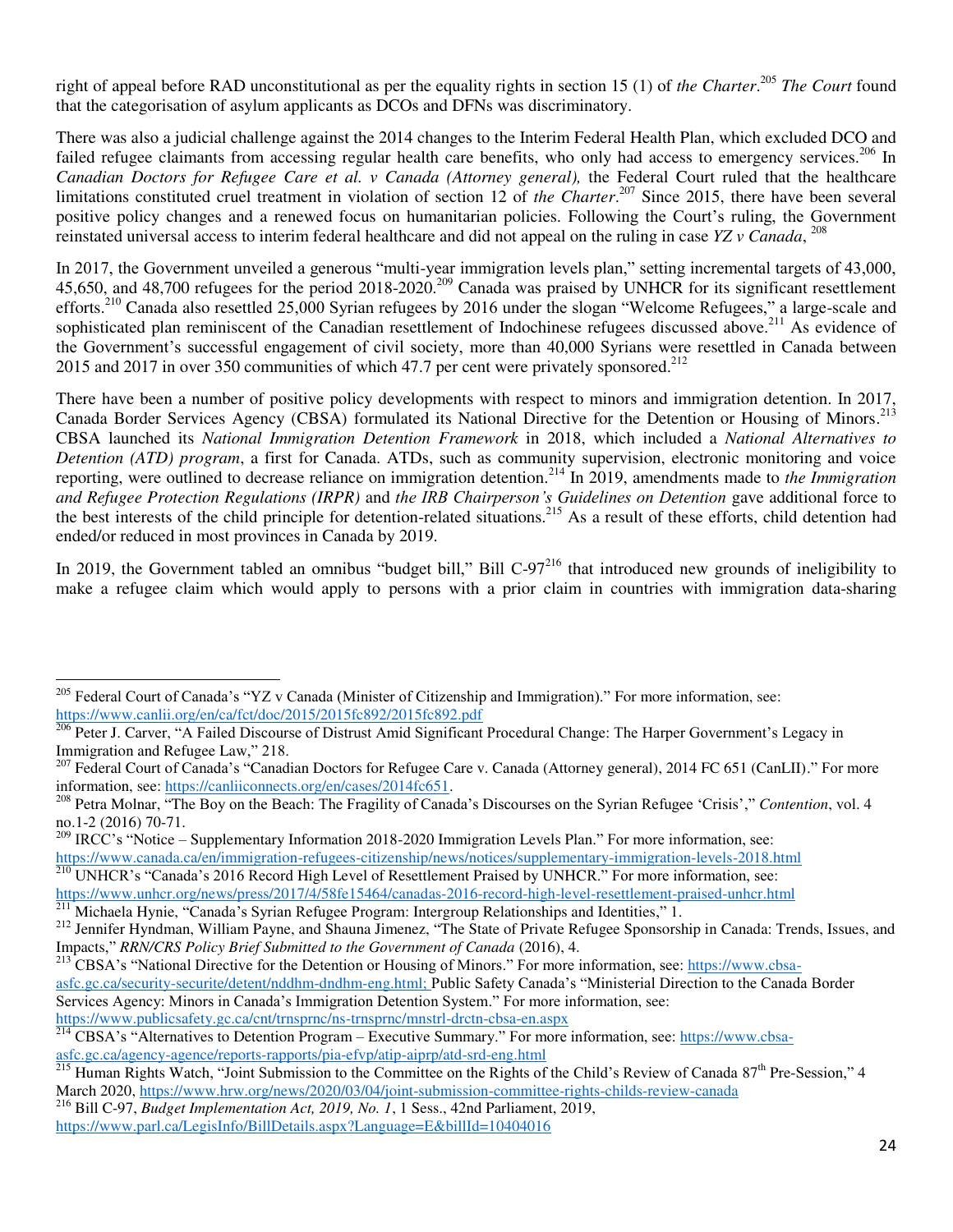agreements with Canada (US, UK, Australia and New Zealand).<sup>217</sup> While such persons could apply for a Pre-Removal Risk Assessment, they would not be eligible to have a full refugee hearing before the IRB.

In alignment with the Global Compact on Refugees (GCR) and the Comprehensive Refugee Response Framework, Canada committed to expand options for refugee admission through complementary pathways, in particular economic immigration programs, to provide alternative and additional pathways for skilled refugees to come to Canada in addition to traditional humanitarian resettlement streams. Complementary pathways can take many forms including labour mobility, family reunification and education. The Economic Mobility Pathways Project (EMPP)<sup>218</sup> initiated in April 2018 aimed to identify 10 to 15 skilled refugees in the Middle East and East Africa who could meet requirements under Canada's economic immigration programs who were then referred under existing Provincial Nominee Programs (PNP) or federal economic program such as the Atlantic Immigration Pilot (AIP). In 2020, the Minister of Immigration announced the second phase of the EMPP.

#### **INTEGRATION**

<span id="page-26-0"></span>A UNHCR study utilised census data to demonstrate that between the years 2011-2016, 48% of newcomer chose to live in diverse smaller cities and towns, compared to 44% of all new immigrants within other immigration categories.<sup>219</sup> The geographic resettlement of Bhutanese refugees demonstrates this, as approximately 20% (1,300 of nearly 7,000) of Bhutanese refugees who came to Canada live in the small city of Lethbridge, Alberta.<sup>220</sup> Many Bhutanese-Canadians reported relocating from Canadian metropolitan centres to Lethbridge after hearing about the positive experiences of family and friends that had been settled in the city. They cited the smaller size of the city, community support from organisations, like Lethbridge Family Services, and ample employment opportunities as factors making Lethbridge an exemplary city for newcomer integration. Indeed, community presence of friends and family is one of the most important considerations in refugee geographic settlement choices.221

Similarly, the nearly 1,200 Yazidi refugee who arrived in 2017 settled in mainly four cities: Winnipeg (Manitoba), Calgary (Alberta), Toronto and London (Ontario).<sup>222</sup> Winnipeg accounted for the highest number of arrivals with 29% (355) of all the arrivals, while London was second, with 275. The large settlement was due to there being large existing Yazidi communities in both cities.<sup>223</sup>

Syrian integration success was dependent based on the program under which they arrived in Canada. PSRs were found to have higher rates of employment and levels of English and/or French proficiency – 50% of PSRs reported speaking either language, while 92% of GARs spoke neither language.<sup>224</sup> Newly-arrived Syrian GARs and PSRs in Canada found that housing insufficiency and instability, and income shortages significantly impacted their resettlement trajectories.<sup>225</sup> The tight timeline and budget constraints in which local settlement workers were required to find housing for the arrivals

<sup>220</sup> Annalise Klingbeil, "How Lethbridge Became Canada's Bhutanese Capital," *Calgary Herald*, August 22, 2016, <https://calgaryherald.com/news/local-news/how-lethbridge-became-canadas-bhutanese-capital>

[http://umanitoba.ca/faculties/arts/research/media/YAZIDI\\_FINAL\\_FEB14\\_2019.pdf](http://umanitoba.ca/faculties/arts/research/media/YAZIDI_FINAL_FEB14_2019.pdf)  $\overline{\frac{223}{223}}$  Ibid.

<sup>&</sup>lt;sup>217</sup> BBC News, "Trudeau's "Sharp Turn" Away from Refugees," April 16, 2019, [https://www.bbc.com/news/world-us-canada-](https://www.bbc.com/news/world-us-canada-47940989)[47940989.](https://www.bbc.com/news/world-us-canada-47940989)

 $\frac{218}{18}$  https://www.canada.ca/en/immigration-refugees-citizenship/corporate/publications-manuals/economic-mobility-pathways-projectlabour-mobility.html

<sup>&</sup>lt;sup>219</sup> UNHCR's "Are Refugees Good for Canada? A Look at Canadian Refugee Integration." For more information, see: [https://www.unhcr.ca/wp-content/uploads/2020/03/Are-Refugees-Good-for-Canada-A-Look-at-Canadian-Refugee-Integration-](https://www.unhcr.ca/wp-content/uploads/2020/03/Are-Refugees-Good-for-Canada-A-Look-at-Canadian-Refugee-Integration-English.pdf)[English.pdf.](https://www.unhcr.ca/wp-content/uploads/2020/03/Are-Refugees-Good-for-Canada-A-Look-at-Canadian-Refugee-Integration-English.pdf) 

<sup>221</sup> Jennifer Hyndman, Nadine Schuurman, and Rob Fiedler, "Size Matters: Attracting New Immigrants to Canadian Cities," *Journal of International Migration and Integration* 7, no. 1 (2006), 19.<br><sup>222</sup> Lori Williams - D. U. U. Ci.

<sup>222</sup> Lori Wilkinson, Pallabi Bhattacharyya, Annette Riziki and Abdul-Bari Abdul-Karim, "Yazidi Resettlement in Canada - Final Report 2018," *Immigration Research West* (2019), 13,

<sup>&</sup>lt;sup>224</sup> IRCC's "Syrian Outcomes Report- Research and Evaluation," p. 3.

<sup>225</sup> Abe Oudshoorn, Sarah Benbow, and Matthew Meyer. "Resettlement of Syrian Refugees in Canada." *Journal of International Migration and Integration* (2019) 12.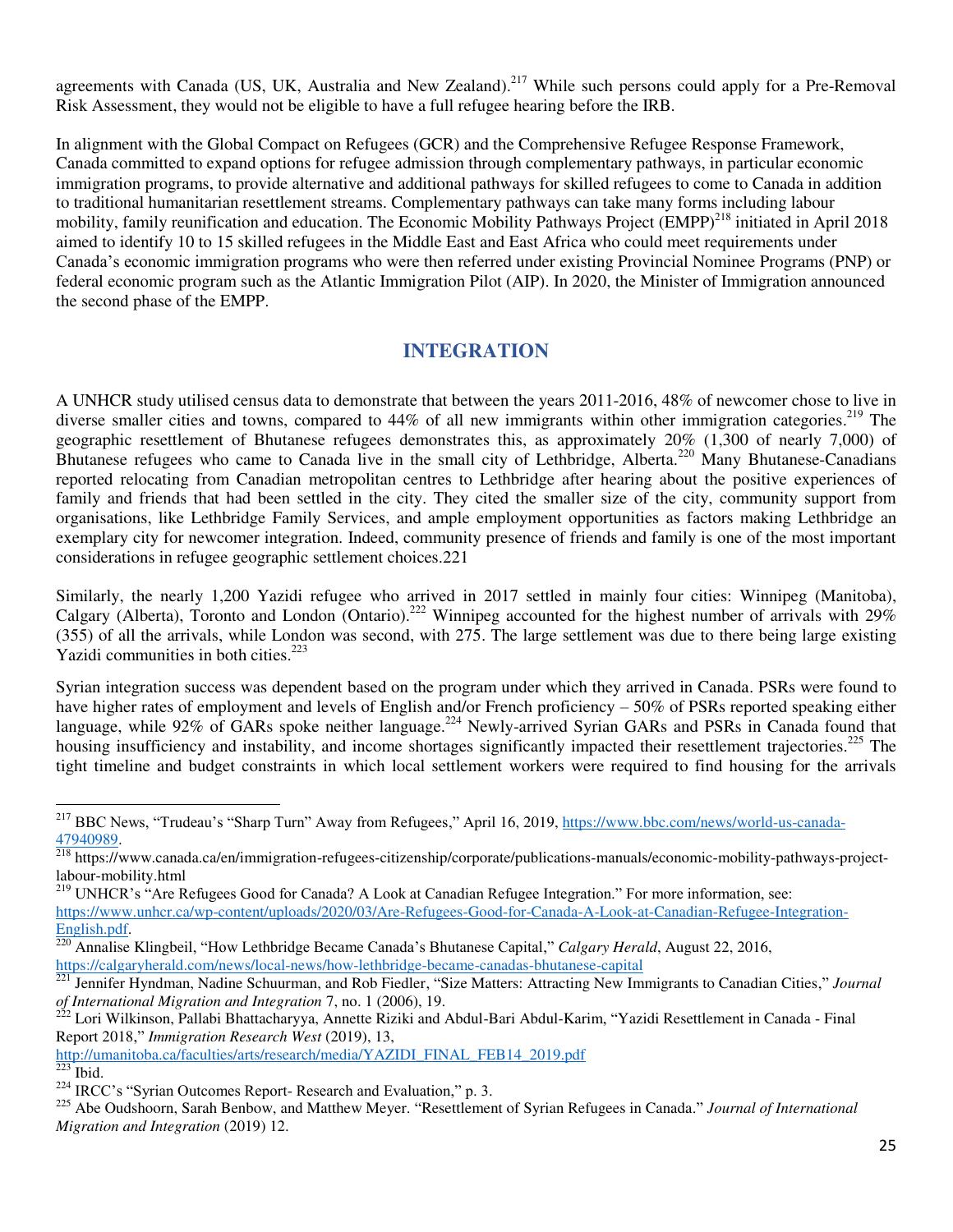resulted in lack of suitable and safe housing for families. The increasing costs of rent in Canada meant that participants were forced to spend the majority of their income assistance on rent, with the newcomers having little agency over such choices.

Despite the initial instability faced by Syrians in their initial years of arrival, studies have shown that in subsequent years, they have attained significant socio-economic integration.<sup>226</sup> Comparing the economic integration of PSRs, GARs, and economic migrants revealed that employment rates for PSRs in the first year of landing (at 89% and 69%) are actually higher than those of economic migrants.<sup>227</sup> Similar to Indochinese refugees in previous decades, the widespread civil engagement assisted in created visibility, and therefore, active engagement for Canadians assisting in the resettlement of Syrian groups.

A notable Syrian refugee who came to Canada during this decade is Abdulfatah Sabouni, a successful businessman and entrepreneur in Canada. The last name Sabouni literally translates to soap maker and he is a fourth-generation soap maker, whose family ran their business for over 125 years before his displacement.<sup>228</sup> On arrival in Canada, he first focused on learning English and then began rebuilding his family's Aleppo soap business, called Aleppo Savon, which is now distributed across North America. Similarly, the Hadhad family ran a chocolate factory in Syria for over twenty years before it was destroyed in bombings.<sup>229</sup> Through support from their sponsorship group and wider community in small town Antigonish, Nova Scotia, Tareq Hadhad and his family rebuilt their chocolate factory and now have a thriving business called Peace by Chocolate. Hadhad was officially sworn in as a Canadian citizen in January 2020 and has stated "to be a Canadian is the biggest honour of my life."

#### **SUMMARY ANALYSIS**

<span id="page-27-0"></span>During this decade, Canadian refugee laws and policies fortified their balanced humanitarian in several ways, including the creation of an appeal on the merits at the IRB, a national alternative to detention foundation framework, labour mobility pathways, along with key amendments aimed at being tough on issues regarding security and the passing of new ineligibility section in IRPA. Until 2016, Canada was the only country in the world with a private sponsorship program. Through the Global Refugee Sponsorship Initiative, private sponsorship programs have been piloted between UNHCR and Argentina, Ireland, New Zealand, United Kingdom, Spain and Germany.<sup>230</sup>

Echoing the momentous Indochinese resettlement program, the large-scale resettlement program in this decade became once more, a defining moment for Canada, both domestically and internationally. Canada welcomed record-high numbers of refugees, especially from the Syrian refugee crisis in a short period of time. In turn, refugees have achieved significant socio-economic integration, and are well-prepared to contribute to Canadian society.

## **CONCLUSION**

<span id="page-27-1"></span>This review of the last 70 years of Canada's engagement on refugee protection provides a snapshot of the consistent humanitarian values and pragmatic actions that Canada has taken in line with the global refugee needs as they arose. Despite waves of public uncertainty and questions of economic strain, Canada has succeeded in keeping its doors open to vulnerable persons seeking its protection, and has repeatedly welcomed significant numbers of refugees throughout its modern history, including offering them naturalization opportunities. These acts of acceptance over the decades have

<sup>&</sup>lt;sup>226</sup> IRCC's "Syrian Outcomes Report- Research and Evaluation." For more information, see: https://www.canada.ca/en/immigrationrefugees-citizenship/corporate/reports-statistics/evaluations/syrian-outcomes-report-2019.html

<sup>&</sup>lt;sup>227</sup> Lisa Kaida, Feng Hou, and Max Stick, "The Long-Term Economic Integration of Resettled Refugees in Canada: A Comparison of Privately Sponsored Refugees and Government-Assisted Refugees," *Journal of Ethnic and Migration Studies* (2019) 10.

<sup>228</sup> Aleppo Savon's "Our Story." For more information, see: https://alepposavon.ca/pages/our-story

<sup>&</sup>lt;sup>229</sup> Peace Chocolate's "A Statement from Our CEO on His First Canada Day as a Citizen." For more information, see: https://peacebychocolate.ca/blogs/news/a-statement-from-our-ceo-on-his-first-canada-day-as-a-citizen

<sup>&</sup>lt;sup>230</sup> Canada, IRCC, "Canada Celebrates 40 years of the Refugee Sponsorship Program," [https://www.canada.ca/en/immigration](https://www.canada.ca/en/immigration-refugees-citizenship/news/2019/04/canada-celebrates-40-years-of-the-refugee-sponsorship-program.html)[refugees-citizenship/news/2019/04/canada-celebrates-40-years-of-the-refugee-sponsorship-program.html](https://www.canada.ca/en/immigration-refugees-citizenship/news/2019/04/canada-celebrates-40-years-of-the-refugee-sponsorship-program.html)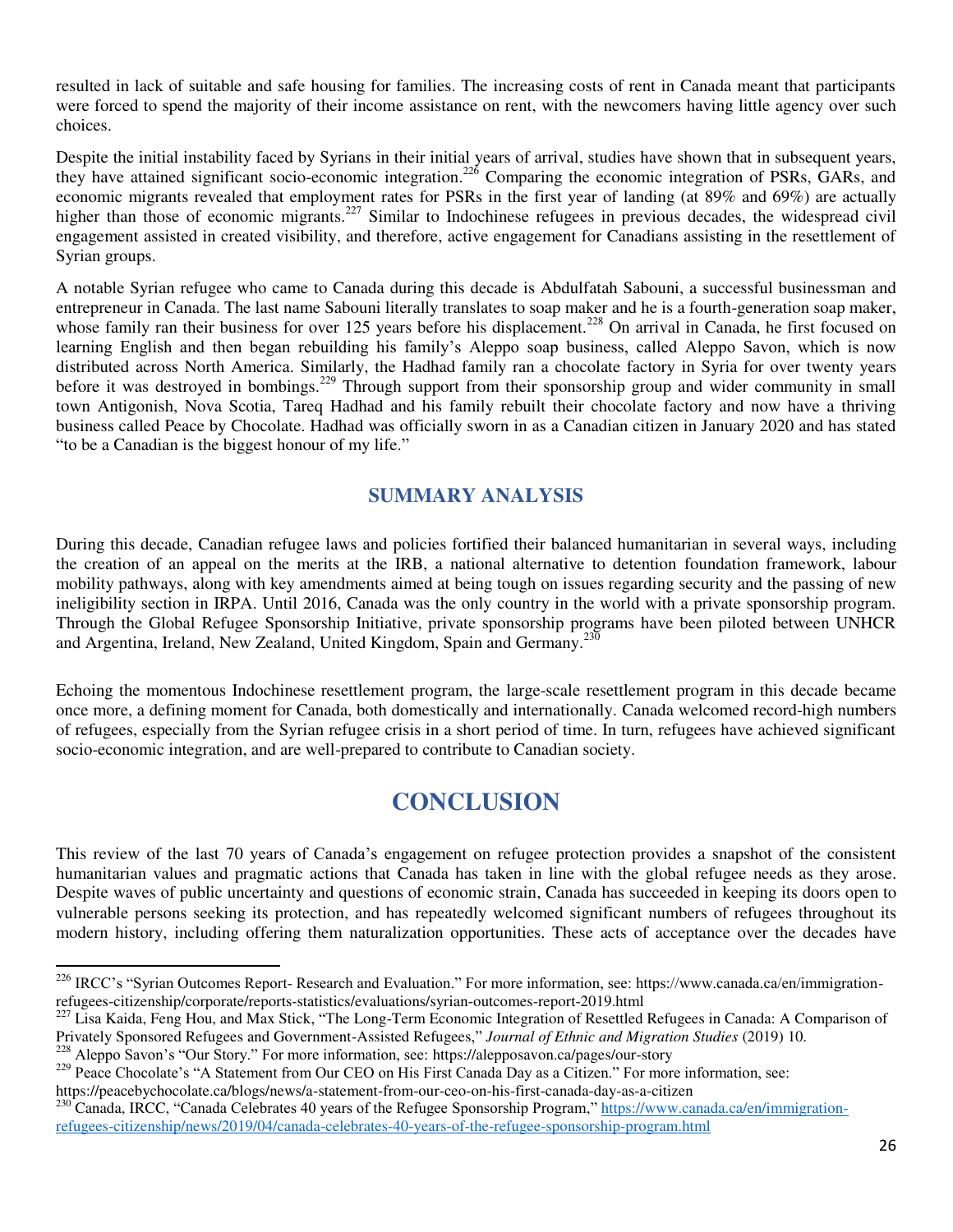made a huge impact on Canadian society and how Canadians view themselves. and it could be said that offering humanitarian protection to refugees has become ingrained in the Canadian psyche.<sup>231</sup> Canada's sympathetic reaction to refugee problems is owed in no small part to the fact that it is a country populated by immigrants, that many Canadians are immigrant themselves, or have parents and grandparents who were immigrants.<sup>232</sup>

In tracing the demographics, policies, and legislative changes in the previous 70 years of Canadian refugee protection, it is apparent that the asylum framework has evolved to become a nimble and sophisticated system now held as global exemplar. In the 1950s, the Canadian Government opened its doors to large numbers of displaced persons post-World War II, even though it did not have an official 'refugee policy' and this trend has continued to the present day. In the nascent years of modern refugee policy, the Government implemented special programs which facilitated the entry and resettlement of many different groups of refugees. In the 1960s, Canada removed racial and ethnic criteria in immigration and replaced it with educational and occupational criteria with the point system and formally adopted *the 1951Refugee Convention* and *its 1967 Protocol*.

Throughout the 1970s, Canada developed unique programs for individual protection needs as they arose, such as the Tibetan Resettlement Program, ISAP, the Private Sponsorship of Refugees Program (PSRP) and the *Immigration Act of 1976*. In the next decade the people of Canada received *the Nansen Medal*, and the SCC pivotal decision on *Singh v. Minister of Employment and Immigration* gave refugees the right to an oral hearing and led to the creation of the IRB. The Adjudication Division and ground-breaking Chairperson's Guidelines on gender and children were created in the 1990s and *IRPA* (2002) and *STCA* (2004) came into effect in the first decade of this century. Record numbers of refugees were resettled in Canada from 2010-2020 with rates of private sponsorship not seen in the country since the late 1970s and 1980s when the PSRP was created.

Canada enhanced its refugee resettlement and integration practices over time. Constant throughout the past seven decades, pre-existing community presence has been a significant factor impacting refugee settlement. Initial refugee populations preferred to settle in the major metropolitan centres of the country predominantly due to the presence of co-ethnic communities, and ability to access integration services, as was the case for Hungarian and Palestinian refugees in the 1950's and 1960's. Additionally, demographic factors such as age, and existing language skills, and work experience affected refugee integration into Canadian society, as evidenced by the experiences of Czech refugees in the 1960s and Ugandan-Asian refugees in the 1980s. As testament to the significant integration efforts of the Canadian Government, non-governmental organisations and civil society, the majority of newcomers to Canada today settle in dispersed areas across the country. The greater accessibility of integration services and networks across Canadian towns and cities has allowed for this broader settlement across the provinces.

It is important to note that post-settlement visibility figures into refugee integration: private sponsored refugees fare even better than economic migrants in terms of employment rates, perhaps owing to their earlier relationships with the host community on arrival. While GARs face constraints such as housing instability, within five years they match the employment levels of PSR counterparts. Furthermore, refugees' pre-displacement experiences and identity largely still impacts on integration outcomes, such as pre-arrival knowledge of English, or if their education and past employment experience is recognized in Canada and length of displacement prior to resettlement. Post-settlement visibility is also central to settlement experiences. This is evident in both the private sponsorship of Indochinese and Syrian refugees, as there was wide mobilization and active reception to their arrival, which allowed for stronger social connections to develop and, therefore, quicker integration to occur.

There have also been numerous challenges faced by the various refugee groups that have settled in Canada over the last 70 years. Language acquisition, requalification needs, attaining meaningful employment, social isolation from either coethnic or host communities, accessing essential social services and navigating the often-unexpected complexities of society are just some of the concerns that have been found throughout refugee integration.

Despite these challenges, both refugees and the Canadian host communities have proven themselves as extremely resilient and flexible which has inured for Canada's success. Throughout the last 70 years, refugees have largely joined Canada's middle-class within five years of their arrival, and effectiveness of integration programs show that approximately ten to

 $231$  Julie Gilmour, "Refugees, Public Opinion, and Policy in Canada since 1900," 160.

<sup>232</sup> W. A. McFaul, "Canada and the Refugee Problem," 101.